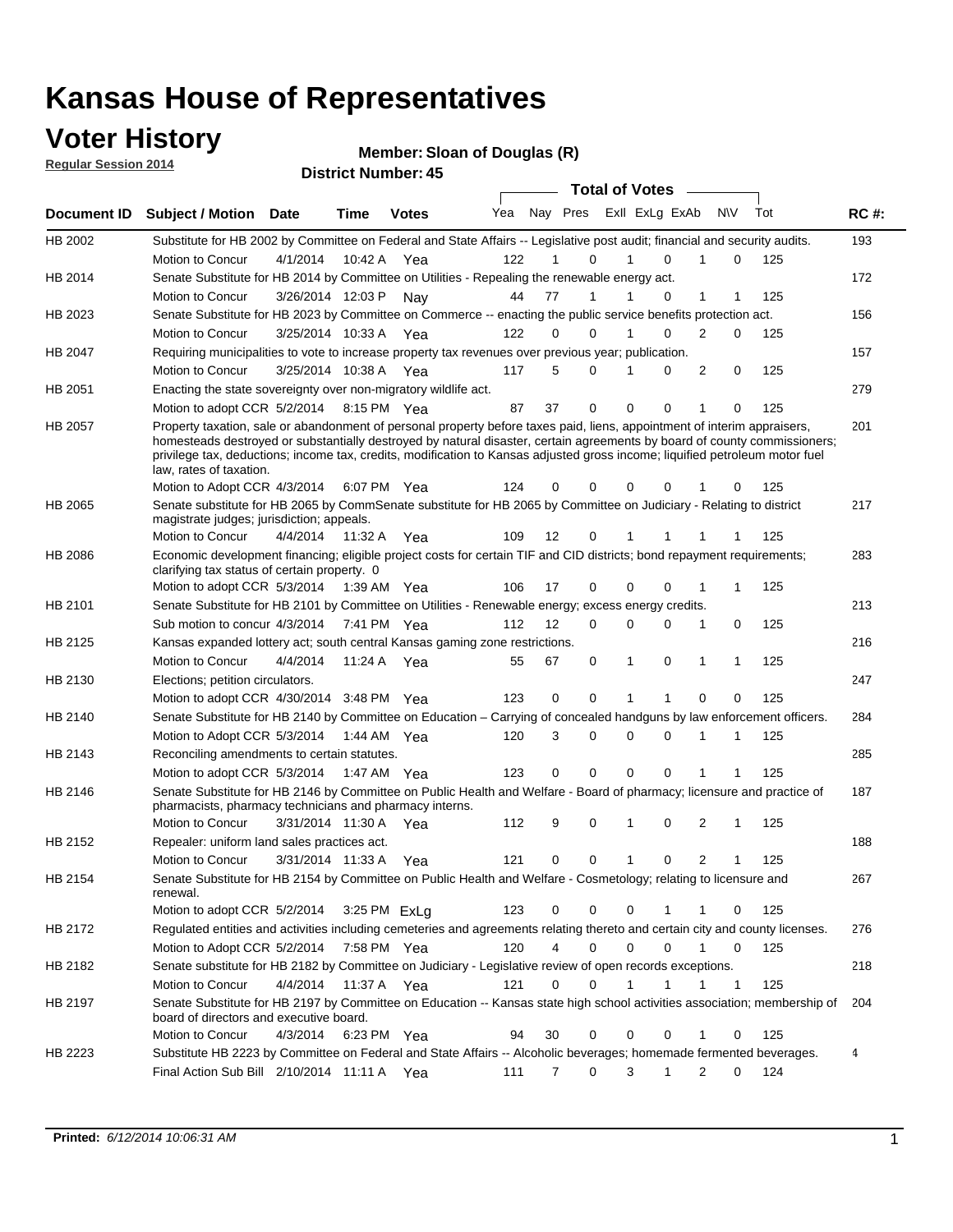## **Voter History**

**District Number: 45 Member: Sloan of Douglas (R) Regular Session 2014**

|         |                                                                                                                                                                                                                                                                                                                                                                                                                                                                                                                                                                                                                                                                                                                                                                                                                                                                                                                 |                       |             |              |     |    |   | <b>Total of Votes</b>   |          |                     |          |             |
|---------|-----------------------------------------------------------------------------------------------------------------------------------------------------------------------------------------------------------------------------------------------------------------------------------------------------------------------------------------------------------------------------------------------------------------------------------------------------------------------------------------------------------------------------------------------------------------------------------------------------------------------------------------------------------------------------------------------------------------------------------------------------------------------------------------------------------------------------------------------------------------------------------------------------------------|-----------------------|-------------|--------------|-----|----|---|-------------------------|----------|---------------------|----------|-------------|
|         | Document ID Subject / Motion Date                                                                                                                                                                                                                                                                                                                                                                                                                                                                                                                                                                                                                                                                                                                                                                                                                                                                               |                       | Time        | <b>Votes</b> | Yea |    |   | Nay Pres Exll ExLg ExAb |          | N\V                 | Tot      | <b>RC#:</b> |
| HB 2223 | Substitute for HB 2223 by Committee on Federal and State Affairs—Alcoholic beverages; homemade fermented beverages;<br>microbrewery gallonage expanded; liquor license length of citizenship.                                                                                                                                                                                                                                                                                                                                                                                                                                                                                                                                                                                                                                                                                                                   |                       |             |              |     |    |   |                         |          |                     |          | 205         |
|         | Motion to Concur                                                                                                                                                                                                                                                                                                                                                                                                                                                                                                                                                                                                                                                                                                                                                                                                                                                                                                | 4/3/2014 6:27 PM Yea  |             |              | 115 | 9  | 0 | 0                       | $\Omega$ | 1                   | 125<br>0 |             |
| HB 2231 | Senate Substitute for Substitute for HB 2231 by Committee on Ways and Means - Appropriations for FY 2014, FY 2015, FY<br>2016, FY 2017 and FY 2018 for various state agencies; capital improvement projects; claims against the state.                                                                                                                                                                                                                                                                                                                                                                                                                                                                                                                                                                                                                                                                          |                       |             |              |     |    |   |                         |          |                     |          | 282         |
|         | Motion to adopt CCR 5/2/2014 9:48 PM Nay                                                                                                                                                                                                                                                                                                                                                                                                                                                                                                                                                                                                                                                                                                                                                                                                                                                                        |                       |             |              | 70  | 54 | 0 | 0                       | $\Omega$ |                     | 0<br>125 |             |
| HB 2246 | Substitute for HB 2246 by Committee on Commerce, Labor and Economic Development - Peer review for certain licensed<br>technical professions.                                                                                                                                                                                                                                                                                                                                                                                                                                                                                                                                                                                                                                                                                                                                                                    |                       |             |              |     |    |   |                         |          |                     |          | 38          |
|         | EFA Sub Bill                                                                                                                                                                                                                                                                                                                                                                                                                                                                                                                                                                                                                                                                                                                                                                                                                                                                                                    | 2/21/2014 1:34 PM Yea |             |              | 120 | 0  | 0 |                         | 0        | 2                   | 124      |             |
| HB 2246 | Substitute for HB 2246 by Committee on Commerce, Labor and Economic Development - Peer review for certain licensed<br>technical professions.                                                                                                                                                                                                                                                                                                                                                                                                                                                                                                                                                                                                                                                                                                                                                                    |                       |             |              |     |    |   |                         |          |                     |          | 260         |
|         | Motion to Concur                                                                                                                                                                                                                                                                                                                                                                                                                                                                                                                                                                                                                                                                                                                                                                                                                                                                                                | 5/2/2014              |             | 11:40 A ExLg | 124 | 0  | 0 | 0                       | -1       | 0                   | 125<br>0 |             |
| HB 2272 | Kansas expanded lottery act; southeast Kansas gaming zone; privilege fee and investment threshold amount reduced.                                                                                                                                                                                                                                                                                                                                                                                                                                                                                                                                                                                                                                                                                                                                                                                               |                       |             |              |     |    |   |                         |          |                     |          | 200         |
|         | Motion to Concur                                                                                                                                                                                                                                                                                                                                                                                                                                                                                                                                                                                                                                                                                                                                                                                                                                                                                                | 4/2/2014              |             | 4:18 PM Yea  | 84  | 36 | 0 | 0                       | $\Omega$ | 1                   | 125<br>4 |             |
| HB 2296 | Campaign finance; permitted uses of campaign funds; increased exemption amount for certain candidates; contributor<br>information; lobbyist filings.                                                                                                                                                                                                                                                                                                                                                                                                                                                                                                                                                                                                                                                                                                                                                            |                       |             |              |     |    |   |                         |          |                     |          | 248         |
|         | Motion to adopt CCR 4/30/2014 3:53 PM Yea                                                                                                                                                                                                                                                                                                                                                                                                                                                                                                                                                                                                                                                                                                                                                                                                                                                                       |                       |             |              | 119 | 4  | 0 |                         |          | 0<br>0              | 125      |             |
| HB 2296 | Campaign finance; permitted uses of campaign funds; increased exemption amount for certain candidates; contributor<br>information; lobbyist filings.                                                                                                                                                                                                                                                                                                                                                                                                                                                                                                                                                                                                                                                                                                                                                            |                       |             |              |     |    |   |                         |          |                     |          | 287         |
|         | Motion to Override<br>Veto                                                                                                                                                                                                                                                                                                                                                                                                                                                                                                                                                                                                                                                                                                                                                                                                                                                                                      | 5/30/2014 10:24 A     |             | <b>NV</b>    | 96  | 5  | 0 | 0                       | 0        | 24<br>0             | 125      |             |
| HB 2298 | Senate Sub for HB 2298 by Committee on Judiciary - Uniform controlled substances act. Senate Sub for HB 2298 by<br>Committee on Judiciary - Uniform controlled substances act.                                                                                                                                                                                                                                                                                                                                                                                                                                                                                                                                                                                                                                                                                                                                  |                       |             |              |     |    |   |                         |          |                     |          | 209         |
|         | Motion to Concur                                                                                                                                                                                                                                                                                                                                                                                                                                                                                                                                                                                                                                                                                                                                                                                                                                                                                                | 4/3/2014              | 6:40 PM Yea |              | 123 |    | 0 | $\mathbf 0$             | 0        | 1                   | 0<br>125 |             |
| HB 2303 | Relating to driver's license fees; driving under the influence equipment fund.                                                                                                                                                                                                                                                                                                                                                                                                                                                                                                                                                                                                                                                                                                                                                                                                                                  |                       |             |              |     |    |   |                         |          |                     |          | 1           |
|         | Motion to adopt CCR 1/22/2014 11:45 A Yea                                                                                                                                                                                                                                                                                                                                                                                                                                                                                                                                                                                                                                                                                                                                                                                                                                                                       |                       |             |              | 109 | 11 | 0 | 1                       | 0        | 4<br>0              | 125      |             |
| HB 2312 | Local governments; investment of idle funds; changes.                                                                                                                                                                                                                                                                                                                                                                                                                                                                                                                                                                                                                                                                                                                                                                                                                                                           |                       |             |              |     |    |   |                         |          |                     |          | 253         |
|         | Motion to Concur                                                                                                                                                                                                                                                                                                                                                                                                                                                                                                                                                                                                                                                                                                                                                                                                                                                                                                | 5/1/2014              | 4:31 PM Yea |              | 123 | 2  | 0 | $\mathbf 0$             | 0        | 0                   | 125<br>0 |             |
| HB 2338 | Substitute for HB 2338 by Committee on Ways and Means - Judicial branch; supplemental appropriation for fiscal year 2015,<br>judiciary operations; increasing various docket fees and creating new docket fees; annually, allowing the allocation of a budget<br>for each judicial district court operations, chief judge would have the authority to expend funds as necessary to carry out the<br>functions of such district if such chief judge elected to do so, including establishing what court personnel are necessary and<br>their compensation; district court judges in judicial district elect chief judge and court of appeals judges elect chief judge of the<br>court of appeals; district judge and district magistrate judge vacancies; statutory authority for longevity bonus for judicial<br>branch employees repealed; nonseverability clause.<br>Motion to Adopt CCR 4/4/2014 7:17 PM Nay |                       |             |              | 66  | 57 | 0 | 0                       | 0        | 2<br>0              | 125      | 229         |
| HB 2378 | Senate Substitute for HB 2378 by Committee on Assessment and Taxation - Providing sales tax exemption for sales of certain 189                                                                                                                                                                                                                                                                                                                                                                                                                                                                                                                                                                                                                                                                                                                                                                                  |                       |             |              |     |    |   |                         |          |                     |          |             |
|         | machinery and equipment used for surface mining activities.                                                                                                                                                                                                                                                                                                                                                                                                                                                                                                                                                                                                                                                                                                                                                                                                                                                     |                       |             |              |     |    |   |                         |          |                     |          |             |
|         | Motion to Concur                                                                                                                                                                                                                                                                                                                                                                                                                                                                                                                                                                                                                                                                                                                                                                                                                                                                                                | 3/31/2014 11:35 A Yea |             |              | 117 | 4  | 0 | $\mathbf{1}$            | 0        | 2                   | 125<br>1 |             |
| HB 2389 | Senate Substitute for HB 2389 by Committee on Judiciary - Crimes and criminal procedure; mistreatment of a dependent adult 277<br>or an elder person; RICO; warrants; discharge of certain persons; appeals.                                                                                                                                                                                                                                                                                                                                                                                                                                                                                                                                                                                                                                                                                                    |                       |             |              |     |    |   |                         |          |                     |          |             |
|         | Motion to Adopt CCR 5/2/2014                                                                                                                                                                                                                                                                                                                                                                                                                                                                                                                                                                                                                                                                                                                                                                                                                                                                                    |                       | 8:05 PM Yea |              | 123 |    | 0 | 0                       | 0        | 1                   | 125<br>0 |             |
| HB 2398 | Relating to the Kansas revised limited liability company act.                                                                                                                                                                                                                                                                                                                                                                                                                                                                                                                                                                                                                                                                                                                                                                                                                                                   |                       |             |              |     |    |   |                         |          |                     |          | 28          |
|         | <b>Final Action</b><br>Amended                                                                                                                                                                                                                                                                                                                                                                                                                                                                                                                                                                                                                                                                                                                                                                                                                                                                                  | 2/21/2014 11:13 A Yea |             |              | 120 | 1  | 0 | $\mathbf{1}$            | 0        | $\overline{2}$<br>0 | 124      |             |
| HB 2402 | National day of the cowboy.                                                                                                                                                                                                                                                                                                                                                                                                                                                                                                                                                                                                                                                                                                                                                                                                                                                                                     |                       |             |              |     |    |   |                         |          |                     |          | 163         |
|         | <b>Final Action</b>                                                                                                                                                                                                                                                                                                                                                                                                                                                                                                                                                                                                                                                                                                                                                                                                                                                                                             | 3/26/2014 10:55 A     |             | Yea          | 116 | 7  | 0 | $\mathbf{1}$            | 0        | 0<br>1              | 125      |             |
| HB 2417 | Expansion of rural opportunity zones.                                                                                                                                                                                                                                                                                                                                                                                                                                                                                                                                                                                                                                                                                                                                                                                                                                                                           |                       |             |              |     |    |   |                         |          |                     |          | 61          |
|         | <b>Final Action</b>                                                                                                                                                                                                                                                                                                                                                                                                                                                                                                                                                                                                                                                                                                                                                                                                                                                                                             | 2/27/2014 10:16 A     |             | Yea          | 104 | 19 | 0 | 0                       | 0        | 1<br>0              | 124      |             |
|         | Amended                                                                                                                                                                                                                                                                                                                                                                                                                                                                                                                                                                                                                                                                                                                                                                                                                                                                                                         |                       |             |              |     |    |   |                         |          |                     |          |             |
| HB 2418 | Adult care home licensure act; removal of outdated rule and regulation reference.                                                                                                                                                                                                                                                                                                                                                                                                                                                                                                                                                                                                                                                                                                                                                                                                                               |                       |             |              |     |    |   |                         |          |                     |          | 6           |
|         | <b>Final Action</b>                                                                                                                                                                                                                                                                                                                                                                                                                                                                                                                                                                                                                                                                                                                                                                                                                                                                                             | 2/12/2014 11:20 A Yea |             |              | 121 | 0  | 0 | $\mathbf{1}$            | 0        | $\overline{2}$<br>0 | 124      |             |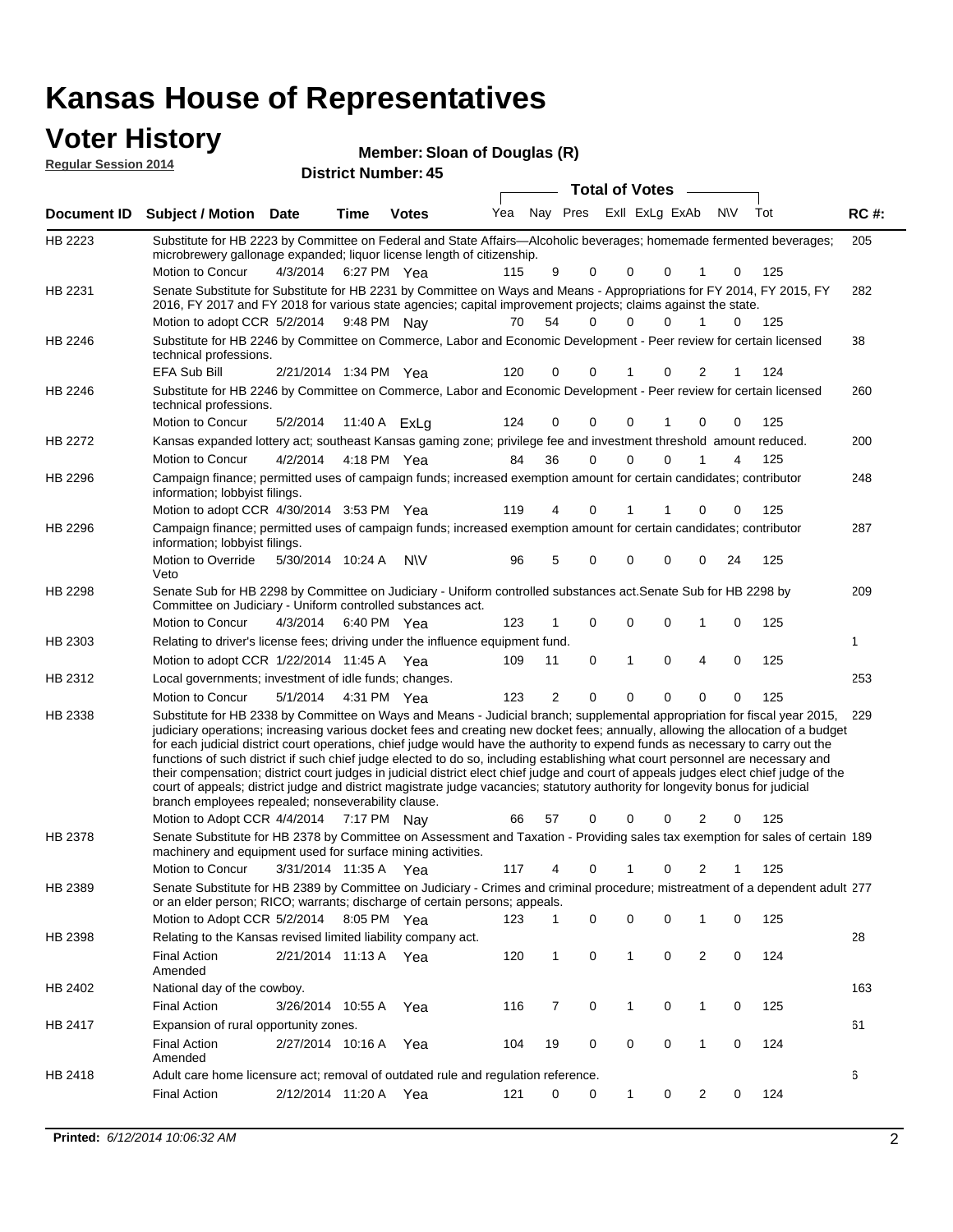## **Voter History**

**Regular Session 2014**

#### **Member: Sloan of Douglas (R)**

|             |                                                                                                                                                                                                                                                                                                                                                      |                       |             | DISTICT MAILINGL. 49 |     |          |          | <b>Total of Votes</b>      |                |              |     |                |
|-------------|------------------------------------------------------------------------------------------------------------------------------------------------------------------------------------------------------------------------------------------------------------------------------------------------------------------------------------------------------|-----------------------|-------------|----------------------|-----|----------|----------|----------------------------|----------------|--------------|-----|----------------|
| Document ID | <b>Subject / Motion</b>                                                                                                                                                                                                                                                                                                                              | Date                  | Time        | <b>Votes</b>         | Yea |          | Nay Pres | Exll ExLg ExAb             |                | N\V          | Tot | <b>RC#:</b>    |
| HB 2418     | Kansas department for aging and disability services; adult care homes                                                                                                                                                                                                                                                                                |                       |             |                      |     |          |          |                            |                |              |     | 221            |
|             | <b>Motion to Concur</b>                                                                                                                                                                                                                                                                                                                              | 4/4/2014              | 11:49 A     | Yea                  | 122 | 0        | 0        | 1<br>1                     | 1              | 0            | 125 |                |
| HB 2419     | City annexation; fire district territory; detachment.                                                                                                                                                                                                                                                                                                |                       |             |                      |     |          |          |                            |                |              |     | 120            |
|             | <b>Final Action</b>                                                                                                                                                                                                                                                                                                                                  | 3/17/2014 11:19 A     |             | Yea                  | 122 | 0        | 0        | 0<br>0                     | $\overline{2}$ | $\mathbf{1}$ | 125 |                |
| HB 2419     | City annexation; fire district territory; detachment.                                                                                                                                                                                                                                                                                                |                       |             |                      |     |          |          |                            |                |              |     | 196            |
|             | Motion to Concur                                                                                                                                                                                                                                                                                                                                     | 4/2/2014              | 10:32 A     | Yea                  | 122 | 0        | 0        | 0<br>0                     | $\overline{2}$ | 1            | 125 |                |
| HB 2420     | School crossing quards.                                                                                                                                                                                                                                                                                                                              |                       |             |                      |     |          |          |                            |                |              |     | 5              |
|             | <b>Final Action</b><br>Amended                                                                                                                                                                                                                                                                                                                       | 2/10/2014 11:12 A     |             | Yea                  | 118 | 0        | 0        | 3<br>1                     | $\overline{2}$ | 0            | 124 |                |
| HB 2420     | School crossing guards.                                                                                                                                                                                                                                                                                                                              |                       |             |                      |     |          |          |                            |                |              |     | 197            |
|             | Motion to Concur                                                                                                                                                                                                                                                                                                                                     | 4/2/2014              | 10:34 A     | Yea                  | 123 | 0        | 0        | 0<br>0                     | 2              | 0            | 125 |                |
| HB 2422     | Defining watercraft for purposes of taxation.                                                                                                                                                                                                                                                                                                        |                       |             |                      |     |          |          |                            |                |              |     | 14             |
|             | <b>Final Action</b><br>Amended                                                                                                                                                                                                                                                                                                                       | 2/14/2014 11:13 A     |             | Yea                  | 118 | 0        | 0        | 2<br>$\mathbf 0$           | $\overline{4}$ | 0            | 124 |                |
| HB 2424     | Robert G. (Bob) Bethell interchange.                                                                                                                                                                                                                                                                                                                 |                       |             |                      |     |          |          |                            |                |              |     | 85             |
|             | <b>EFA Sub Bill</b>                                                                                                                                                                                                                                                                                                                                  | 2/27/2014 4:03 PM Yea |             |                      | 119 | 4        | 0        | $\Omega$<br>$\Omega$       | 1              | 0            | 124 |                |
| HB 2424     | Substitute for HB 2424 by Committee on Transportation - Designating the Robert G. (Bob) Bethell interchange; the SGT David 190<br>Enzbrenner memorial highway; t the Pack S Clair highway; the ancient Indian traders trail; the Harper county veterans<br>memorial highway; the Bonnie Huy memorial highway; the Bonnie Sharp memorial interchange. |                       |             |                      |     |          |          |                            |                |              |     |                |
|             | Motion to Concur                                                                                                                                                                                                                                                                                                                                     | 3/31/2014 11:37 A Yea |             |                      | 117 | 3        | $\Omega$ | 1<br>0                     | $\overline{2}$ | 2            | 125 |                |
| HB 2429     | Making the water conservation program part of and supplemental to the Kansas water appropriation act.                                                                                                                                                                                                                                                |                       |             |                      |     |          |          |                            |                |              |     | $\overline{7}$ |
|             | <b>Final Action</b><br>Amended                                                                                                                                                                                                                                                                                                                       | 2/12/2014 11:22 A Yea |             |                      | 121 | $\Omega$ | $\Omega$ | 0<br>1                     | $\overline{2}$ | $\mathbf 0$  | 124 |                |
| HB 2430     | Promoting employment across Kansas act; benefits.                                                                                                                                                                                                                                                                                                    |                       |             |                      |     |          |          |                            |                |              |     | 90             |
|             | <b>EFA Sub Bill</b>                                                                                                                                                                                                                                                                                                                                  | 2/27/2014 4:08 PM Yea |             |                      | 110 | 13       | 0        | $\mathbf 0$<br>0           |                | 0            | 124 |                |
| HB 2430     | Substitute for HB 2430 by Committee on Commerce, Labor and Economic Development - Promoting employment across<br>Kansas act; benefits.                                                                                                                                                                                                               |                       |             |                      |     |          |          |                            |                |              |     | 278            |
|             | Motion to adopt CCR 5/2/2014                                                                                                                                                                                                                                                                                                                         |                       | 8:09 PM Yea |                      | 114 | 10       | 0        | 0<br>0                     | 1              | 0            | 125 |                |
| HB 2433     | Relating to the Kansas uniform securities act.                                                                                                                                                                                                                                                                                                       |                       |             |                      |     |          |          |                            |                |              |     | 62             |
|             | <b>Final Action</b><br>Amended                                                                                                                                                                                                                                                                                                                       | 2/27/2014 10:17 A Yea |             |                      | 123 | 0        | 0        | $\mathbf 0$<br>$\mathbf 0$ | 1              | 0            | 124 |                |
| HB 2433     | Relating to the Kansas uniform securities act.                                                                                                                                                                                                                                                                                                       |                       |             |                      |     |          |          |                            |                |              |     | 243            |
|             | Motion to adopt CCR 4/30/2014 3:27 PM Yea                                                                                                                                                                                                                                                                                                            |                       |             |                      | 123 | $\Omega$ | $\Omega$ | 1<br>1                     | $\Omega$       | 0            | 125 |                |
| HB 2436     | Substitute for HB 2436 by Committee on Vision 2020 - Boards of cosmetology and barbering; agreements on inspectors of<br>dual-licensed facilities.                                                                                                                                                                                                   |                       |             |                      |     |          |          |                            |                |              |     | 19             |
|             | Final Action Sub Bill 2/19/2014 11:32 A                                                                                                                                                                                                                                                                                                              |                       |             | Yea                  | 122 | ი        | 0        | 0<br>O                     | 2              | 0            | 124 |                |
| HB 2436     | Substitute for HB 2436 by Committee on Vision 2020 - Boards of cosmetology and barbering; agreements on inspectors of<br>dual-licensed facilities.                                                                                                                                                                                                   |                       |             |                      |     |          |          |                            |                |              |     | 206            |
|             | Motion to Concur                                                                                                                                                                                                                                                                                                                                     | 4/3/2014              | 6:30 PM Yea |                      | 117 | 7        | 0        | 0<br>0                     | 1              | 0            | 125 |                |
| HB 2440     | Emerging industry investment act; treatment of certain bioscience companies.                                                                                                                                                                                                                                                                         |                       |             |                      |     |          |          |                            |                |              |     | 39             |
|             | <b>Emergency Final</b><br>Action                                                                                                                                                                                                                                                                                                                     | 2/21/2014 1:36 PM Yea |             |                      | 116 | 4        | 0        | $\mathbf{1}$<br>0          | 2              | $\mathbf{1}$ | 124 |                |
| HB 2442     | Escalating penalties for repeat felony evade and elude cases.                                                                                                                                                                                                                                                                                        |                       |             |                      |     |          |          |                            |                |              |     | 107            |
|             | EFA Sub Bill                                                                                                                                                                                                                                                                                                                                         | 2/27/2014 4:32 PM Yea |             |                      | 111 | 12       | 0        | 0<br>0                     | $\mathbf{1}$   | 0            | 124 |                |
| HB 2444     | Spendthrift trusts.                                                                                                                                                                                                                                                                                                                                  |                       |             |                      |     |          |          |                            |                |              |     | 36             |
|             | <b>Emergency Final</b><br><b>Action Amend</b>                                                                                                                                                                                                                                                                                                        | 2/21/2014 1:32 PM Yea |             |                      | 120 | 0        | 0        | $\mathbf{1}$<br>0          | $\overline{2}$ | $\mathbf{1}$ | 124 |                |
| HB 2444     | Spendthrift trusts.                                                                                                                                                                                                                                                                                                                                  |                       |             |                      |     |          |          |                            |                |              |     | 198            |
|             | Motion to Concur                                                                                                                                                                                                                                                                                                                                     | 4/2/2014              | 10:37 A     | Yea                  | 123 | 0        | 0        | 0<br>0                     | $\overline{2}$ | 0            | 125 |                |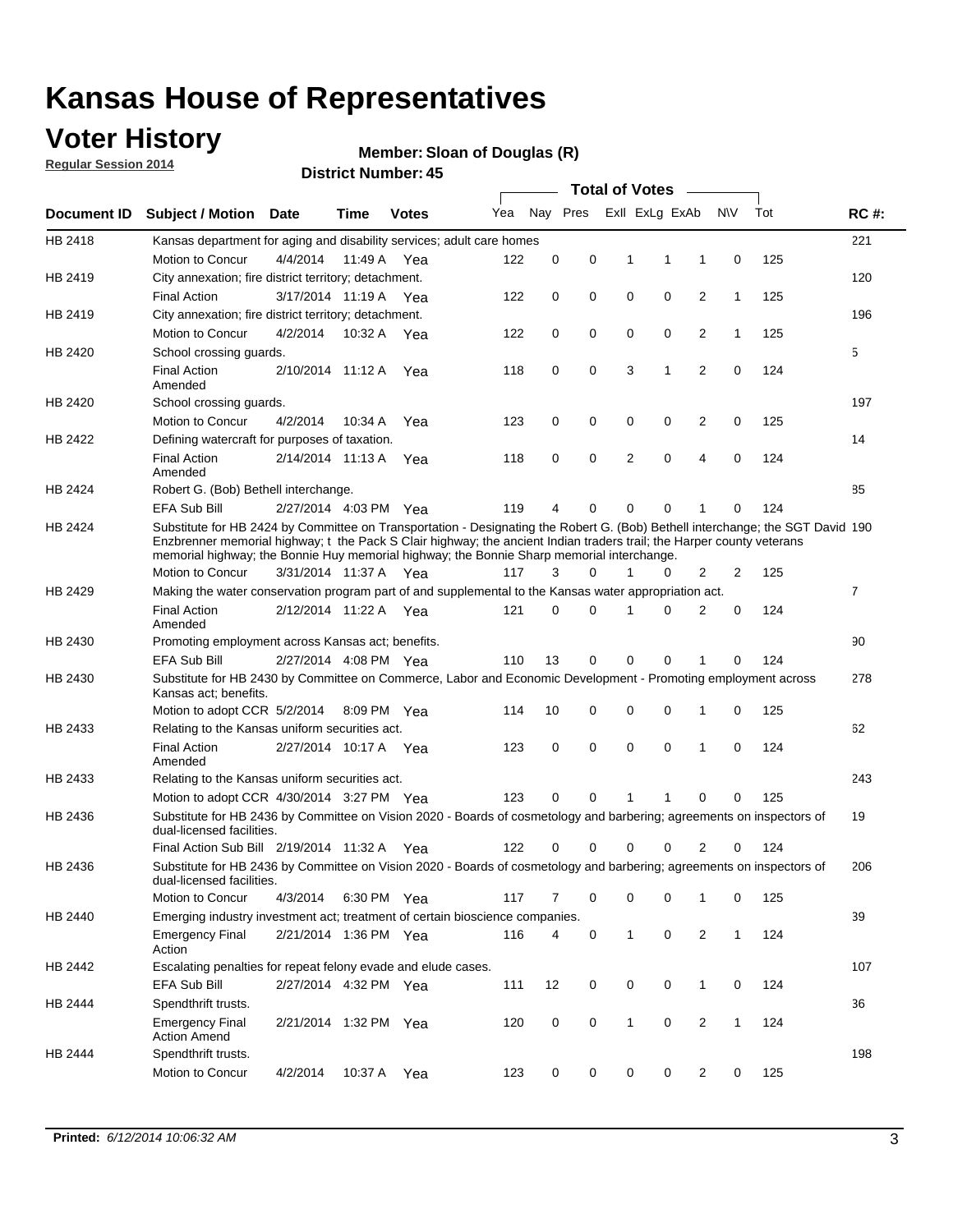#### **Voter History Regular Session 2014**

**Member: Sloan of Douglas (R)** 

|                    |                                                                                                                                                                                                                                                                                                                                 |                       |      |              |     |    |             | <b>Total of Votes</b> |             |                |             |     |             |
|--------------------|---------------------------------------------------------------------------------------------------------------------------------------------------------------------------------------------------------------------------------------------------------------------------------------------------------------------------------|-----------------------|------|--------------|-----|----|-------------|-----------------------|-------------|----------------|-------------|-----|-------------|
| <b>Document ID</b> | <b>Subject / Motion Date</b>                                                                                                                                                                                                                                                                                                    |                       | Time | <b>Votes</b> | Yea |    | Nay Pres    | Exll ExLg ExAb        |             |                | N\V         | Tot | <b>RC#:</b> |
| HB 2445            | Allowing for criminal discovery materials to be provided to defendant or defendant's counsel.                                                                                                                                                                                                                                   |                       |      |              |     |    |             |                       |             |                |             |     | 63          |
|                    | <b>Final Action</b><br>Amended                                                                                                                                                                                                                                                                                                  | 2/27/2014 10:19 A Yea |      |              | 123 | 0  | 0           | 0                     | 0           | 1              | 0           | 124 |             |
| HB 2446            | District courts; court trustee operations fund. judicial process; concerning sentencing dispositions, probation and postrelease<br>supervision; concerning expungement of driving under the influence and criminal refusal convictions; concerning trials,<br>conduct of jury after case is submitted.                          |                       |      |              |     |    |             |                       |             |                |             |     | 8           |
|                    | <b>Final Action</b>                                                                                                                                                                                                                                                                                                             | 2/12/2014 11:23 A Yea |      |              | 121 | 0  | 0           |                       | 0           | 2              | 0           | 124 |             |
| HB 2446            | Senate Substitute for HB 2446 by Committee on Judiciary - Courts; allocating moneys from driver's license fees to judicial<br>branch nonjudicial salary adjustment fund; allowing chief justice to authorize expenditures from court trustee operations fund in<br>certain judicial districts; time limits for court decisions. |                       |      |              |     |    |             |                       |             |                |             |     | 239         |
|                    | Motion to adopt CCR 4/30/2014 3:01 PM Yea                                                                                                                                                                                                                                                                                       |                       |      |              | 121 | 2  | 0           | 1                     | 1           | 0              | 0           | 125 |             |
| <b>HB 2447</b>     | Real property; trespass and liability.                                                                                                                                                                                                                                                                                          |                       |      |              |     |    |             |                       |             |                |             |     | 29          |
|                    | <b>Final Action</b><br>Amended                                                                                                                                                                                                                                                                                                  | 2/21/2014 11:14 A Yea |      |              | 119 | 2  | $\mathbf 0$ | $\mathbf{1}$          | $\mathbf 0$ | 2              | $\mathbf 0$ | 124 |             |
| HB 2447            | Real property; trespass and liability.                                                                                                                                                                                                                                                                                          |                       |      |              |     |    |             |                       |             |                |             |     | 202         |
|                    | Motion to Adopt CCR 4/3/2014                                                                                                                                                                                                                                                                                                    |                       |      | 6:10 PM Yea  | 122 | 2  | 0           | 0                     | 0           | 1              | 0           | 125 |             |
| HB 2448            | Interference with judicial process.                                                                                                                                                                                                                                                                                             |                       |      |              |     |    |             |                       |             |                |             |     | 30          |
|                    | <b>Final Action</b>                                                                                                                                                                                                                                                                                                             | 2/21/2014 11:16 A Yea |      |              | 121 | 0  | 0           | 1                     | 0           | 2              | 0           | 124 |             |
| HB 2448            | Senate Substitute for HB 2448 by Committee on Judiciary - Updating provisions relating to the Kansas bureau of<br>investigation's DNA database; amending the crime of interference with                                                                                                                                         |                       |      |              |     |    |             |                       |             |                |             |     | 240         |
|                    | Motion to adopt CCR 4/30/2014 3:10 PM Yea                                                                                                                                                                                                                                                                                       |                       |      |              | 116 | 7  | 0           | $\mathbf{1}$          | 1           | 0              | 0           | 125 |             |
| HB 2451            | Electric utilities; creating the electric highway fee.                                                                                                                                                                                                                                                                          |                       |      |              |     |    |             |                       |             |                |             |     | 96          |
|                    | EFA Sub Bill                                                                                                                                                                                                                                                                                                                    | 2/27/2014 4:18 PM Yea |      |              | 64  | 59 | 0           | 0                     | 0           | 1              | 0           | 124 |             |
| HB 2451            | Substitute for HB 2451 by Committee on Transportation - Increasing registration fees for electric vehicles.                                                                                                                                                                                                                     |                       |      |              |     |    |             |                       |             |                |             |     | 207         |
|                    | Motion to Concur                                                                                                                                                                                                                                                                                                                | 4/3/2014              |      | 6:34 PM Yea  | 94  | 30 | 0           | $\Omega$              | 0           | 1              | 0           | 125 |             |
| HB 2452            | Substitute for HB 2452 by Committee on Transportation - Distinctive license plates; donate life, disabled veterans, rotary<br>international, Kansas horse council.                                                                                                                                                              |                       |      |              |     |    |             |                       |             |                |             |     | 41          |
|                    | <b>EFA Sub Bill</b>                                                                                                                                                                                                                                                                                                             | 2/21/2014 1:39 PM Yea |      |              | 120 | 0  | 0           |                       | 0           | 2              | 1           | 124 |             |
| HB 2452            | Substitute for HB 2452 by Committee on Transportation - Distinctive license plates; donate life, disabled veterans, rotary<br>international, Kansas horse council, motorcycles.                                                                                                                                                 |                       |      |              |     |    |             |                       |             |                |             |     | 208         |
|                    | Motion to Concur                                                                                                                                                                                                                                                                                                                | 4/3/2014              |      | 6:37 PM Yea  | 123 | 1  | 0           | $\mathbf 0$           | 0           | 1              | 0           | 125 |             |
| HB 2453            | Protecting religious freedom regarding marriage.                                                                                                                                                                                                                                                                                |                       |      |              |     |    |             |                       |             |                |             |     | 9           |
|                    | <b>Final Action</b><br>Amended                                                                                                                                                                                                                                                                                                  | 2/12/2014 11:28 A Nay |      |              | 72  | 49 | 0           | 1                     | 0           | 2              | 0           | 124 |             |
| HB 2455            | Property tax exemption for certain utility systems located on military installation.                                                                                                                                                                                                                                            |                       |      |              |     |    |             |                       |             |                |             |     | 108         |
|                    | <b>Emergency Final</b><br><b>Action Amend</b>                                                                                                                                                                                                                                                                                   | 3/6/2014              |      | 11:23 A Yea  | 119 | 1  | 0           | 2                     | 1           | $\overline{c}$ | 0           | 125 |             |
| HB 2456            | Property taxation; defining commercial and industrial machinery and equipment; motor vehicles, members of military service<br>and active guard and reservists.                                                                                                                                                                  |                       |      |              |     |    |             |                       |             |                |             |     | 49          |
|                    | <b>Final Action</b><br>Amended                                                                                                                                                                                                                                                                                                  | 2/26/2014 11:32 A Yea |      |              | 100 | 23 | 0           | 0                     | 0           | 1              | 0           | 124 |             |
| HB 2463            | Creating civil liability for acts of terrorism; forfeiture of property related to violations of certain criminal acts.                                                                                                                                                                                                          |                       |      |              |     |    |             |                       |             |                |             |     | 50          |
|                    | <b>Final Action</b><br>Amended                                                                                                                                                                                                                                                                                                  | 2/26/2014 11:33 A Yea |      |              | 123 | 0  | 0           | 0                     | 0           | $\mathbf{1}$   | 0           | 124 |             |
| HB 2463            | Creating civil liability for acts of terrorism; forfeiture of property related to violations of certain criminal acts.                                                                                                                                                                                                          |                       |      |              |     |    |             |                       |             |                |             |     | 194         |
|                    | Motion to Concur                                                                                                                                                                                                                                                                                                                | 4/1/2014              |      | 10:46 A Yea  | 123 | 0  | $\mathbf 0$ | 1                     | 0           | 1              | 0           | 125 |             |
| HB 2464            | Allowing banks, trust companies and savings and loans to claim the expensing deduction for privilege tax filers under the<br>Kansas income tax act.                                                                                                                                                                             |                       |      |              |     |    |             |                       |             |                |             |     | 15          |
|                    | <b>Final Action</b><br>Amended                                                                                                                                                                                                                                                                                                  | 2/14/2014 11:14 A Yea |      |              | 118 | 0  | 0           | 2                     | 0           | 4              | 0           | 124 |             |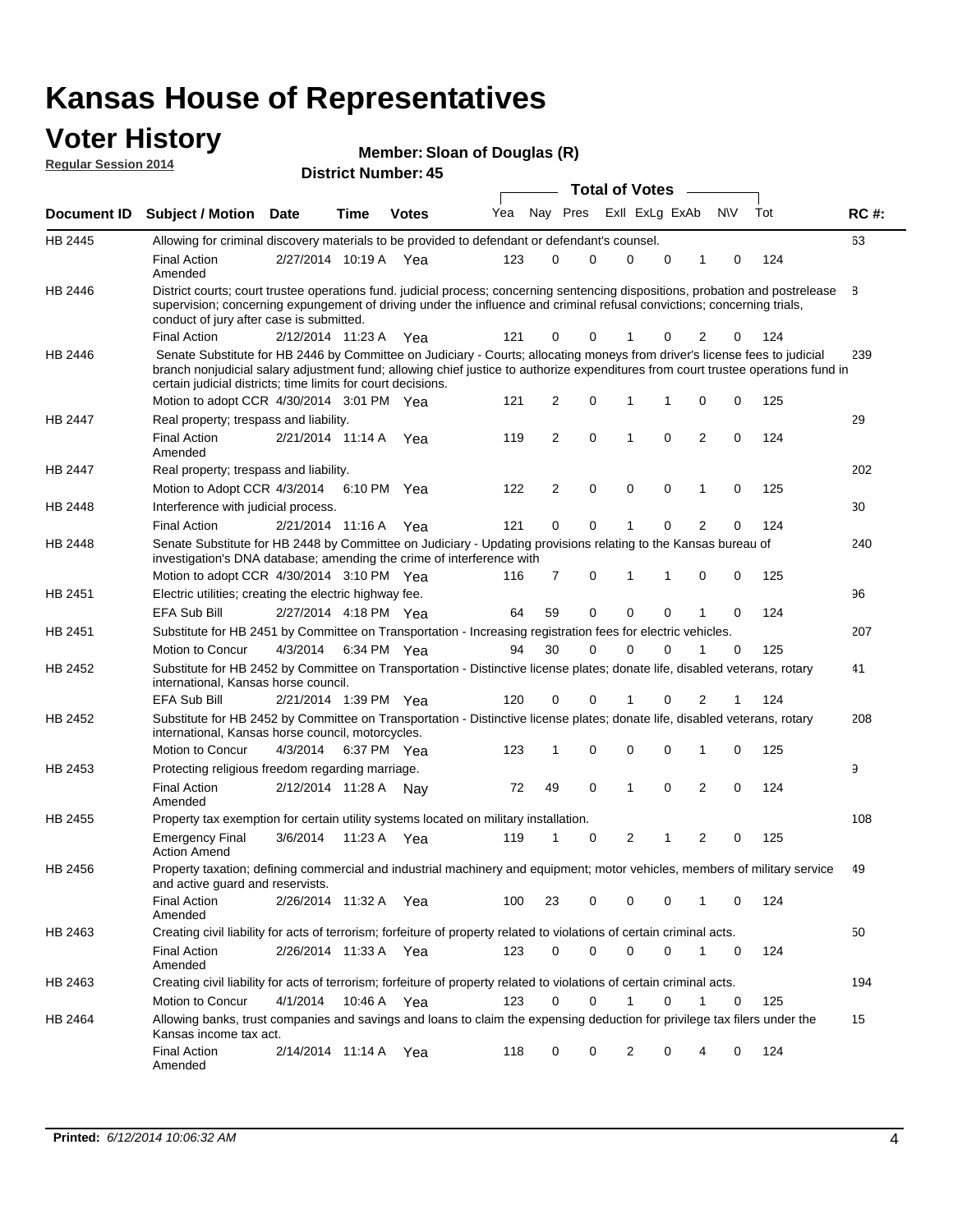## **Voter History**

**Regular Session 2014**

#### **Member: Sloan of Douglas (R)**

|                                                                                                                                                                                                       |                                                                                                                                                                             |                        |             |              |     |                |          | <b>Total of Votes</b> |              |                |                |              |     |             |
|-------------------------------------------------------------------------------------------------------------------------------------------------------------------------------------------------------|-----------------------------------------------------------------------------------------------------------------------------------------------------------------------------|------------------------|-------------|--------------|-----|----------------|----------|-----------------------|--------------|----------------|----------------|--------------|-----|-------------|
|                                                                                                                                                                                                       | <b>Subject / Motion Date</b>                                                                                                                                                |                        | Time        | <b>Votes</b> | Yea |                | Nay Pres |                       |              | Exll ExLg ExAb |                | <b>NV</b>    | Tot | <b>RC#:</b> |
| HB 2466                                                                                                                                                                                               | Relating to administrative procedure; judicial review.                                                                                                                      |                        |             |              |     |                |          |                       |              |                |                |              |     | 37          |
|                                                                                                                                                                                                       | <b>Emergency Final</b><br><b>Action Amend</b>                                                                                                                               | 2/21/2014 1:33 PM Yea  |             |              | 118 | 2              | 0        |                       | 1            | 0              | 2              | 1            | 124 |             |
| <b>Document ID</b><br>HB 2470<br>HB 2475<br><b>HB 2478</b><br>HB 2479<br>HB 2479<br>HB 2480<br>HB 2480<br>HB 2482<br>HB 2482<br>HB 2487<br>HB 2487<br>HB 2488<br><b>HB 2488</b><br>HB 2489<br>HB 2490 | Purchasing authority for certain insurance by the state board of regents for state educational institutions.                                                                |                        |             |              |     |                |          |                       |              |                |                |              |     | 16          |
|                                                                                                                                                                                                       | <b>Final Action</b>                                                                                                                                                         | 2/17/2014 11:20 A Yea  |             |              | 120 | 0              | 0        |                       | 3            | 0              | 1              | 0            | 124 |             |
|                                                                                                                                                                                                       | Personal financial literacy program as a requirement for high school graduation.                                                                                            |                        |             |              |     |                |          |                       |              |                |                |              |     | 126         |
|                                                                                                                                                                                                       | <b>Final Action</b><br>Amended                                                                                                                                              | 3/19/2014 11:22 A Yea  |             |              | 110 | 12             |          | 0                     | 0            | 1              | 2              | $\mathbf 0$  | 125 |             |
|                                                                                                                                                                                                       | Venue for crimes committed with an electronic device.                                                                                                                       |                        |             |              |     |                |          |                       |              |                |                |              |     | 51          |
|                                                                                                                                                                                                       | <b>Final Action</b>                                                                                                                                                         | 2/26/2014 11:34 A      |             | Yea          | 123 | 0              |          | 0                     | $\Omega$     | 0              | 1              | 0            | 124 |             |
|                                                                                                                                                                                                       | Removing 2015 sunset provision from law requiring ignition interlock device after first test failure or alcohol or drug-related<br>conviction.                              |                        |             |              |     |                |          |                       |              |                |                |              |     | 115         |
|                                                                                                                                                                                                       | <b>Final Action</b><br>Amended                                                                                                                                              | 3/14/2014 11:14 A ExLg |             |              | 117 | 0              | 0        |                       | 2            | 1              | 4              | 1            | 125 |             |
|                                                                                                                                                                                                       | Removing 2015 sunset provision from law requiring ignition interlock device after first test failure or alcohol or drug-related<br>conviction.                              |                        |             |              |     |                |          |                       |              |                |                |              |     | 210         |
|                                                                                                                                                                                                       | Motion to Concur                                                                                                                                                            | 4/3/2014               |             | 6:47 PM Yea  | 122 | $\overline{2}$ |          | 0                     | 0            | 0              | 1              | 0            | 125 |             |
|                                                                                                                                                                                                       | Repealing the review of TeleKansas I.                                                                                                                                       |                        |             |              |     |                |          |                       |              |                |                |              |     | 64          |
|                                                                                                                                                                                                       | <b>Final Action</b><br>Amended                                                                                                                                              | 2/27/2014 10:20 A Yea  |             |              | 123 | 0              | 0        |                       | $\mathbf 0$  | 0              | 1              | 0            | 124 |             |
|                                                                                                                                                                                                       | Repealing the review of TeleKansas I.                                                                                                                                       |                        |             |              |     |                |          |                       |              |                |                |              |     | 250         |
|                                                                                                                                                                                                       | Motion to Concur                                                                                                                                                            | 5/1/2014               | 1:54 PM Yea |              | 123 | 1              | 0        |                       | 0            | 0              | 0              | $\mathbf{1}$ | 125 |             |
|                                                                                                                                                                                                       | Authority of state corporation commission to intervene in court proceedings.                                                                                                |                        |             |              |     |                |          |                       |              |                |                |              |     | 65          |
|                                                                                                                                                                                                       | <b>Final Action</b><br>Amended                                                                                                                                              | 2/27/2014 10:21 A      |             | Yea          | 121 | 2              |          | 0                     | 0            | 0              | 1              | 0            | 124 |             |
|                                                                                                                                                                                                       | Senate Substitute for HB 2482 by Committee on Utilities - Creating the energy efficiency investment act.                                                                    |                        |             |              |     |                |          |                       |              |                |                |              |     | 211         |
|                                                                                                                                                                                                       | Motion to Concur                                                                                                                                                            | 4/3/2014 7:02 PM Yea   |             |              | 99  | 25             |          | $\Omega$              | 0            | 0              | 1              | 0            | 125 |             |
|                                                                                                                                                                                                       | Construction of electric transmission lines and certificates of public convenience and necessity.                                                                           |                        |             |              |     |                |          |                       |              |                |                |              |     | 66          |
|                                                                                                                                                                                                       | <b>Final Action</b><br>Amended                                                                                                                                              | 2/27/2014 10:22 A Yea  |             |              | 113 | 10             |          | 0                     | 0            | 0              | 1              | 0            | 124 |             |
|                                                                                                                                                                                                       | Relating to the powers and duties of the state corporation commission; construction of electric transmission lines and<br>certificates of public convenience and necessity. |                        |             |              |     |                |          |                       |              |                |                |              |     | 254         |
|                                                                                                                                                                                                       | Sub motion to concur 5/1/2014 4:36 PM Yea                                                                                                                                   |                        |             |              | 117 | 8              |          | 0                     | 0            | $\mathbf 0$    | 0              | 0            | 125 |             |
|                                                                                                                                                                                                       | Kansas electric transmission authority and the purpose and composition of the authority.                                                                                    |                        |             |              |     |                |          |                       |              |                |                |              |     | 10          |
|                                                                                                                                                                                                       | <b>Final Action</b><br>Amended                                                                                                                                              | 2/12/2014 11:30 A Yea  |             |              | 108 | 13             |          | 0                     | 1            | $\mathbf 0$    | 2              | $\mathbf 0$  | 124 |             |
|                                                                                                                                                                                                       | Kansas electric transmission authority and the purpose and composition of the authority.                                                                                    |                        |             |              |     |                |          |                       |              |                |                |              |     | 158         |
|                                                                                                                                                                                                       | Motion to Concur                                                                                                                                                            | 3/25/2014 10:43 A      |             | Yea          | 107 | 15             |          | 0                     | 1            | 0              | 2              | 0            | 125 |             |
|                                                                                                                                                                                                       | Legislative review of exceptions to disclosure of public records.                                                                                                           |                        |             |              |     |                |          |                       |              |                |                |              |     | 67          |
|                                                                                                                                                                                                       | <b>Final Action</b><br>Amended                                                                                                                                              | 2/27/2014 10:23 A Yea  |             |              | 122 | $\mathbf{1}$   |          | 0                     | 0            | 0              | 1              | 0            | 124 |             |
|                                                                                                                                                                                                       | Criminal procedure; conduct of jury after case is submitted.                                                                                                                |                        |             |              |     |                |          |                       |              |                |                |              |     | 31          |
|                                                                                                                                                                                                       | <b>Final Action</b><br>Amended                                                                                                                                              | 2/21/2014 11:17 A Yea  |             |              | 121 | 0              |          | 0                     | $\mathbf{1}$ | $\mathbf 0$    | $\overline{2}$ | 0            | 124 |             |
| HB 2490                                                                                                                                                                                               | Capital murder; attempt; murder in the first degree; sentencing.                                                                                                            |                        |             |              |     |                |          |                       |              |                |                |              |     | 241         |
|                                                                                                                                                                                                       | Motion to adopt CCR 4/30/2014 3:16 PM Yea                                                                                                                                   |                        |             |              | 123 | 0              |          | 0                     | $\mathbf{1}$ | 1              | 0              | 0            | 125 |             |
| HB 2491                                                                                                                                                                                               | Kansas tort claims act; attorney may appear in small claims action.                                                                                                         |                        |             |              |     |                |          |                       |              |                |                |              |     | 20          |
|                                                                                                                                                                                                       | <b>Final Action</b><br>Amended                                                                                                                                              | 2/19/2014 11:34 A Yea  |             |              | 120 | $\overline{2}$ |          | 0                     | 0            | 0              | 2              | 0            | 124 |             |
| HB 2491                                                                                                                                                                                               | Kansas tort claims act; attorney may appear in small claims action.                                                                                                         |                        |             |              |     |                |          |                       |              |                |                |              |     | 199         |
|                                                                                                                                                                                                       | Motion to Concur                                                                                                                                                            | 4/2/2014               |             | 10:40 A Yea  | 121 | $\overline{2}$ |          | 0                     | 0            | 0              | $\overline{2}$ | 0            | 125 |             |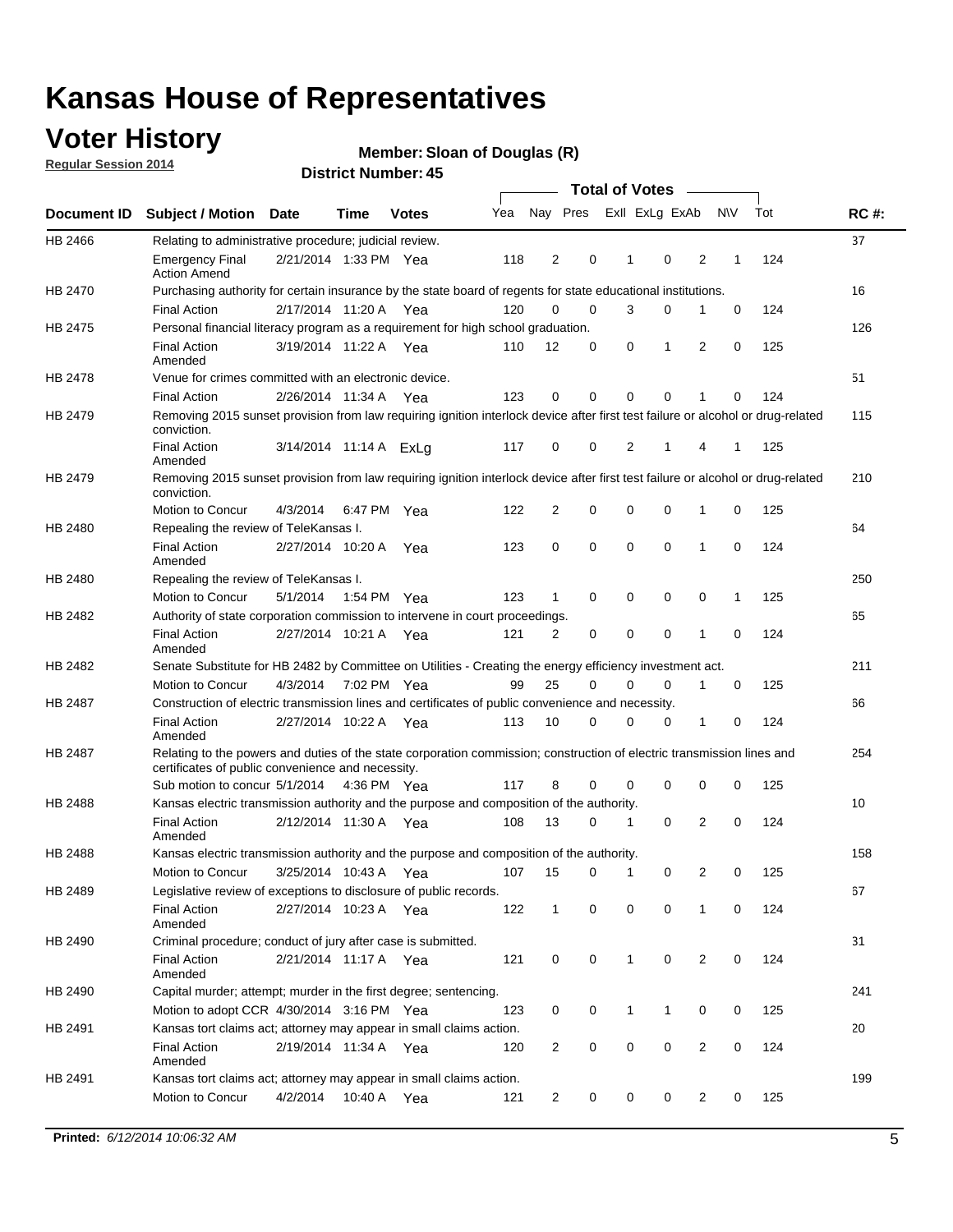## **Voter History**

**Regular Session 2014**

#### **Member: Sloan of Douglas (R)**

|                    |                                                                                                                                                                                                                                                        |                       |             |              |     |          |          | <b>Total of Votes</b> |              |                |              |     |              |
|--------------------|--------------------------------------------------------------------------------------------------------------------------------------------------------------------------------------------------------------------------------------------------------|-----------------------|-------------|--------------|-----|----------|----------|-----------------------|--------------|----------------|--------------|-----|--------------|
| <b>Document ID</b> | <b>Subject / Motion Date</b>                                                                                                                                                                                                                           |                       | Time        | <b>Votes</b> | Yea | Nay Pres |          | Exll ExLg ExAb        |              |                | <b>NV</b>    | Tot | <b>RC#:</b>  |
| HB 2493            | Relating to surety regulation, appearance bonds and unlawful sexual relations.                                                                                                                                                                         |                       |             |              |     |          |          |                       |              |                |              |     | 23           |
|                    | <b>Final Action</b><br>Amended                                                                                                                                                                                                                         | 2/20/2014 11:14 A     |             | Yea          | 113 | 10       | 0        | 0                     | $\mathbf 0$  | 0              | $\mathbf 1$  | 124 |              |
| HB 2495            | Concerning sentencing dispositions, probation and postrelease supervision.                                                                                                                                                                             |                       |             |              |     |          |          |                       |              |                |              |     | 24           |
|                    | <b>Final Action</b><br>Amended                                                                                                                                                                                                                         | 2/20/2014 11:17 A Yea |             |              | 122 | 1        | 0        | 0                     | $\mathbf 0$  | $\mathbf 0$    | -1           | 124 |              |
| HB 2501            | Human trafficking and related crimes; penalties for buying sexual relations; records and reporting by courts; staff secure facility 25<br>requirements.                                                                                                |                       |             |              |     |          |          |                       |              |                |              |     |              |
|                    | <b>Final Action</b><br>Amended                                                                                                                                                                                                                         | 2/20/2014 11:18 A Yea |             |              | 123 | $\Omega$ | 0        | 0                     | $\Omega$     | $\mathbf 0$    | 1            | 124 |              |
| HB 2502            | Allowing victim notification on status change of person confined.                                                                                                                                                                                      |                       |             |              |     |          |          |                       |              |                |              |     | 26           |
|                    | <b>Final Action</b>                                                                                                                                                                                                                                    | 2/20/2014 11:20 A Yea |             |              | 123 | $\Omega$ | 0        | $\mathbf{0}$          | $\Omega$     | $\Omega$       |              | 124 |              |
| HB 2503            | Substitute for HB 2503 by Committee on Federal and State Affairs -- Carrying of concealed handguns by law enforcement<br>officers.                                                                                                                     |                       |             |              |     |          |          |                       |              |                |              |     | 230          |
|                    | Final Action Sub Bill 4/5/2014                                                                                                                                                                                                                         |                       | 10:22 A     | Yea          | 119 |          | 0        | 0                     | 0            | 4              |              | 125 |              |
| HB 2504            | Repealing outdated provisions relating to the purchase of certain real estate by the department of corrections.                                                                                                                                        |                       |             |              |     |          |          |                       |              |                |              |     | 18           |
|                    | <b>Final Action</b>                                                                                                                                                                                                                                    | 2/19/2014 11:31 A Yea |             |              | 122 | $\Omega$ | $\Omega$ | 0                     | $\mathbf{0}$ | $\overline{2}$ | 0            | 124 |              |
| HB 2506            | Repealing K.S.A. 72-60b03, the effective date of the midwestern higher education compact act.                                                                                                                                                          |                       |             |              |     |          |          |                       |              |                |              |     | 52           |
|                    | <b>Final Action</b>                                                                                                                                                                                                                                    | 2/26/2014 11:35 A Yea |             |              | 122 |          | $\Omega$ | 0                     | 0            | 1              | 0            | 124 |              |
| HB 2506            | Senate Substitute for HB 2506 by Committee on Ways and Means - Education; appropriations for FY 2014 and FY 2015 for<br>various state agencies; amendments concerning postsecondary education; amendments to provisions relating to school<br>finance. |                       |             |              |     |          |          |                       |              |                |              |     | 238          |
|                    | Motion to Adopt CCR 4/6/2014                                                                                                                                                                                                                           |                       | 9:45 PM Nav |              | 63  | 57       | 0        | 0                     | 0            | 4              | -1           | 125 |              |
| HB 2509            | Emergency medical services amendments.                                                                                                                                                                                                                 |                       |             |              |     |          |          |                       |              |                |              |     | 101          |
|                    | Emergency Final<br><b>Action Amend</b>                                                                                                                                                                                                                 | 2/27/2014 4:24 PM Yea |             |              | 123 | 0        | 0        | $\mathbf 0$           | 0            | $\mathbf{1}$   | 0            | 124 |              |
| HB 2510            | Pharmacists and pharmacies; pharmacy technicians; registration and grounds for denial of registration.                                                                                                                                                 |                       |             |              |     |          |          |                       |              |                |              |     | 84           |
|                    | <b>Emergency Final</b><br>Action                                                                                                                                                                                                                       | 2/27/2014 4:01 PM Yea |             |              | 71  | 52       | 0        | 0                     | 0            | 1              | 0            | 124 |              |
| HB 2511            | Liability for property tax on personal property; sale or abandonment of personal property.                                                                                                                                                             |                       |             |              |     |          |          |                       |              |                |              |     | 27           |
|                    | <b>Final Action</b>                                                                                                                                                                                                                                    | 2/20/2014 11:21 A     |             | Yea          | 123 | $\Omega$ | $\Omega$ | 0                     | 0            | 1              | 0            | 124 |              |
| HB 2514            | Exemption for Federal Home Loan Bank in certain insolvency proceedings involving insurance companies.                                                                                                                                                  |                       |             |              |     |          |          |                       |              |                |              |     | $\mathbf{2}$ |
|                    | <b>Final Action</b>                                                                                                                                                                                                                                    | 2/10/2014 11:08 A     |             | Yea          | 118 | $\Omega$ | $\Omega$ | 3                     | 1            | 2              | $\mathbf 0$  | 124 |              |
| HB 2515            | Insurance; confidentiality of work papers from analysis of analysis of financial regulation or market regulation of insurance<br>company or affiliates.                                                                                                |                       |             |              |     |          |          |                       |              |                |              |     | 82           |
|                    | <b>Emergency Final</b><br>Action                                                                                                                                                                                                                       | 2/27/2014 3:58 PM Yea |             |              | 123 | 0        | 0        | 0                     | 0            | 1              | 0            | 124 |              |
| HB 2515            | Updating statutory references and making corresponding changes due to Executive Reorganization Order No. 41.                                                                                                                                           |                       |             |              |     |          |          |                       |              |                |              |     | 269          |
|                    | Motion to Adopt CCR 5/2/2014 3:31 PM ExLg                                                                                                                                                                                                              |                       |             |              | 118 | 4        | 0        | 0                     | $\mathbf{1}$ | $\mathbf{1}$   | $\mathbf{1}$ | 125 |              |
| HB 2516            | Amendments relating to health care provider liability insurance and to companies organized to provide such insurance.                                                                                                                                  |                       |             |              |     |          |          |                       |              |                |              |     | 3            |
|                    | <b>Final Action</b><br>Amended                                                                                                                                                                                                                         | 2/10/2014 11:10 A Yea |             |              | 118 | 0        | 0        | 3                     | 1            | 2              | 0            | 124 |              |
| HB 2516            | Amendments relating to health care provider liability insurance and to companies organized to provide such insurance.                                                                                                                                  |                       |             |              |     |          |          |                       |              |                |              |     | 191          |
|                    | Motion to Concur                                                                                                                                                                                                                                       | 3/31/2014 11:40 A Yea |             |              | 121 | 0        | 0        | 1                     | 0            | 2              | $\mathbf{1}$ | 125 |              |
| HB 2518            | Relating to ballot language statements.                                                                                                                                                                                                                |                       |             |              |     |          |          |                       |              |                |              |     | 40           |
|                    | Emergency Final<br><b>Action Amend</b>                                                                                                                                                                                                                 | 2/21/2014 1:37 PM Yea |             |              | 116 | 4        | 0        | 1                     | 0            | 2              | 1            | 124 |              |
| HB 2525            | Kansas money transmitter act concerning change of controlling interest and notification.                                                                                                                                                               |                       |             |              |     |          |          |                       |              |                |              |     | 32           |
|                    | <b>Final Action</b>                                                                                                                                                                                                                                    | 2/21/2014 11:18 A Yea |             |              | 105 | 16       | 0        | $\mathbf{1}$          | 0            | 2              | 0            | 124 |              |
| HB 2525            | Kansas money transmitter act concerning change of controlling interest and notification.                                                                                                                                                               |                       |             |              |     |          |          |                       |              |                |              |     | 252          |
|                    | Motion to Concur                                                                                                                                                                                                                                       | 5/1/2014              |             | 1:59 PM Yea  | 112 | 13       | 0        | 0                     | 0            | 0              | 0            | 125 |              |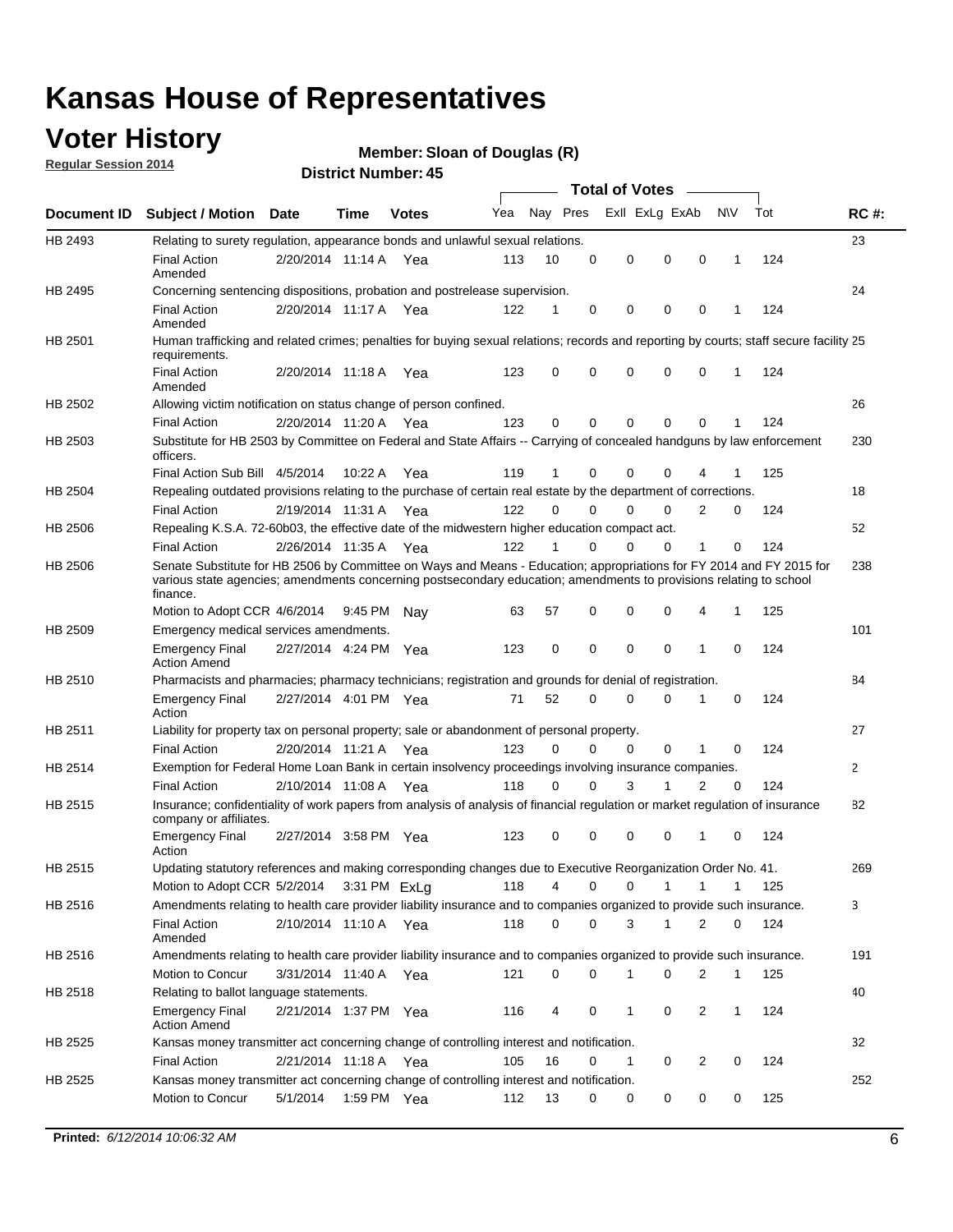#### **Voter History Regular Session 2014**

**Member: Sloan of Douglas (R)** 

|                |                                                                                                                                                                                                                                                                                                                                           |                        |             | ר <del>ד</del> . וסעווווטדו ועו ווסוש |     |    |          | <b>Total of Votes</b> |                |                |     |     |             |
|----------------|-------------------------------------------------------------------------------------------------------------------------------------------------------------------------------------------------------------------------------------------------------------------------------------------------------------------------------------------|------------------------|-------------|---------------------------------------|-----|----|----------|-----------------------|----------------|----------------|-----|-----|-------------|
| Document ID    | <b>Subject / Motion Date</b>                                                                                                                                                                                                                                                                                                              |                        | Time        | <b>Votes</b>                          | Yea |    | Nay Pres |                       | Exll ExLg ExAb |                | N\V | Tot | <b>RC#:</b> |
| HB 2533        | Changing interest credit amounts, member distributions upon termination or death and retirement annuities under the KPERS 42<br>Act of 2015.                                                                                                                                                                                              |                        |             |                                       |     |    |          |                       |                |                |     |     |             |
|                | <b>Emergency Final</b><br><b>Action Amend</b>                                                                                                                                                                                                                                                                                             | 2/21/2014 1:40 PM Yea  |             |                                       | 94  | 26 | 0        | 1                     | $\mathbf 0$    | 2              | 1   | 124 |             |
| HB 2537        | Eliminating font size and type requirement for disclosure statements contained in insurance contracts and explanatory<br>materials printed in any language other than English.                                                                                                                                                            |                        |             |                                       |     |    |          |                       |                |                |     |     | 81          |
|                | <b>Emergency Final</b><br>Action                                                                                                                                                                                                                                                                                                          | 2/27/2014 3:56 PM Yea  |             |                                       | 119 | 4  | 0        | $\mathbf 0$           | 0              | 1              | 0   | 124 |             |
| HB 2537        | Insurance; eliminating font and type requirements for certain non-English insurance documents; confidentiality of certain<br>documents; continuation of health insurance for spouse and children of certain emergency personnel and employees of the<br>department of corrections; purchase of certain insurance by the state fair board. |                        |             |                                       |     |    |          |                       |                |                |     |     | 249         |
|                | Motion to adopt CCR 4/30/2014 3:58 PM Yea                                                                                                                                                                                                                                                                                                 |                        |             |                                       | 122 | 0  | 0        | 1                     | 1              | 0              | 1   | 125 |             |
| HB 2538        | Giving landowner right of first refusal for antlers of deer illegally shot on landowner's property.                                                                                                                                                                                                                                       |                        |             |                                       |     |    |          |                       |                |                |     |     | 102         |
|                | <b>Emergency Final</b><br><b>Action Amend</b>                                                                                                                                                                                                                                                                                             | 2/27/2014 4:26 PM Nay  |             |                                       | 106 | 17 | 0        | 0                     | 0              | 1              | 0   | 124 |             |
| HB 2541        | Substitute for HB2541 by Committee on Local Government—plastic bottles and containers; labeling; solid waste landfill<br>restrictions.                                                                                                                                                                                                    |                        |             |                                       |     |    |          |                       |                |                |     |     | 121         |
|                | Final Action Sub Bill 3/17/2014 11:21 A Yea                                                                                                                                                                                                                                                                                               |                        |             |                                       | 102 | 21 | 0        | $\mathbf 0$           | 0              | 2              | 0   | 125 |             |
| HB 2542        | Property tax exemption for amateur-built aircraft.<br><b>Final Action</b>                                                                                                                                                                                                                                                                 | 3/13/2014 11:22 A ExLg |             |                                       | 116 | 4  | 0        | 1                     | 1              | $\overline{2}$ | 1   | 125 | 112         |
| HB 2544        | Amended<br>Authorizing postsecondary educational institutions to enter into the state authorization reciprocity agreement to provide<br>distance education.                                                                                                                                                                               |                        |             |                                       |     |    |          |                       |                |                |     |     | 17          |
|                | <b>Final Action</b>                                                                                                                                                                                                                                                                                                                       | 2/17/2014 11:21 A Yea  |             |                                       | 120 | 0  | 0        | 3                     | 0              | 1              | 0   | 124 |             |
| HB 2545        | Extending sunset date on certain agriculture fees from July 1, 2015, to July 1, 2019.                                                                                                                                                                                                                                                     |                        |             |                                       |     |    |          |                       |                |                |     |     | 68          |
|                | <b>Final Action</b><br>Amended                                                                                                                                                                                                                                                                                                            | 2/27/2014 10:25 A Yea  |             |                                       | 99  | 24 | 0        | $\mathbf 0$           | $\Omega$       | 1              | 0   | 124 |             |
| <b>HB 2547</b> | Changing the map copy requirement in mining permit application.                                                                                                                                                                                                                                                                           |                        |             |                                       |     |    |          |                       |                |                |     |     | 53          |
|                | <b>Final Action</b>                                                                                                                                                                                                                                                                                                                       | 2/26/2014 11:36 A      |             | Yea                                   | 123 | 0  | 0        | 0                     | 0              | 1              | 0   | 124 |             |
| HB 2548        | Creating the water program management fund and transferring the air quality fee fund.                                                                                                                                                                                                                                                     |                        |             |                                       |     |    |          |                       |                |                |     |     | 46          |
|                | <b>Emergency Final</b><br>Action                                                                                                                                                                                                                                                                                                          | 2/21/2014 1:46 PM Yea  |             |                                       | 119 | 1  | 0        | 1                     | 0              | 2              | 1   | 124 |             |
| HB 2549        | Allowing burial of hazardous waste on-site.                                                                                                                                                                                                                                                                                               |                        |             |                                       |     |    |          |                       |                |                |     |     | 54          |
|                | <b>Final Action</b>                                                                                                                                                                                                                                                                                                                       | 2/26/2014 11:38 A      |             | Yea                                   | 123 | 0  | 0        | $\mathbf 0$           | 0              | 1              | 0   | 124 |             |
| HB 2550        | Repeal of the atmospheric mercury deposition monitoring network.                                                                                                                                                                                                                                                                          |                        |             |                                       |     |    |          |                       |                |                |     |     | 33          |
|                | <b>Final Action</b>                                                                                                                                                                                                                                                                                                                       | 2/21/2014 11:20 A Yea  |             |                                       | 92  | 29 | 0        | 1                     | 0              | 2              | 0   | 124 |             |
| HB 2551        | Repealing regulation of PCB disposal facilities.                                                                                                                                                                                                                                                                                          |                        |             |                                       |     |    |          |                       |                |                |     |     | 47          |
|                | <b>Emergency Final</b><br>Action Amend                                                                                                                                                                                                                                                                                                    | 2/21/2014 1:47 PM Yea  |             |                                       | 100 | 20 | 0        | 1                     | 0              | 2              | 1   | 124 |             |
| HB 2551        | Repealing the regulation of PCB disposal facilities; making changes to the atmospheric mercury deposition monitoring network 271<br>and the disposal of plastic bottles, containers and solid waste.                                                                                                                                      |                        |             |                                       |     |    |          |                       |                |                |     |     |             |
|                | Motion to Adopt CCR 5/2/2014 3:45 PM ExLa                                                                                                                                                                                                                                                                                                 |                        |             |                                       | 105 | 17 | 0        | $\mathbf 0$           |                | 1              | 1   | 125 |             |
| HB 2552        | Managed care organizations, prompt payment.                                                                                                                                                                                                                                                                                               |                        |             |                                       |     |    |          |                       |                |                |     |     | 69          |
|                | <b>Final Action</b><br>Amended                                                                                                                                                                                                                                                                                                            | 2/27/2014 10:26 A Yea  |             |                                       | 123 | 0  | 0        | 0                     | 0              | 1              | 0   | 124 |             |
| HB 2552        | Kansas medical assistance program; managed care organizations; consent for expansion of certain medicaid services.                                                                                                                                                                                                                        |                        |             |                                       |     |    |          |                       |                |                |     |     | 225         |
|                | Motion to Concur                                                                                                                                                                                                                                                                                                                          | 4/4/2014               | 6:13 PM Nay |                                       | 68  | 54 | 0        | $\mathbf 0$           | 1              | 2              | 0   | 125 |             |
| HB 2553        | Health care compact.                                                                                                                                                                                                                                                                                                                      |                        |             |                                       |     |    |          |                       |                |                |     |     | 141         |
|                | <b>Final Action</b>                                                                                                                                                                                                                                                                                                                       | 3/24/2014 10:15 A      |             | Nay                                   | 74  | 48 | 0        | 0                     | 0              | 3              | 0   | 125 |             |
| HB 2555        | Release of information in support of arrest warrants and search warrants.                                                                                                                                                                                                                                                                 |                        |             |                                       |     |    |          |                       |                |                |     |     | 86          |
|                | <b>Emergency Final</b><br><b>Action Amend</b>                                                                                                                                                                                                                                                                                             | 2/27/2014 4:04 PM Yea  |             |                                       | 113 | 10 | 0        | 0                     | 0              | 1              | 0   | 124 |             |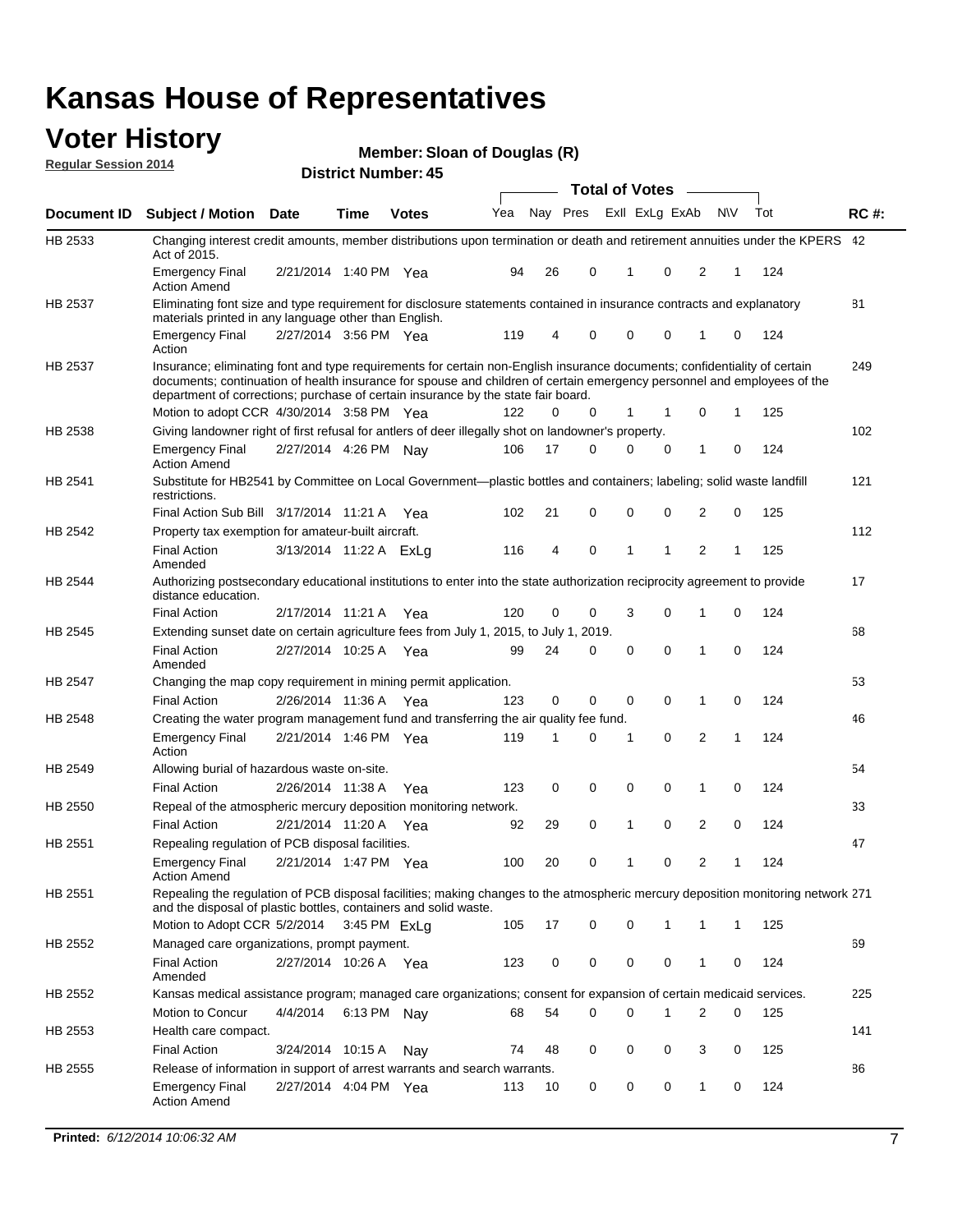## **Voter History**

**Regular Session 2014**

```
Member: Sloan of Douglas (R)
```

|                |                                                                                                                                                                                                                                                                                                                                                           |                       |             | DISTICT MAILING 1.45 |     |          |             |              | <b>Total of Votes</b>      | $\sim$       |              |     |             |
|----------------|-----------------------------------------------------------------------------------------------------------------------------------------------------------------------------------------------------------------------------------------------------------------------------------------------------------------------------------------------------------|-----------------------|-------------|----------------------|-----|----------|-------------|--------------|----------------------------|--------------|--------------|-----|-------------|
|                | Document ID Subject / Motion Date                                                                                                                                                                                                                                                                                                                         |                       | <b>Time</b> | <b>Votes</b>         | Yea |          | Nay Pres    |              | Exll ExLg ExAb             |              | <b>NV</b>    | Tot | <b>RC#:</b> |
| <b>HB 2557</b> | Changing penalties for certain taxpayers who file incorrect returns under Kansas income tax act.                                                                                                                                                                                                                                                          |                       |             |                      |     |          |             |              |                            |              |              |     | 21          |
|                | <b>Final Action</b><br>Amended                                                                                                                                                                                                                                                                                                                            | 2/19/2014 11:35 A Yea |             |                      | 122 | 0        | 0           | $\Omega$     | $\Omega$                   | 2            | $\mathbf 0$  | 124 |             |
| HB 2561        | Licensure of pharmacists and registration of pharmacy interns by board of pharmacy.                                                                                                                                                                                                                                                                       |                       |             |                      |     |          |             |              |                            |              |              |     | 55          |
|                | <b>Final Action</b>                                                                                                                                                                                                                                                                                                                                       | 2/26/2014 11:39 A     |             | Yea                  | 105 | 18       | 0           |              | 0<br>0                     | $\mathbf{1}$ | 0            | 124 |             |
| HB 2564        | Requiring 60-day wait before re-employment for retirement benefit eligibility.                                                                                                                                                                                                                                                                            |                       |             |                      |     |          |             |              |                            |              |              |     | 43          |
|                | <b>Emergency Final</b><br>Action                                                                                                                                                                                                                                                                                                                          | 2/21/2014 1:41 PM Yea |             |                      | 120 | 0        | 0           | $\mathbf{1}$ | 0                          | 2            | $\mathbf{1}$ | 124 |             |
| HB 2566        | Requiring court fee for forensic audio and video examination services.                                                                                                                                                                                                                                                                                    |                       |             |                      |     |          |             |              |                            |              |              |     | 93          |
|                | <b>Emergency Final</b><br>Action                                                                                                                                                                                                                                                                                                                          | 2/27/2014 4:12 PM Yea |             |                      | 123 | 0        | 0           |              | $\mathbf 0$<br>$\mathbf 0$ | 1            | 0            | 124 |             |
| HB 2568        | Domestic relations; Kansas family law code; child support guidelines.                                                                                                                                                                                                                                                                                     |                       |             |                      |     |          |             |              |                            |              |              |     | 70          |
|                | <b>Final Action</b><br>Amended                                                                                                                                                                                                                                                                                                                            | 2/27/2014 10:27 A Yea |             |                      | 123 | 0        | 0           |              | 0<br>$\mathbf 0$           | 1            | 0            | 124 |             |
| HB 2568        | Domestic relations; Kansas family law code; child support guidelines.                                                                                                                                                                                                                                                                                     |                       |             |                      |     |          |             |              |                            |              |              |     | 268         |
|                | Motion to adopt CCR 5/2/2014                                                                                                                                                                                                                                                                                                                              |                       |             | 3:28 PM ExLq         | 123 | 0        | 0           |              | 0<br>1                     | 1            | 0            | 125 |             |
| HB 2576        | Employment security law; creation of "new employer rate."                                                                                                                                                                                                                                                                                                 |                       |             |                      |     |          |             |              |                            |              |              |     | 71          |
|                | <b>Final Action</b><br>Amended                                                                                                                                                                                                                                                                                                                            | 2/27/2014 10:28 A Yea |             |                      | 123 | 0        | $\mathbf 0$ |              | $\mathbf 0$<br>$\mathbf 0$ | 1            | $\mathbf 0$  | 124 |             |
| HB 2576        | Employment security law; creation of "new employer rate."                                                                                                                                                                                                                                                                                                 |                       |             |                      |     |          |             |              |                            |              |              |     | 159         |
|                | Motion to Concur                                                                                                                                                                                                                                                                                                                                          | 3/25/2014 10:47 A     |             | Yea                  | 122 | $\Omega$ | 0           | 1            | $\Omega$                   | 2            | 0            | 125 |             |
| HB 2577        | Allowing parents to remain anonymous when surrendering an infant under the newborn protection act.                                                                                                                                                                                                                                                        |                       |             |                      |     |          |             |              |                            |              |              |     | 56          |
|                | <b>Final Action</b><br>Amended                                                                                                                                                                                                                                                                                                                            | 2/26/2014 11:41 A     |             | Yea                  | 123 | 0        | 0           | $\mathbf 0$  | 0                          | 1            | 0            | 124 |             |
| <b>HB 2577</b> | Allowing parents to remain anonymous when surrendering an infant under the newborn protection act.                                                                                                                                                                                                                                                        |                       |             |                      |     |          |             |              |                            |              |              |     | 220         |
|                | <b>Motion to Concur</b>                                                                                                                                                                                                                                                                                                                                   | 4/4/2014              | 11:45 A     | Yea                  | 121 | 0        | 0           |              | 1                          | $\mathbf{1}$ | $\mathbf{1}$ | 125 |             |
| HB 2578        | Certification by chief law enforcement officer for transfer of a firearm when required by federal law.                                                                                                                                                                                                                                                    |                       |             |                      |     |          |             |              |                            |              |              |     | 122         |
|                | <b>Final Action</b><br>Amended                                                                                                                                                                                                                                                                                                                            | 3/17/2014 11:22 A Yea |             |                      | 123 | 0        | 0           | 0            | 0                          | 2            | 0            | 125 |             |
| HB 2578        | Regulating the possession of weapons.                                                                                                                                                                                                                                                                                                                     |                       |             |                      |     |          |             |              |                            |              |              |     | 235         |
|                | Motion to Adopt CCR 4/5/2014 4:40 PM Yea                                                                                                                                                                                                                                                                                                                  |                       |             |                      | 102 | 19       | $\mathbf 0$ |              | $\mathbf 0$<br>$\mathbf 0$ | 4            | 0            | 125 |             |
| <b>HB 2580</b> | Specifying the duties of the state fire marshal relating to regional emergency response teams for hazardous materials and<br>search and rescue incidents.                                                                                                                                                                                                 |                       |             |                      |     |          |             |              |                            |              |              |     | 72          |
|                | <b>Final Action</b><br>Amended                                                                                                                                                                                                                                                                                                                            | 2/27/2014 10:29 A     |             | Yea                  | 113 | 10       | 0           | $\mathbf 0$  | $\mathbf 0$                | 1            | 0            | 124 |             |
| HB 2580        | Kansas Real Estate Appraisal Board; licensee fingerprinting and criminal background checks.                                                                                                                                                                                                                                                               |                       |             |                      |     |          |             |              |                            |              |              |     | 272         |
|                | Motion to adopt CCR 5/2/2014                                                                                                                                                                                                                                                                                                                              |                       |             | 3:49 PM ExLq         | 115 | 7        | 0           |              | 0<br>1                     | 1            | -1           | 125 |             |
| HB 2582        | Creating an exemption from food establishment licensing for churches.                                                                                                                                                                                                                                                                                     |                       |             |                      |     |          |             |              |                            |              |              |     | 57          |
|                | <b>Final Action</b>                                                                                                                                                                                                                                                                                                                                       | 2/26/2014 11:42 A     |             | Yea                  | 123 | 0        | 0           |              | 0<br>0                     | 1            | 0            | 124 |             |
| HB 2588        | Child in need of care; juvenile offenders; permanent custodians.                                                                                                                                                                                                                                                                                          |                       |             |                      |     |          |             |              |                            |              |              |     | 94          |
|                | <b>Emergency Final</b><br><b>Action Amend</b>                                                                                                                                                                                                                                                                                                             | 2/27/2014 4:14 PM Yea |             |                      | 123 | 0        | 0           |              | 0<br>0                     | 1            | 0            | 124 |             |
| HB 2588        | Senate Substitute for HB 2588 by Committee on Judiciary - Concerning children and minors; relating to children in need of<br>care; placement in juvenile detention facilities; permanent custodians; relating to juvenile offenders; alternative adjudication;<br>youth residential centers and services; risk assessment; sentencing; good time credits. |                       |             |                      |     |          |             |              |                            |              |              |     | 244         |
|                | Motion to adopt CCR 4/30/2014 3:36 PM Yea                                                                                                                                                                                                                                                                                                                 |                       |             |                      | 123 | $\Omega$ | 0           | $\mathbf{1}$ | 1                          | 0            | 0            | 125 |             |
| HB 2591        | Requiring certain audit reports to be filed electronically and to be filed only with the department of administration.                                                                                                                                                                                                                                    |                       |             |                      |     |          |             |              |                            |              |              |     | 58          |
|                | <b>Final Action</b>                                                                                                                                                                                                                                                                                                                                       | 2/26/2014 11:43 A Yea |             |                      | 123 | 0        | 0           |              | 0<br>$\mathbf 0$           | 1            | 0            | 124 |             |
| HB 2595        | State fossils; the tylosaurus and the pteranodon.                                                                                                                                                                                                                                                                                                         |                       |             |                      |     |          |             |              |                            |              |              |     | 73          |
|                | <b>Final Action</b><br>Amended                                                                                                                                                                                                                                                                                                                            | 2/27/2014 10:31 A Yea |             |                      | 96  | 27       | 0           |              | 0<br>0                     | 1            | 0            | 124 |             |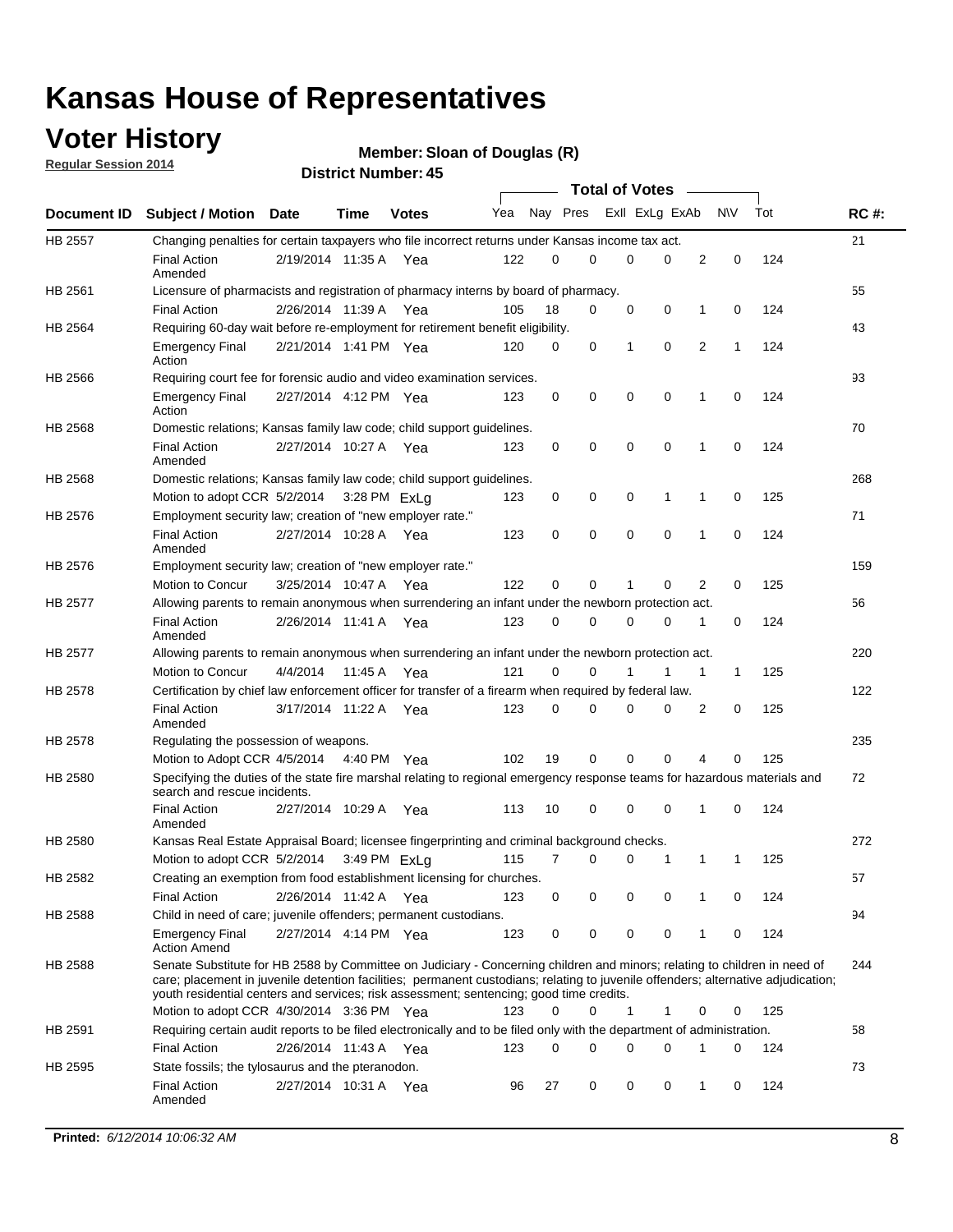## **Voter History**

**Regular Session 2014**

**Member: Sloan of Douglas (R)** 

|                | DISTICT MAILING 1.45<br><b>Total of Votes</b>                                                                                                                                                                                         |                        |              |              |     |                |             |             |                |   |           |     |             |
|----------------|---------------------------------------------------------------------------------------------------------------------------------------------------------------------------------------------------------------------------------------|------------------------|--------------|--------------|-----|----------------|-------------|-------------|----------------|---|-----------|-----|-------------|
| Document ID    | <b>Subject / Motion</b>                                                                                                                                                                                                               | <b>Date</b>            | Time         | <b>Votes</b> | Yea |                | Nay Pres    |             | Exll ExLg ExAb |   | <b>NV</b> | Tot | <b>RC#:</b> |
| HB 2596        | Computation of retirement benefits when a state officer or employee is placed on furlough or has reduction in compensation.                                                                                                           |                        |              |              |     |                |             |             |                |   |           |     | 74          |
|                | <b>Final Action</b>                                                                                                                                                                                                                   | 2/27/2014 10:33 A      |              | Yea          | 123 | 0              | $\Omega$    | 0           | $\Omega$       |   | 0         | 124 |             |
| HB 2596        | Computation of retirement benefits when a state officer or employee is placed on furlough or has reduction in<br>compensation.                                                                                                        |                        |              |              |     |                |             |             |                |   |           |     | 246         |
|                | Motion to adopt CCR 4/30/2014 3:45 PM Yea                                                                                                                                                                                             |                        |              |              | 123 | 0              | 0           | 1           | 1              | 0 | 0         | 125 |             |
| <b>HB 2597</b> | Municipal recycling services                                                                                                                                                                                                          |                        |              |              |     |                |             |             |                |   |           |     | 97          |
|                | <b>Emergency Final</b><br><b>Action Amend</b>                                                                                                                                                                                         | 2/27/2014 4:20 PM Yea  |              |              | 105 | 18             | $\mathbf 0$ | $\mathbf 0$ | $\mathbf 0$    | 1 | 0         | 124 |             |
| HB 2599        | Authorizing the secretary of state to grant an easement to the unified government of Wyandotte county.                                                                                                                                |                        |              |              |     |                |             |             |                |   |           |     | 22          |
|                | <b>Final Action</b>                                                                                                                                                                                                                   | 2/19/2014 11:37 A      |              | Yea          | 120 | $\overline{2}$ | $\mathbf 0$ | 0           | $\Omega$       | 2 | 0         | 124 |             |
| HB 2599        | Authorizing the secretary of state to grant an easement to the unified government of Wyandotte county.                                                                                                                                |                        |              |              |     |                |             |             |                |   |           |     | 118         |
|                | Motion to Concur                                                                                                                                                                                                                      | 3/14/2014 11:25 A ExLa |              |              | 118 | $\Omega$       | 0           | 2           | 1              | 4 | 0         | 125 |             |
| HB 2602        | Increasing the percentage of unclassified employees allowed to be employed by KPERS from 25% to 50%.                                                                                                                                  |                        |              |              |     |                |             |             |                |   |           |     | 44          |
|                | <b>Emergency Final</b><br>Action                                                                                                                                                                                                      | 2/21/2014 1:43 PM Yea  |              |              | 107 | 13             | 0           | 1           | $\Omega$       | 2 | 1         | 124 |             |
| HB 2602        | Increasing the percentage of unclassified employees allowed to be employed by KPERS from 25% to 50%.                                                                                                                                  |                        |              |              |     |                |             |             |                |   |           |     | 195         |
|                | Motion to Concur                                                                                                                                                                                                                      | 4/1/2014               | 10:57 A Yea  |              | 108 | 15             | 0           | 1           | 0              | 1 | 0         | 125 |             |
| HB 2609        | Practice of pharmacy; filling and refilling of prescriptions.                                                                                                                                                                         |                        |              |              |     |                |             |             |                |   |           |     | 105         |
|                | <b>Emergency Final</b><br><b>Action Amend</b>                                                                                                                                                                                         | 2/27/2014 4:29 PM Yea  |              |              | 123 | 0              | $\mathbf 0$ | $\mathbf 0$ | $\Omega$       | 1 | 0         | 124 |             |
| HB 2611        | Conduct of dental offices.                                                                                                                                                                                                            |                        |              |              |     |                |             |             |                |   |           |     | 83          |
|                | <b>Emergency Final</b><br>Action                                                                                                                                                                                                      | 2/27/2014 3:59 PM Yea  |              |              | 123 | 0              | $\mathbf 0$ | $\mathbf 0$ | $\mathbf 0$    | 1 | 0         | 124 |             |
| HB 2612        | Relating to district judge and district magistrate judge vacancies.                                                                                                                                                                   |                        |              |              |     |                |             |             |                |   |           |     | 75          |
|                | <b>Final Action</b><br>Amended                                                                                                                                                                                                        | 2/27/2014 10:34 A      |              | Yea          | 106 | 17             | $\mathbf 0$ | $\mathbf 0$ | $\mathbf 0$    | 1 | 0         | 124 |             |
| HB 2613        | Relating to the issuance of stillbirth and unborn child's death certificates.                                                                                                                                                         |                        |              |              |     |                |             |             |                |   |           |     | 103         |
|                | <b>Emergency Final</b><br><b>Action Amend</b>                                                                                                                                                                                         | 2/27/2014 4:27 PM Yea  |              |              | 122 | 1              | 0           | $\mathbf 0$ | $\Omega$       | 1 | 0         | 124 |             |
| HB 2615        | Substitute for HB 2615 by Committee on Commerce, Labor and Economic Development - Workers compensation assigned<br>risk pool.                                                                                                         |                        |              |              |     |                |             |             |                |   |           |     | 185         |
|                | EFA Sub Bill<br>Amended                                                                                                                                                                                                               | 3/26/2014 3:42 PM Yea  |              |              | 98  | 25             | 0           | 1           | $\mathbf 0$    | 1 | 0         | 125 |             |
| HB 2616        | Secretary of labor; explore agreement to allow state of Kansas to enforce OSHA standards.                                                                                                                                             |                        |              |              |     |                |             |             |                |   |           |     | 92          |
|                | <b>Emergency Final</b><br>Action                                                                                                                                                                                                      | 2/27/2014 4:11 PM Yea  |              |              | 93  | 30             | 0           | 0           | 0              | 1 | 0         | 124 |             |
| HB 2616        | Senate Substitute for HB 2616 by Committee on Commerce - Secretary of labor directed to study state enforcement of OSHA 261<br>standards.                                                                                             |                        |              |              |     |                |             |             |                |   |           |     |             |
|                | Motion to Concur                                                                                                                                                                                                                      | 5/2/2014               | 11:47 A ExLg |              | 94  | 30             | 0           | 0           | 1              | 0 | 0         | 125 |             |
| HB 2633        | Substitute for HB 2633 by Committee on Corrections and Juvenile Justice - Juvenile offenders; youth residential centers and<br>services; risk assessment; raising the age for prosecution as an adult; sentencing; good time credits. |                        |              |              |     |                |             |             |                |   |           |     | 106         |
|                | EFA Sub Bill<br>Amended                                                                                                                                                                                                               | 2/27/2014 4:31 PM Yea  |              |              | 122 | 1              | 0           | $\mathbf 0$ | 0              | 1 | 0         | 124 |             |
| HB 2636        | Secretary of health and environment and air quality standards.                                                                                                                                                                        |                        |              |              |     |                |             |             |                |   |           |     | 45          |
|                | <b>Emergency Final</b><br><b>Action Amend</b>                                                                                                                                                                                         | 2/21/2014 1:44 PM Nav  |              |              | 89  | 31             | 0           | 1           | 0              | 2 | 1         | 124 |             |
| HB 2636        | Secretary of health and environment and air quality standards.                                                                                                                                                                        |                        |              |              |     |                |             |             |                |   |           |     | 212         |
|                | Sub motion to concur 4/3/2014                                                                                                                                                                                                         |                        | 7:20 PM Yea  |              | 121 | 3              | 0           | 0           | 0              |   | 0         | 125 |             |
| HB 2642        | Income tax deduction for net gain on the sale of certain horses, cattle or livestock; income tax credit for expenditures to make 131<br>dwelling or facility accessible for persons with a disability.                                |                        |              |              |     |                |             |             |                |   |           |     |             |
|                | <b>Final Action</b><br>Amended                                                                                                                                                                                                        | 3/20/2014 11:17 A Yea  |              |              | 123 | 0              | 0           | 0           | $\mathbf{1}$   | 1 | 0         | 125 |             |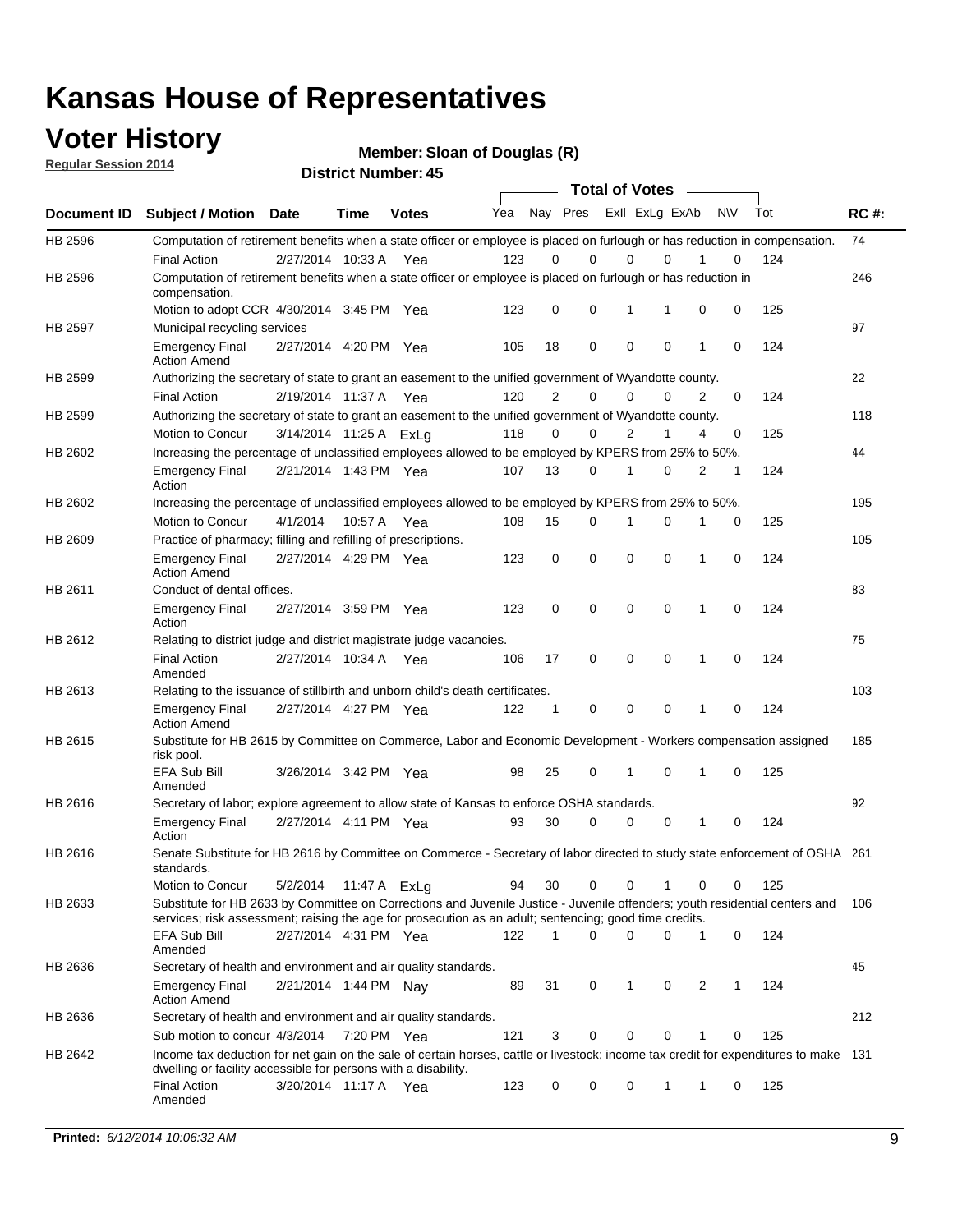### **Voter History**

**Member: Sloan of Douglas (R)** 

| <b>Regular Session 2014</b> |                                                                                                                                                                                                                                                                                                                                                                                                                                                               |                        |         | <b>Member: Sloan of Douglas (R)</b> |     |                |             |                       |             |                |             |     |             |
|-----------------------------|---------------------------------------------------------------------------------------------------------------------------------------------------------------------------------------------------------------------------------------------------------------------------------------------------------------------------------------------------------------------------------------------------------------------------------------------------------------|------------------------|---------|-------------------------------------|-----|----------------|-------------|-----------------------|-------------|----------------|-------------|-----|-------------|
|                             |                                                                                                                                                                                                                                                                                                                                                                                                                                                               |                        |         | <b>District Number: 45</b>          |     |                |             |                       |             |                |             |     |             |
|                             |                                                                                                                                                                                                                                                                                                                                                                                                                                                               |                        |         |                                     |     |                |             | <b>Total of Votes</b> |             |                |             |     |             |
| Document ID                 | <b>Subject / Motion Date</b>                                                                                                                                                                                                                                                                                                                                                                                                                                  |                        | Time    | <b>Votes</b>                        | Yea |                | Nay Pres    | Exll ExLg ExAb        |             |                | <b>NV</b>   | Tot | <b>RC#:</b> |
| HB 2643                     | Property tax; classification of commercial and industrial machinery and equipment as personal property; reclassification of<br>property upon termination of IRB tax exemption; use of independent appraisers to appraiser certain                                                                                                                                                                                                                             |                        |         |                                     |     |                |             |                       |             |                |             |     | 164         |
|                             | <b>Final Action</b><br>Amended                                                                                                                                                                                                                                                                                                                                                                                                                                | 3/26/2014 10:56 A      |         | - Yea                               | 123 | 0              | $\Omega$    | 1                     | $\Omega$    | 1              | 0           | 125 |             |
| HB 2643                     | Property tax; classification of commercial and industrial machinery and equipment as personal property; reclassification of<br>property upon termination of IRB tax exemption; use of independent appraisers to appraiser certain complex property; motor<br>vehicles, members of military; mortgage registration tax phase out and replacement with fees; county clerk technology fund;<br>county treasurer technology fund.                                 |                        |         |                                     |     |                |             |                       |             |                |             |     | 274         |
|                             | Motion to Concur                                                                                                                                                                                                                                                                                                                                                                                                                                              | 5/2/2014               | 5:12 PM | Nav                                 | 16  | 108            | $\mathbf 0$ | $\Omega$              | 0           |                | 0           | 125 |             |
| HB 2643                     | Property tax; classification of commercial and industrial machinery and equipment as personal property; reclassification of<br>property upon termination of IRB tax exemption; use of independent appraisers to appraiser certain complex property; motor<br>vehicles, members of military; mortgage registration tax phase out and replacement with fees; county clerk technology fund;<br>county treasurer technology fund.<br>Motion to adopt CCR 5/3/2014 |                        |         | 1:53 AM Nay                         | 70  | 53             | 0           | 0                     | 0           | 1              | 1           | 125 | 286         |
| HB 2648                     | Property tax exemption for levees.                                                                                                                                                                                                                                                                                                                                                                                                                            |                        |         |                                     |     |                |             |                       |             |                |             |     | 100         |
|                             | <b>Emergency Final</b><br><b>Action Amend</b>                                                                                                                                                                                                                                                                                                                                                                                                                 | 2/27/2014 4:23 PM Yea  |         |                                     | 100 | 23             | 0           | 0                     | 0           | 1              | 0           | 124 |             |
| HB 2651                     | County law library.                                                                                                                                                                                                                                                                                                                                                                                                                                           |                        |         |                                     |     |                |             |                       |             |                |             |     | 76          |
|                             | <b>Final Action</b><br>Amended                                                                                                                                                                                                                                                                                                                                                                                                                                | 2/27/2014 10:38 A      |         | Yea                                 | 82  | 41             | $\mathbf 0$ | $\mathbf 0$           | $\Omega$    | 1              | 0           | 124 |             |
| HB 2655                     | Allowing veterans with PTSD to seek mental health treatment upon certain convictions.                                                                                                                                                                                                                                                                                                                                                                         |                        |         |                                     |     |                |             |                       |             |                |             |     | 77          |
|                             | <b>Final Action</b><br>Amended                                                                                                                                                                                                                                                                                                                                                                                                                                | 2/27/2014 10:40 A      |         | Yea                                 | 123 | 0              | 0           | 0                     | 0           | 1              | 0           | 124 |             |
| HB 2655                     | Senate Substitute for HB 2655 by Committee on Judiciary - Allowing veterans with PTSD to seek mental health treatment<br>upon certain convictions; also amending the crimes of interference with law enforcement and giving a false alarm.                                                                                                                                                                                                                    |                        |         |                                     |     |                |             |                       |             |                |             |     | 224         |
|                             | Motion to Concur                                                                                                                                                                                                                                                                                                                                                                                                                                              | 4/4/2014               |         | 5:42 PM Yea                         | 122 | $\mathbf 0$    | 0           | 0                     | 1           | $\overline{2}$ | 0           | 125 |             |
| HB 2656                     | Authorizing the state of Kansas to pay the death gratuity benefit to the designated survivor of a Kansas service member during 48<br>a federal government shutdown and providing for reimbursement to the state                                                                                                                                                                                                                                               |                        |         |                                     |     |                |             |                       |             |                |             |     |             |
|                             | <b>Final Action</b>                                                                                                                                                                                                                                                                                                                                                                                                                                           | 2/26/2014 11:27 A      |         | Yea                                 | 123 | $\Omega$       | 0           | 0                     | 0           |                | 0           | 124 |             |
| HB 2661                     | Substitute for HB 2661 by Committee on Energy and Environment - Siting of electric transmission lines; notice and hearing<br>requirements.                                                                                                                                                                                                                                                                                                                    |                        |         |                                     |     |                |             |                       |             |                |             |     | 181         |
|                             | <b>EFA Sub Bill</b>                                                                                                                                                                                                                                                                                                                                                                                                                                           | 3/26/2014 3:37 PM Nay  |         |                                     | 119 | 4              | 0           | 1                     | $\Omega$    | 1              | 0           | 125 |             |
| HB 2662                     | Expungment of driving under the influence convictions.<br><b>Final Action</b><br>Amended                                                                                                                                                                                                                                                                                                                                                                      | 3/14/2014 11:22 A ExLg |         |                                     | 87  | 31             | 0           | 2                     | 1           | 4              | $\mathbf 0$ | 125 | 116         |
| HB 2668                     | Health insurance for qualified professional associations.                                                                                                                                                                                                                                                                                                                                                                                                     |                        |         |                                     |     |                |             |                       |             |                |             |     | 34          |
|                             | <b>Final Action</b><br>Amended                                                                                                                                                                                                                                                                                                                                                                                                                                | 2/21/2014 11:21 A      |         | Yea                                 | 114 | $\overline{7}$ | $\mathbf 0$ | 1                     | 0           | $\overline{2}$ | 0           | 124 |             |
| HB 2668                     | Predetermination of health insurance benefits                                                                                                                                                                                                                                                                                                                                                                                                                 |                        |         |                                     |     |                |             |                       |             |                |             |     | 262         |
|                             | Motion to Concur                                                                                                                                                                                                                                                                                                                                                                                                                                              | 5/2/2014               |         | 12:05 P ExLg                        | 97  | 27             | 0           | 0                     | 1           | 0              | 0           | 125 |             |
| HB 2669                     | State civil service board; transferred from the department of administration to the office of administrative hearings.                                                                                                                                                                                                                                                                                                                                        |                        |         |                                     |     |                |             |                       |             |                |             |     | 87          |
|                             | <b>Emergency Final</b><br>Action                                                                                                                                                                                                                                                                                                                                                                                                                              | 2/27/2014 4:05 PM Yea  |         |                                     | 110 | 13             | $\mathbf 0$ | 0                     | $\mathbf 0$ | 1              | 0           | 124 |             |
| HB 2673                     | Kansas healing arts act; physician assistant licensure act.                                                                                                                                                                                                                                                                                                                                                                                                   |                        |         |                                     |     |                |             |                       |             |                |             |     | 91          |
|                             | <b>Emergency Final</b><br><b>Action Amend</b>                                                                                                                                                                                                                                                                                                                                                                                                                 | 2/27/2014 4:10 PM Yea  |         |                                     | 105 | 18             | 0           | 0                     | 0           | $\mathbf{1}$   | 0           | 124 |             |
| HB 2673                     | Board of healing arts functions and duties, physician assistants licensure act and podiatry act.                                                                                                                                                                                                                                                                                                                                                              |                        |         |                                     |     |                |             |                       |             |                |             |     | 270         |
|                             | Motion to adopt CCR 5/2/2014                                                                                                                                                                                                                                                                                                                                                                                                                                  |                        |         | 3:39 PM ExLg                        | 111 | 11             | 0           | 0                     | 1           | 1              | 1           | 125 |             |
| HB 2675                     | Relating to procurement negotiating committees; certified businesses.                                                                                                                                                                                                                                                                                                                                                                                         |                        |         |                                     |     |                |             |                       |             |                |             |     | 165         |
|                             | <b>Final Action</b><br>Amended                                                                                                                                                                                                                                                                                                                                                                                                                                | 3/26/2014 10:57 A Yea  |         |                                     | 123 | 0              | 0           | 1                     | 0           | 1              | 0           | 125 |             |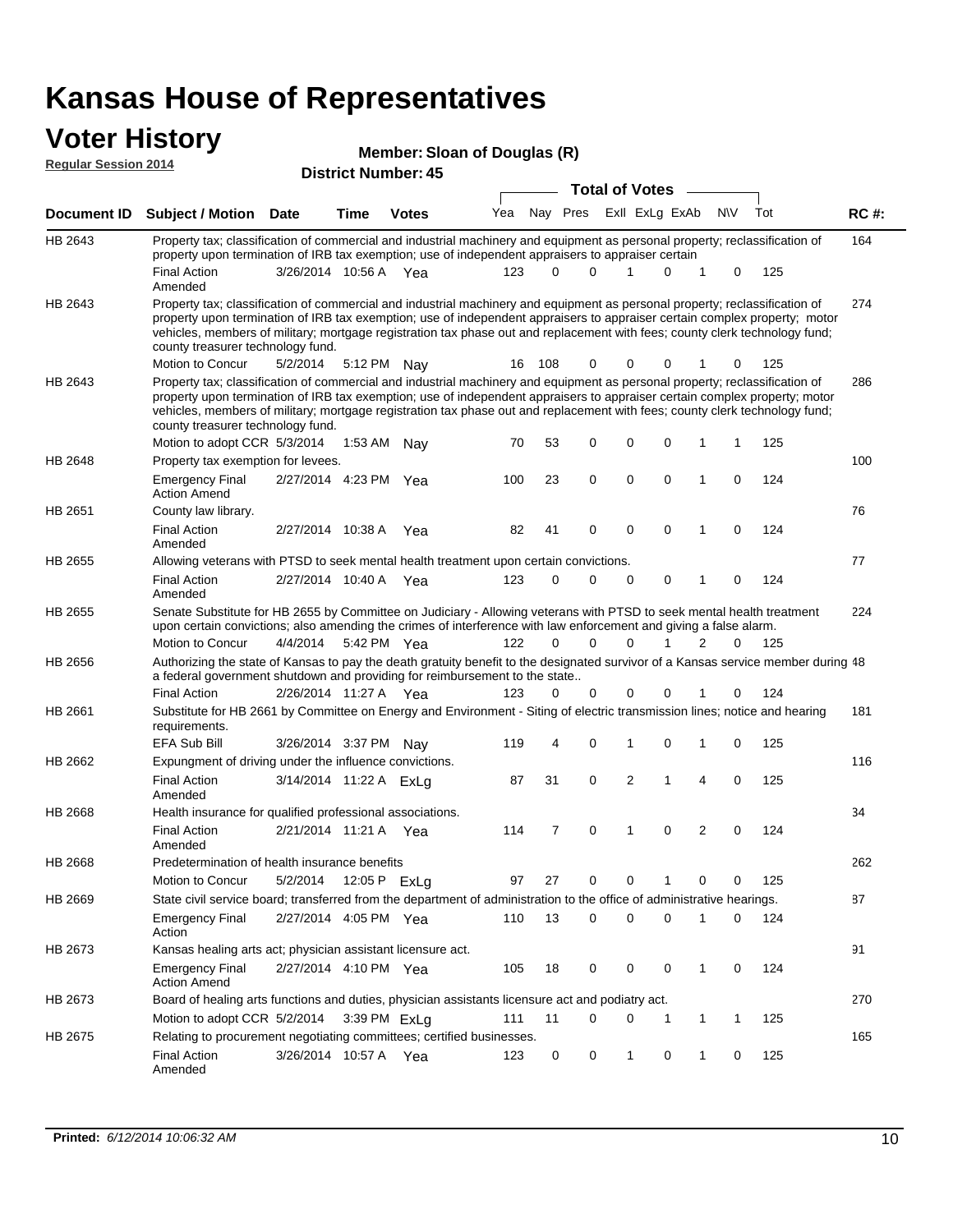#### **Voter History Regular Session 2014**

**Member: Sloan of Douglas (R)** 

| negului ocssion zo i <del>1</del> |                                                                                                                                                                                                                                                                                               |                       |             | <b>District Number: 45</b> |     |          |                         |                  |   |   |                  |     |             |
|-----------------------------------|-----------------------------------------------------------------------------------------------------------------------------------------------------------------------------------------------------------------------------------------------------------------------------------------------|-----------------------|-------------|----------------------------|-----|----------|-------------------------|------------------|---|---|------------------|-----|-------------|
|                                   |                                                                                                                                                                                                                                                                                               |                       |             |                            |     |          |                         | Total of Votes – |   |   |                  |     |             |
| <b>Document ID</b>                | <b>Subject / Motion Date</b>                                                                                                                                                                                                                                                                  |                       | <b>Time</b> | <b>Votes</b>               | Yea |          | Nay Pres ExII ExLg ExAb |                  |   |   | N\V              | Tot | <b>RC#:</b> |
| HB 2681                           | Substitute for HB2681 by Committee on Veterans, Military, and Homeland Security--Abolishing the Kansas commission on<br>veterans affairs; creating the Kansas commission on veterans affairs office within the executive branch of government.<br>Final Action Sub Bill 3/20/2014 11:18 A Yea |                       |             |                            | 123 | 0        | 0                       | $\Omega$         |   | 1 | 1<br>$\Omega$    | 125 | 132         |
|                                   |                                                                                                                                                                                                                                                                                               |                       |             |                            |     |          |                         |                  |   |   |                  |     |             |
| HB 2681                           | Substitute for HB2681 by Committee on Veterans, Military, and Homeland Security - Abolishing the Kansas commission on<br>veterans affairs; creating the Kansas commission on veterans affairs office within the executive branch of government.                                               |                       |             |                            |     |          |                         |                  |   |   |                  |     | 219         |
|                                   | Motion to Concur                                                                                                                                                                                                                                                                              | 4/4/2014              | 11:41 A     | Yea                        | 122 | $\Omega$ | $\Omega$                | $\mathbf{1}$     |   | 1 | 0<br>1           | 125 |             |
| HB 2684                           | Allocating moneys from driver's license fees to the judicial branch nonjudicial salary adjustment fund.                                                                                                                                                                                       |                       |             |                            |     |          |                         |                  |   |   |                  |     | 78          |
|                                   | <b>Final Action</b>                                                                                                                                                                                                                                                                           | 2/27/2014 10:41 A Yea |             |                            | 93  | 30       | 0                       | $\Omega$         |   | 0 | 1<br>0           | 124 |             |
| HB 2687                           | Unclaimed property act and hearings.                                                                                                                                                                                                                                                          |                       |             |                            |     |          |                         |                  |   |   |                  |     | 59          |
|                                   | <b>Final Action</b>                                                                                                                                                                                                                                                                           | 2/26/2014 11:44 A     |             | Yea                        | 119 | 4        | $\mathbf 0$             | 0                |   | 0 | 0<br>1           | 124 |             |
| HB 2687                           | Unclaimed property act and hearings.                                                                                                                                                                                                                                                          |                       |             |                            |     |          |                         |                  |   |   |                  |     | 251         |
|                                   | Motion to Concur                                                                                                                                                                                                                                                                              | 5/1/2014              |             | 1:56 PM Yea                | 125 | 0        | 0                       | 0                |   | 0 | 0<br>0           | 125 |             |
| HB 2689                           | Amending which convictions are counted for driving while license canceled, suspended or revoked.                                                                                                                                                                                              |                       |             |                            |     |          |                         |                  |   |   |                  |     | 231         |
|                                   | <b>Final Action</b><br>Amended                                                                                                                                                                                                                                                                | 4/5/2014              | 10:23 A     | Yea                        | 121 | 0        | 0                       | $\Omega$         |   | 0 | 0<br>4           | 125 |             |
| HB 2693                           | Providing for testing by community colleges for commercial driver's licenses and allowing temporary commercial driver's<br>license holders the ability to drive class A commercial vehicles.                                                                                                  |                       |             |                            |     |          |                         |                  |   |   |                  |     | 104         |
|                                   | <b>Emergency Final</b><br><b>Action Amend</b>                                                                                                                                                                                                                                                 | 2/27/2014 4:28 PM Yea |             |                            | 123 | 0        | 0                       | 0                |   | 0 | 0<br>1           | 124 |             |
| HB 2693                           | Senate Substitute for HB 2693 by Committee on Transportation - Providing for testing by community colleges for commercial<br>driver's licenses; entities serving as driver's licenses examiners.                                                                                              |                       |             |                            |     |          |                         |                  |   |   |                  |     | 255         |
|                                   | Motion to adopt CCR 5/1/2014 4:42 PM Yea                                                                                                                                                                                                                                                      |                       |             |                            | 125 | 0        | 0                       | 0                |   | 0 | 0<br>0           | 125 |             |
| HB 2715                           | Farm machinery and equipment annual highway permits, commercial drivers' license.                                                                                                                                                                                                             |                       |             |                            |     |          |                         |                  |   |   |                  |     | 98          |
|                                   | <b>Emergency Final</b><br><b>Action Amend</b>                                                                                                                                                                                                                                                 | 2/27/2014 4:21 PM Yea |             |                            | 123 | 0        | 0                       | 0                |   | 0 | 1<br>0           | 124 |             |
| HB 2717                           | Registration of operators of assisted living, residential health care, home plus or adult day care facilities.                                                                                                                                                                                |                       |             |                            |     |          |                         |                  |   |   |                  |     | 175         |
|                                   | <b>Emergency Final</b><br><b>Action Amend</b>                                                                                                                                                                                                                                                 | 3/26/2014 3:29 PM Yea |             |                            | 114 | 9        | 0                       |                  |   | 0 | 1<br>0           | 125 |             |
| HB 2721                           | Substitute for Substitute for HB 2721 by Committee on Commerce, Labor and Economic Development †Enacting the<br>business entity standard treatment act.                                                                                                                                       |                       |             |                            |     |          |                         |                  |   |   |                  |     | 117         |
|                                   | Final Action Sub Bill 3/14/2014 11:23 A ExLg                                                                                                                                                                                                                                                  |                       |             |                            | 118 | 0        | 0                       | 2                |   |   | 4<br>0           | 125 |             |
| HB 2721                           | Substitute for Substitute for HB 2721 by Committee on Commerce, Labor and Economic Development - Enacting the business 273<br>entity standard treatment act.                                                                                                                                  |                       |             |                            |     |          |                         |                  |   |   |                  |     |             |
|                                   | Motion to Concur                                                                                                                                                                                                                                                                              | 5/2/2014              |             | 3:59 PM ExLg               | 122 | 0        | 0                       | $\mathbf 0$      | 1 |   | 1<br>1           | 125 |             |
| HB 2724                           | Uniform commercial driver's license act; definition of tank vehicle.<br><b>Emergency Final</b>                                                                                                                                                                                                | 2/27/2014 4:22 PM Yea |             |                            | 122 | 1        | 0                       | 0                |   | 0 | 0<br>1           | 124 | 99          |
|                                   | Action                                                                                                                                                                                                                                                                                        |                       |             |                            |     |          |                         |                  |   |   |                  |     |             |
| HB 2727                           | Expiration of license plates and placards for individuals with disability.                                                                                                                                                                                                                    |                       |             |                            |     |          |                         |                  |   |   |                  |     | 88          |
|                                   | <b>Emergency Final</b><br>Action                                                                                                                                                                                                                                                              | 2/27/2014 4:06 PM Yea |             |                            | 123 | 0        | 0                       | 0                |   | 0 | 0<br>1           | 124 |             |
| HB 2728                           | Permits for the operation of salvage vehicles no longer required to be prepared in triplicate.                                                                                                                                                                                                |                       |             |                            |     |          |                         |                  |   |   |                  |     | 89          |
|                                   | <b>Emergency Final</b><br>Action                                                                                                                                                                                                                                                              | 2/27/2014 4:07 PM Yea |             |                            | 122 | 1        | 0                       | $\Omega$         |   | 0 | 1<br>0           | 124 |             |
| HB 2728                           | Permits for the operation of salvage vehicles no longer required to be prepared in triplicate.                                                                                                                                                                                                |                       |             |                            |     |          |                         |                  |   |   |                  |     | 192         |
|                                   | <b>Motion to Concur</b>                                                                                                                                                                                                                                                                       | 3/31/2014 11:43 A Yea |             |                            | 122 | 0        | 0                       | $\mathbf 1$      |   | 0 | 2<br>0           | 125 |             |
| HB 2732                           | Sales tax authority for Rooks county for constructing or remodeling a jail facility.                                                                                                                                                                                                          |                       |             |                            |     |          |                         |                  |   |   |                  |     | 232         |
|                                   | <b>Final Action</b>                                                                                                                                                                                                                                                                           | 4/5/2014              |             | 10:24 A Yea                | 121 | 0        | 0                       | 0                |   | 0 | 4<br>0           | 125 |             |
| HB 2744                           | Insurance; coverage for autism spectrum disorder.                                                                                                                                                                                                                                             |                       |             |                            |     |          |                         |                  |   |   |                  |     | 137         |
|                                   | <b>Final Action</b><br>Amended                                                                                                                                                                                                                                                                | 3/21/2014 10:14 A Yea |             |                            | 114 | 3        | $\mathbf 0$             | 0                |   | 1 | 6<br>$\mathbf 1$ | 125 |             |
| HB 2745                           | Tax lien on property voluntarily transferred.                                                                                                                                                                                                                                                 |                       |             |                            |     |          |                         |                  |   |   |                  |     | 166         |
|                                   | <b>Final Action</b>                                                                                                                                                                                                                                                                           | 3/26/2014 10:58 A     |             | Yea                        | 123 | 0        | 0                       | $\mathbf{1}$     |   | 0 | 0<br>1           | 125 |             |
|                                   | Printed: 6/12/2014 10:06:32 AM                                                                                                                                                                                                                                                                |                       |             |                            |     |          |                         |                  |   |   |                  |     | 11          |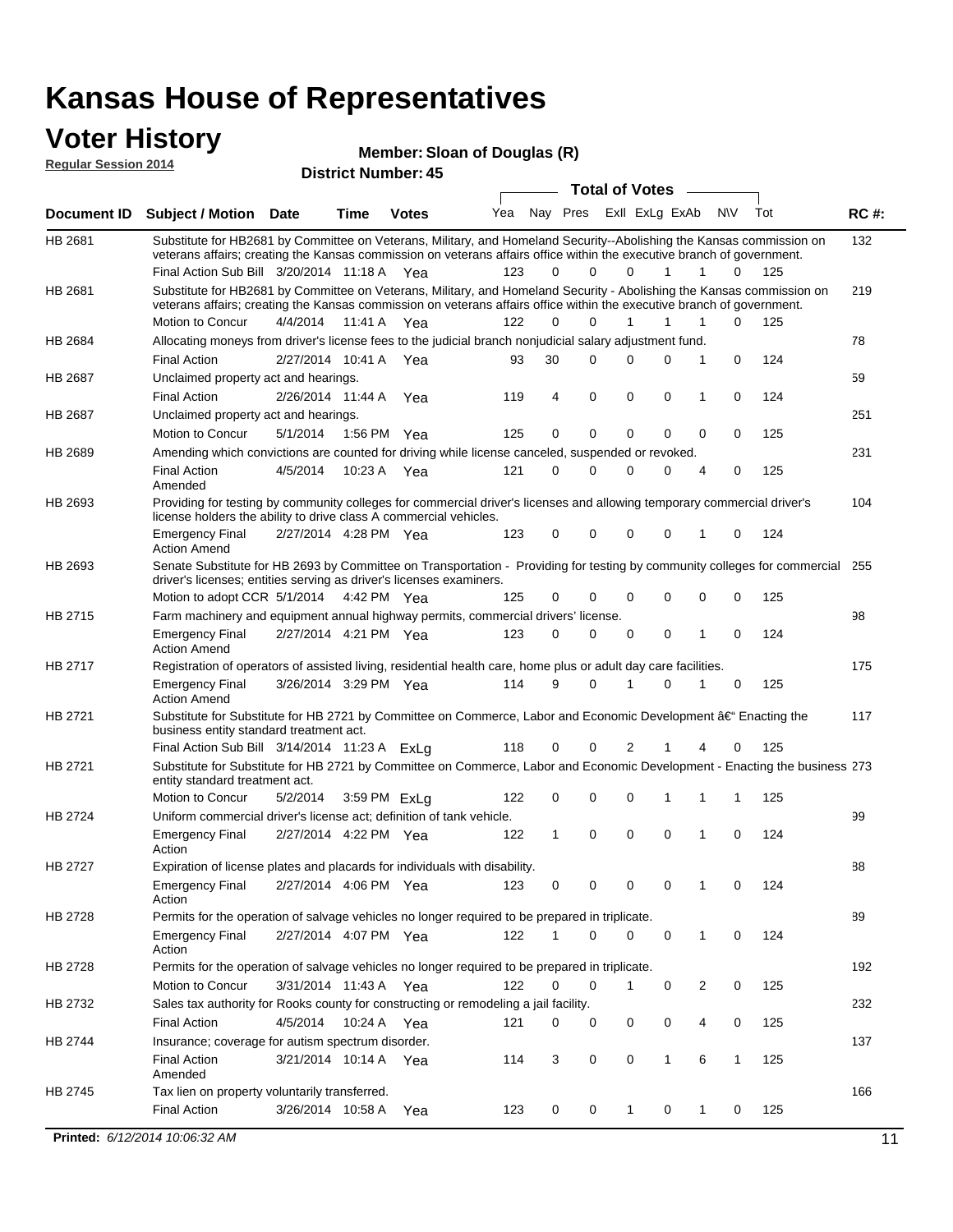## **Voter History**

**Regular Session 2014**

#### **Member: Sloan of Douglas (R)**

| Nav Pres<br>Exll ExLg ExAb<br><b>NV</b><br>Tot<br>Yea<br><b>RC#:</b><br>Document ID Subject / Motion Date<br><b>Votes</b><br>Time<br>HB 2755<br>140<br>Repealing the sunset on the Kansas taxpayer transparency act.<br>0<br>0<br>3<br>0<br>125<br><b>Final Action</b><br>3/24/2014 10:13 A<br>122<br>0<br>0<br>Yea<br>State child death review board.<br>167<br><b>HB 2767</b><br><b>Final Action</b><br>0<br>1<br>0<br>1<br>125<br>3/26/2014 10:59 A<br>123<br>0<br>0<br>Yea<br>Amended<br><b>HCR 5029</b><br>95<br>Urging the Kansas bureau of investigation to establish a blue alert system for the state of Kansas.<br>2/27/2014 4:15 PM Yea<br>121<br>2<br>0<br>0<br>0<br>1<br>0<br>124<br><b>Emergency Final</b><br><b>Action Amend</b><br><b>HCR 5031</b><br>Urging Congress to provide for the prompt payment of disability compensation to U.S. Veterans.<br>125<br>122<br>$\Omega$<br>$\Omega$<br>0<br>1<br>2<br>125<br><b>Final Action</b><br>3/19/2014 11:21 A Yea<br>0<br>HR 6049<br>Resolution encouraging the creation of a Kansas plan for comprehensive treatment of chronic obstruction pulmonary<br>109<br>disease.<br>120<br>0<br>0<br>2<br>1<br>2<br>$\mathbf 0$<br>125<br><b>Emergency Final</b><br>3/6/2014<br>11:24 A<br>Yea<br><b>Action Amend</b><br>143<br>HR 6063<br>Urging the President to extend the qualifications for the Women's Army Corps Service Medal.<br>123<br>$\Omega$<br>0<br>$\Omega$<br>1<br>125<br><b>Final Action</b><br>3/25/2014 10:11 A Yea<br>1<br>0<br>House Substitute for SB 40 by Committee on Corrections and Juvenile Justice †Secretary of corrections; including juvenile<br>SB 40<br>123<br>offenders in the prison made goods act; authorizing use of correctional industries funds for payment of<br>Final Action Sub Bill 3/17/2014 11:23 A Yea<br>0<br>0<br>125<br>123<br>0<br>0<br>0<br>2<br>174<br>SB 54<br>Medical assistance recovery program; rules and regulations.<br>3/26/2014 3:28 PM Yea<br>28<br>0<br>1<br>0<br>1<br>0<br>125<br><b>Emergency Final</b><br>95<br><b>Action Amend</b><br>214<br>SB 54<br>Amendments to statutes regulating abortions.<br>112<br>11<br>0<br>0<br>1<br>0<br>125<br>Motion to Adopt CCR 4/4/2014 9:59 AM Yea<br>State use law; purchases by municipalities; committee sunset date and chairperson selection.<br>280<br>SB 63<br>Motion to adopt CCR 5/2/2014<br>$\mathbf 0$<br>0<br>1<br>0<br>125<br>8:52 PM Yea<br>124<br>0<br>0<br>184<br>SB 99<br>Lobbyists defined.<br>0<br>117<br>6<br>0<br>1<br>$\mathbf 0$<br>125<br><b>Emergency Final</b><br>3/26/2014 3:41 PM Yea<br>1<br>Action<br>House Substitute for SB 147 by Committee on Agriculture and Natural Resources †Amending the powers and duties of the 133<br>SB 147<br>Kansas department of agriculture division of conservation and the state conservation commission.<br>Final Action Sub Bill 3/20/2014 11:19 A Yea<br>0<br>125<br>123<br>0<br>0<br>1<br>1<br>0<br>Amended<br><b>SB 218</b><br>House Substitute for SB 218 by Committee on Appropriations-Education; relating to the financing and instruction thereof;<br>226<br>making and concerning appropriations for the fiscal years ending June 30, 2014, and June 30, 2015, for certain agencies.<br>Final Action Sub Bill 4/4/2014 6:17 PM Yea<br>31<br>$\Omega$<br>0<br>1<br>2<br>$\Omega$<br>125<br>91<br>Amended<br><b>SB 218</b><br>House Substitute for SB 218 by Committee on Appropriations-Education; relating to the financing and instruction thereof;<br>237<br>making and concerning appropriations for the fiscal years ending June 30, 2014, and June 30, 2015, for certain agencies.<br>67<br>0<br>0<br>0<br>0<br>Sub Motion to Adopt 4/6/2014 12:51 A Nay<br>55<br>3<br>- 125<br>CCR<br>134<br>SB 231<br>House Substitute for SB 231 †Concerning valuation and appeals; renaming the state court of tax appeals; timing of<br>decisions.<br>Final Action Sub Bill 3/20/2014 11:21 A Yea<br>123<br>0<br>0<br>0<br>125<br>1<br>1<br>0<br>Amended<br>SB 231<br>House Substitute for SB 231 - Concerning valuation and appeals; renaming the state court of tax appeals; timing of<br>281<br>decisions<br>125<br>Motion to Adopt CCR 5/2/2014 8:56 PM Yea<br>124<br>0<br>0<br>0<br>0<br>1<br>0<br>House Substitute for SB 245 by Committee on Appropriations - Appropriations for FY 2014, FY 2015, and FY 2016 for the<br>13<br>SB 245<br>department of corrections; capital improvement projects.<br>Final Action Sub Bill 2/13/2014 11:34 A Yea<br>79<br>41<br>0<br>3<br>0<br>0<br>124<br>1<br>Amended |  |  |  |  |  |  |  |  | <b>Total of Votes</b> |  |  |  |  |  |
|---------------------------------------------------------------------------------------------------------------------------------------------------------------------------------------------------------------------------------------------------------------------------------------------------------------------------------------------------------------------------------------------------------------------------------------------------------------------------------------------------------------------------------------------------------------------------------------------------------------------------------------------------------------------------------------------------------------------------------------------------------------------------------------------------------------------------------------------------------------------------------------------------------------------------------------------------------------------------------------------------------------------------------------------------------------------------------------------------------------------------------------------------------------------------------------------------------------------------------------------------------------------------------------------------------------------------------------------------------------------------------------------------------------------------------------------------------------------------------------------------------------------------------------------------------------------------------------------------------------------------------------------------------------------------------------------------------------------------------------------------------------------------------------------------------------------------------------------------------------------------------------------------------------------------------------------------------------------------------------------------------------------------------------------------------------------------------------------------------------------------------------------------------------------------------------------------------------------------------------------------------------------------------------------------------------------------------------------------------------------------------------------------------------------------------------------------------------------------------------------------------------------------------------------------------------------------------------------------------------------------------------------------------------------------------------------------------------------------------------------------------------------------------------------------------------------------------------------------------------------------------------------------------------------------------------------------------------------------------------------------------------------------------------------------------------------------------------------------------------------------------------------------------------------------------------------------------------------------------------------------------------------------------------------------------------------------------------------------------------------------------------------------------------------------------------------------------------------------------------------------------------------------------------------------------------------------------------------------------------------------------------------------------------------------------------------------------------------------------------------------------------------------------------------------------------------------------------------------------------------------------------------------------------------------------------------------------------------------------------------------------------------------------------------------------------------------------------------------------------------------------------------------------------------------------------------------------------------------------------------------------------------------------------------------------------------------------------------------------------------------------------------------------------------------------------------------------------------------------------------------------------------------------------------------------|--|--|--|--|--|--|--|--|-----------------------|--|--|--|--|--|
|                                                                                                                                                                                                                                                                                                                                                                                                                                                                                                                                                                                                                                                                                                                                                                                                                                                                                                                                                                                                                                                                                                                                                                                                                                                                                                                                                                                                                                                                                                                                                                                                                                                                                                                                                                                                                                                                                                                                                                                                                                                                                                                                                                                                                                                                                                                                                                                                                                                                                                                                                                                                                                                                                                                                                                                                                                                                                                                                                                                                                                                                                                                                                                                                                                                                                                                                                                                                                                                                                                                                                                                                                                                                                                                                                                                                                                                                                                                                                                                                                                                                                                                                                                                                                                                                                                                                                                                                                                                                                                                                                         |  |  |  |  |  |  |  |  |                       |  |  |  |  |  |
|                                                                                                                                                                                                                                                                                                                                                                                                                                                                                                                                                                                                                                                                                                                                                                                                                                                                                                                                                                                                                                                                                                                                                                                                                                                                                                                                                                                                                                                                                                                                                                                                                                                                                                                                                                                                                                                                                                                                                                                                                                                                                                                                                                                                                                                                                                                                                                                                                                                                                                                                                                                                                                                                                                                                                                                                                                                                                                                                                                                                                                                                                                                                                                                                                                                                                                                                                                                                                                                                                                                                                                                                                                                                                                                                                                                                                                                                                                                                                                                                                                                                                                                                                                                                                                                                                                                                                                                                                                                                                                                                                         |  |  |  |  |  |  |  |  |                       |  |  |  |  |  |
|                                                                                                                                                                                                                                                                                                                                                                                                                                                                                                                                                                                                                                                                                                                                                                                                                                                                                                                                                                                                                                                                                                                                                                                                                                                                                                                                                                                                                                                                                                                                                                                                                                                                                                                                                                                                                                                                                                                                                                                                                                                                                                                                                                                                                                                                                                                                                                                                                                                                                                                                                                                                                                                                                                                                                                                                                                                                                                                                                                                                                                                                                                                                                                                                                                                                                                                                                                                                                                                                                                                                                                                                                                                                                                                                                                                                                                                                                                                                                                                                                                                                                                                                                                                                                                                                                                                                                                                                                                                                                                                                                         |  |  |  |  |  |  |  |  |                       |  |  |  |  |  |
|                                                                                                                                                                                                                                                                                                                                                                                                                                                                                                                                                                                                                                                                                                                                                                                                                                                                                                                                                                                                                                                                                                                                                                                                                                                                                                                                                                                                                                                                                                                                                                                                                                                                                                                                                                                                                                                                                                                                                                                                                                                                                                                                                                                                                                                                                                                                                                                                                                                                                                                                                                                                                                                                                                                                                                                                                                                                                                                                                                                                                                                                                                                                                                                                                                                                                                                                                                                                                                                                                                                                                                                                                                                                                                                                                                                                                                                                                                                                                                                                                                                                                                                                                                                                                                                                                                                                                                                                                                                                                                                                                         |  |  |  |  |  |  |  |  |                       |  |  |  |  |  |
|                                                                                                                                                                                                                                                                                                                                                                                                                                                                                                                                                                                                                                                                                                                                                                                                                                                                                                                                                                                                                                                                                                                                                                                                                                                                                                                                                                                                                                                                                                                                                                                                                                                                                                                                                                                                                                                                                                                                                                                                                                                                                                                                                                                                                                                                                                                                                                                                                                                                                                                                                                                                                                                                                                                                                                                                                                                                                                                                                                                                                                                                                                                                                                                                                                                                                                                                                                                                                                                                                                                                                                                                                                                                                                                                                                                                                                                                                                                                                                                                                                                                                                                                                                                                                                                                                                                                                                                                                                                                                                                                                         |  |  |  |  |  |  |  |  |                       |  |  |  |  |  |
|                                                                                                                                                                                                                                                                                                                                                                                                                                                                                                                                                                                                                                                                                                                                                                                                                                                                                                                                                                                                                                                                                                                                                                                                                                                                                                                                                                                                                                                                                                                                                                                                                                                                                                                                                                                                                                                                                                                                                                                                                                                                                                                                                                                                                                                                                                                                                                                                                                                                                                                                                                                                                                                                                                                                                                                                                                                                                                                                                                                                                                                                                                                                                                                                                                                                                                                                                                                                                                                                                                                                                                                                                                                                                                                                                                                                                                                                                                                                                                                                                                                                                                                                                                                                                                                                                                                                                                                                                                                                                                                                                         |  |  |  |  |  |  |  |  |                       |  |  |  |  |  |
|                                                                                                                                                                                                                                                                                                                                                                                                                                                                                                                                                                                                                                                                                                                                                                                                                                                                                                                                                                                                                                                                                                                                                                                                                                                                                                                                                                                                                                                                                                                                                                                                                                                                                                                                                                                                                                                                                                                                                                                                                                                                                                                                                                                                                                                                                                                                                                                                                                                                                                                                                                                                                                                                                                                                                                                                                                                                                                                                                                                                                                                                                                                                                                                                                                                                                                                                                                                                                                                                                                                                                                                                                                                                                                                                                                                                                                                                                                                                                                                                                                                                                                                                                                                                                                                                                                                                                                                                                                                                                                                                                         |  |  |  |  |  |  |  |  |                       |  |  |  |  |  |
|                                                                                                                                                                                                                                                                                                                                                                                                                                                                                                                                                                                                                                                                                                                                                                                                                                                                                                                                                                                                                                                                                                                                                                                                                                                                                                                                                                                                                                                                                                                                                                                                                                                                                                                                                                                                                                                                                                                                                                                                                                                                                                                                                                                                                                                                                                                                                                                                                                                                                                                                                                                                                                                                                                                                                                                                                                                                                                                                                                                                                                                                                                                                                                                                                                                                                                                                                                                                                                                                                                                                                                                                                                                                                                                                                                                                                                                                                                                                                                                                                                                                                                                                                                                                                                                                                                                                                                                                                                                                                                                                                         |  |  |  |  |  |  |  |  |                       |  |  |  |  |  |
|                                                                                                                                                                                                                                                                                                                                                                                                                                                                                                                                                                                                                                                                                                                                                                                                                                                                                                                                                                                                                                                                                                                                                                                                                                                                                                                                                                                                                                                                                                                                                                                                                                                                                                                                                                                                                                                                                                                                                                                                                                                                                                                                                                                                                                                                                                                                                                                                                                                                                                                                                                                                                                                                                                                                                                                                                                                                                                                                                                                                                                                                                                                                                                                                                                                                                                                                                                                                                                                                                                                                                                                                                                                                                                                                                                                                                                                                                                                                                                                                                                                                                                                                                                                                                                                                                                                                                                                                                                                                                                                                                         |  |  |  |  |  |  |  |  |                       |  |  |  |  |  |
|                                                                                                                                                                                                                                                                                                                                                                                                                                                                                                                                                                                                                                                                                                                                                                                                                                                                                                                                                                                                                                                                                                                                                                                                                                                                                                                                                                                                                                                                                                                                                                                                                                                                                                                                                                                                                                                                                                                                                                                                                                                                                                                                                                                                                                                                                                                                                                                                                                                                                                                                                                                                                                                                                                                                                                                                                                                                                                                                                                                                                                                                                                                                                                                                                                                                                                                                                                                                                                                                                                                                                                                                                                                                                                                                                                                                                                                                                                                                                                                                                                                                                                                                                                                                                                                                                                                                                                                                                                                                                                                                                         |  |  |  |  |  |  |  |  |                       |  |  |  |  |  |
|                                                                                                                                                                                                                                                                                                                                                                                                                                                                                                                                                                                                                                                                                                                                                                                                                                                                                                                                                                                                                                                                                                                                                                                                                                                                                                                                                                                                                                                                                                                                                                                                                                                                                                                                                                                                                                                                                                                                                                                                                                                                                                                                                                                                                                                                                                                                                                                                                                                                                                                                                                                                                                                                                                                                                                                                                                                                                                                                                                                                                                                                                                                                                                                                                                                                                                                                                                                                                                                                                                                                                                                                                                                                                                                                                                                                                                                                                                                                                                                                                                                                                                                                                                                                                                                                                                                                                                                                                                                                                                                                                         |  |  |  |  |  |  |  |  |                       |  |  |  |  |  |
|                                                                                                                                                                                                                                                                                                                                                                                                                                                                                                                                                                                                                                                                                                                                                                                                                                                                                                                                                                                                                                                                                                                                                                                                                                                                                                                                                                                                                                                                                                                                                                                                                                                                                                                                                                                                                                                                                                                                                                                                                                                                                                                                                                                                                                                                                                                                                                                                                                                                                                                                                                                                                                                                                                                                                                                                                                                                                                                                                                                                                                                                                                                                                                                                                                                                                                                                                                                                                                                                                                                                                                                                                                                                                                                                                                                                                                                                                                                                                                                                                                                                                                                                                                                                                                                                                                                                                                                                                                                                                                                                                         |  |  |  |  |  |  |  |  |                       |  |  |  |  |  |
|                                                                                                                                                                                                                                                                                                                                                                                                                                                                                                                                                                                                                                                                                                                                                                                                                                                                                                                                                                                                                                                                                                                                                                                                                                                                                                                                                                                                                                                                                                                                                                                                                                                                                                                                                                                                                                                                                                                                                                                                                                                                                                                                                                                                                                                                                                                                                                                                                                                                                                                                                                                                                                                                                                                                                                                                                                                                                                                                                                                                                                                                                                                                                                                                                                                                                                                                                                                                                                                                                                                                                                                                                                                                                                                                                                                                                                                                                                                                                                                                                                                                                                                                                                                                                                                                                                                                                                                                                                                                                                                                                         |  |  |  |  |  |  |  |  |                       |  |  |  |  |  |
|                                                                                                                                                                                                                                                                                                                                                                                                                                                                                                                                                                                                                                                                                                                                                                                                                                                                                                                                                                                                                                                                                                                                                                                                                                                                                                                                                                                                                                                                                                                                                                                                                                                                                                                                                                                                                                                                                                                                                                                                                                                                                                                                                                                                                                                                                                                                                                                                                                                                                                                                                                                                                                                                                                                                                                                                                                                                                                                                                                                                                                                                                                                                                                                                                                                                                                                                                                                                                                                                                                                                                                                                                                                                                                                                                                                                                                                                                                                                                                                                                                                                                                                                                                                                                                                                                                                                                                                                                                                                                                                                                         |  |  |  |  |  |  |  |  |                       |  |  |  |  |  |
|                                                                                                                                                                                                                                                                                                                                                                                                                                                                                                                                                                                                                                                                                                                                                                                                                                                                                                                                                                                                                                                                                                                                                                                                                                                                                                                                                                                                                                                                                                                                                                                                                                                                                                                                                                                                                                                                                                                                                                                                                                                                                                                                                                                                                                                                                                                                                                                                                                                                                                                                                                                                                                                                                                                                                                                                                                                                                                                                                                                                                                                                                                                                                                                                                                                                                                                                                                                                                                                                                                                                                                                                                                                                                                                                                                                                                                                                                                                                                                                                                                                                                                                                                                                                                                                                                                                                                                                                                                                                                                                                                         |  |  |  |  |  |  |  |  |                       |  |  |  |  |  |
|                                                                                                                                                                                                                                                                                                                                                                                                                                                                                                                                                                                                                                                                                                                                                                                                                                                                                                                                                                                                                                                                                                                                                                                                                                                                                                                                                                                                                                                                                                                                                                                                                                                                                                                                                                                                                                                                                                                                                                                                                                                                                                                                                                                                                                                                                                                                                                                                                                                                                                                                                                                                                                                                                                                                                                                                                                                                                                                                                                                                                                                                                                                                                                                                                                                                                                                                                                                                                                                                                                                                                                                                                                                                                                                                                                                                                                                                                                                                                                                                                                                                                                                                                                                                                                                                                                                                                                                                                                                                                                                                                         |  |  |  |  |  |  |  |  |                       |  |  |  |  |  |
|                                                                                                                                                                                                                                                                                                                                                                                                                                                                                                                                                                                                                                                                                                                                                                                                                                                                                                                                                                                                                                                                                                                                                                                                                                                                                                                                                                                                                                                                                                                                                                                                                                                                                                                                                                                                                                                                                                                                                                                                                                                                                                                                                                                                                                                                                                                                                                                                                                                                                                                                                                                                                                                                                                                                                                                                                                                                                                                                                                                                                                                                                                                                                                                                                                                                                                                                                                                                                                                                                                                                                                                                                                                                                                                                                                                                                                                                                                                                                                                                                                                                                                                                                                                                                                                                                                                                                                                                                                                                                                                                                         |  |  |  |  |  |  |  |  |                       |  |  |  |  |  |
|                                                                                                                                                                                                                                                                                                                                                                                                                                                                                                                                                                                                                                                                                                                                                                                                                                                                                                                                                                                                                                                                                                                                                                                                                                                                                                                                                                                                                                                                                                                                                                                                                                                                                                                                                                                                                                                                                                                                                                                                                                                                                                                                                                                                                                                                                                                                                                                                                                                                                                                                                                                                                                                                                                                                                                                                                                                                                                                                                                                                                                                                                                                                                                                                                                                                                                                                                                                                                                                                                                                                                                                                                                                                                                                                                                                                                                                                                                                                                                                                                                                                                                                                                                                                                                                                                                                                                                                                                                                                                                                                                         |  |  |  |  |  |  |  |  |                       |  |  |  |  |  |
|                                                                                                                                                                                                                                                                                                                                                                                                                                                                                                                                                                                                                                                                                                                                                                                                                                                                                                                                                                                                                                                                                                                                                                                                                                                                                                                                                                                                                                                                                                                                                                                                                                                                                                                                                                                                                                                                                                                                                                                                                                                                                                                                                                                                                                                                                                                                                                                                                                                                                                                                                                                                                                                                                                                                                                                                                                                                                                                                                                                                                                                                                                                                                                                                                                                                                                                                                                                                                                                                                                                                                                                                                                                                                                                                                                                                                                                                                                                                                                                                                                                                                                                                                                                                                                                                                                                                                                                                                                                                                                                                                         |  |  |  |  |  |  |  |  |                       |  |  |  |  |  |
|                                                                                                                                                                                                                                                                                                                                                                                                                                                                                                                                                                                                                                                                                                                                                                                                                                                                                                                                                                                                                                                                                                                                                                                                                                                                                                                                                                                                                                                                                                                                                                                                                                                                                                                                                                                                                                                                                                                                                                                                                                                                                                                                                                                                                                                                                                                                                                                                                                                                                                                                                                                                                                                                                                                                                                                                                                                                                                                                                                                                                                                                                                                                                                                                                                                                                                                                                                                                                                                                                                                                                                                                                                                                                                                                                                                                                                                                                                                                                                                                                                                                                                                                                                                                                                                                                                                                                                                                                                                                                                                                                         |  |  |  |  |  |  |  |  |                       |  |  |  |  |  |
|                                                                                                                                                                                                                                                                                                                                                                                                                                                                                                                                                                                                                                                                                                                                                                                                                                                                                                                                                                                                                                                                                                                                                                                                                                                                                                                                                                                                                                                                                                                                                                                                                                                                                                                                                                                                                                                                                                                                                                                                                                                                                                                                                                                                                                                                                                                                                                                                                                                                                                                                                                                                                                                                                                                                                                                                                                                                                                                                                                                                                                                                                                                                                                                                                                                                                                                                                                                                                                                                                                                                                                                                                                                                                                                                                                                                                                                                                                                                                                                                                                                                                                                                                                                                                                                                                                                                                                                                                                                                                                                                                         |  |  |  |  |  |  |  |  |                       |  |  |  |  |  |
|                                                                                                                                                                                                                                                                                                                                                                                                                                                                                                                                                                                                                                                                                                                                                                                                                                                                                                                                                                                                                                                                                                                                                                                                                                                                                                                                                                                                                                                                                                                                                                                                                                                                                                                                                                                                                                                                                                                                                                                                                                                                                                                                                                                                                                                                                                                                                                                                                                                                                                                                                                                                                                                                                                                                                                                                                                                                                                                                                                                                                                                                                                                                                                                                                                                                                                                                                                                                                                                                                                                                                                                                                                                                                                                                                                                                                                                                                                                                                                                                                                                                                                                                                                                                                                                                                                                                                                                                                                                                                                                                                         |  |  |  |  |  |  |  |  |                       |  |  |  |  |  |
|                                                                                                                                                                                                                                                                                                                                                                                                                                                                                                                                                                                                                                                                                                                                                                                                                                                                                                                                                                                                                                                                                                                                                                                                                                                                                                                                                                                                                                                                                                                                                                                                                                                                                                                                                                                                                                                                                                                                                                                                                                                                                                                                                                                                                                                                                                                                                                                                                                                                                                                                                                                                                                                                                                                                                                                                                                                                                                                                                                                                                                                                                                                                                                                                                                                                                                                                                                                                                                                                                                                                                                                                                                                                                                                                                                                                                                                                                                                                                                                                                                                                                                                                                                                                                                                                                                                                                                                                                                                                                                                                                         |  |  |  |  |  |  |  |  |                       |  |  |  |  |  |
|                                                                                                                                                                                                                                                                                                                                                                                                                                                                                                                                                                                                                                                                                                                                                                                                                                                                                                                                                                                                                                                                                                                                                                                                                                                                                                                                                                                                                                                                                                                                                                                                                                                                                                                                                                                                                                                                                                                                                                                                                                                                                                                                                                                                                                                                                                                                                                                                                                                                                                                                                                                                                                                                                                                                                                                                                                                                                                                                                                                                                                                                                                                                                                                                                                                                                                                                                                                                                                                                                                                                                                                                                                                                                                                                                                                                                                                                                                                                                                                                                                                                                                                                                                                                                                                                                                                                                                                                                                                                                                                                                         |  |  |  |  |  |  |  |  |                       |  |  |  |  |  |
|                                                                                                                                                                                                                                                                                                                                                                                                                                                                                                                                                                                                                                                                                                                                                                                                                                                                                                                                                                                                                                                                                                                                                                                                                                                                                                                                                                                                                                                                                                                                                                                                                                                                                                                                                                                                                                                                                                                                                                                                                                                                                                                                                                                                                                                                                                                                                                                                                                                                                                                                                                                                                                                                                                                                                                                                                                                                                                                                                                                                                                                                                                                                                                                                                                                                                                                                                                                                                                                                                                                                                                                                                                                                                                                                                                                                                                                                                                                                                                                                                                                                                                                                                                                                                                                                                                                                                                                                                                                                                                                                                         |  |  |  |  |  |  |  |  |                       |  |  |  |  |  |
|                                                                                                                                                                                                                                                                                                                                                                                                                                                                                                                                                                                                                                                                                                                                                                                                                                                                                                                                                                                                                                                                                                                                                                                                                                                                                                                                                                                                                                                                                                                                                                                                                                                                                                                                                                                                                                                                                                                                                                                                                                                                                                                                                                                                                                                                                                                                                                                                                                                                                                                                                                                                                                                                                                                                                                                                                                                                                                                                                                                                                                                                                                                                                                                                                                                                                                                                                                                                                                                                                                                                                                                                                                                                                                                                                                                                                                                                                                                                                                                                                                                                                                                                                                                                                                                                                                                                                                                                                                                                                                                                                         |  |  |  |  |  |  |  |  |                       |  |  |  |  |  |
|                                                                                                                                                                                                                                                                                                                                                                                                                                                                                                                                                                                                                                                                                                                                                                                                                                                                                                                                                                                                                                                                                                                                                                                                                                                                                                                                                                                                                                                                                                                                                                                                                                                                                                                                                                                                                                                                                                                                                                                                                                                                                                                                                                                                                                                                                                                                                                                                                                                                                                                                                                                                                                                                                                                                                                                                                                                                                                                                                                                                                                                                                                                                                                                                                                                                                                                                                                                                                                                                                                                                                                                                                                                                                                                                                                                                                                                                                                                                                                                                                                                                                                                                                                                                                                                                                                                                                                                                                                                                                                                                                         |  |  |  |  |  |  |  |  |                       |  |  |  |  |  |
|                                                                                                                                                                                                                                                                                                                                                                                                                                                                                                                                                                                                                                                                                                                                                                                                                                                                                                                                                                                                                                                                                                                                                                                                                                                                                                                                                                                                                                                                                                                                                                                                                                                                                                                                                                                                                                                                                                                                                                                                                                                                                                                                                                                                                                                                                                                                                                                                                                                                                                                                                                                                                                                                                                                                                                                                                                                                                                                                                                                                                                                                                                                                                                                                                                                                                                                                                                                                                                                                                                                                                                                                                                                                                                                                                                                                                                                                                                                                                                                                                                                                                                                                                                                                                                                                                                                                                                                                                                                                                                                                                         |  |  |  |  |  |  |  |  |                       |  |  |  |  |  |
|                                                                                                                                                                                                                                                                                                                                                                                                                                                                                                                                                                                                                                                                                                                                                                                                                                                                                                                                                                                                                                                                                                                                                                                                                                                                                                                                                                                                                                                                                                                                                                                                                                                                                                                                                                                                                                                                                                                                                                                                                                                                                                                                                                                                                                                                                                                                                                                                                                                                                                                                                                                                                                                                                                                                                                                                                                                                                                                                                                                                                                                                                                                                                                                                                                                                                                                                                                                                                                                                                                                                                                                                                                                                                                                                                                                                                                                                                                                                                                                                                                                                                                                                                                                                                                                                                                                                                                                                                                                                                                                                                         |  |  |  |  |  |  |  |  |                       |  |  |  |  |  |
|                                                                                                                                                                                                                                                                                                                                                                                                                                                                                                                                                                                                                                                                                                                                                                                                                                                                                                                                                                                                                                                                                                                                                                                                                                                                                                                                                                                                                                                                                                                                                                                                                                                                                                                                                                                                                                                                                                                                                                                                                                                                                                                                                                                                                                                                                                                                                                                                                                                                                                                                                                                                                                                                                                                                                                                                                                                                                                                                                                                                                                                                                                                                                                                                                                                                                                                                                                                                                                                                                                                                                                                                                                                                                                                                                                                                                                                                                                                                                                                                                                                                                                                                                                                                                                                                                                                                                                                                                                                                                                                                                         |  |  |  |  |  |  |  |  |                       |  |  |  |  |  |
|                                                                                                                                                                                                                                                                                                                                                                                                                                                                                                                                                                                                                                                                                                                                                                                                                                                                                                                                                                                                                                                                                                                                                                                                                                                                                                                                                                                                                                                                                                                                                                                                                                                                                                                                                                                                                                                                                                                                                                                                                                                                                                                                                                                                                                                                                                                                                                                                                                                                                                                                                                                                                                                                                                                                                                                                                                                                                                                                                                                                                                                                                                                                                                                                                                                                                                                                                                                                                                                                                                                                                                                                                                                                                                                                                                                                                                                                                                                                                                                                                                                                                                                                                                                                                                                                                                                                                                                                                                                                                                                                                         |  |  |  |  |  |  |  |  |                       |  |  |  |  |  |
|                                                                                                                                                                                                                                                                                                                                                                                                                                                                                                                                                                                                                                                                                                                                                                                                                                                                                                                                                                                                                                                                                                                                                                                                                                                                                                                                                                                                                                                                                                                                                                                                                                                                                                                                                                                                                                                                                                                                                                                                                                                                                                                                                                                                                                                                                                                                                                                                                                                                                                                                                                                                                                                                                                                                                                                                                                                                                                                                                                                                                                                                                                                                                                                                                                                                                                                                                                                                                                                                                                                                                                                                                                                                                                                                                                                                                                                                                                                                                                                                                                                                                                                                                                                                                                                                                                                                                                                                                                                                                                                                                         |  |  |  |  |  |  |  |  |                       |  |  |  |  |  |
|                                                                                                                                                                                                                                                                                                                                                                                                                                                                                                                                                                                                                                                                                                                                                                                                                                                                                                                                                                                                                                                                                                                                                                                                                                                                                                                                                                                                                                                                                                                                                                                                                                                                                                                                                                                                                                                                                                                                                                                                                                                                                                                                                                                                                                                                                                                                                                                                                                                                                                                                                                                                                                                                                                                                                                                                                                                                                                                                                                                                                                                                                                                                                                                                                                                                                                                                                                                                                                                                                                                                                                                                                                                                                                                                                                                                                                                                                                                                                                                                                                                                                                                                                                                                                                                                                                                                                                                                                                                                                                                                                         |  |  |  |  |  |  |  |  |                       |  |  |  |  |  |
|                                                                                                                                                                                                                                                                                                                                                                                                                                                                                                                                                                                                                                                                                                                                                                                                                                                                                                                                                                                                                                                                                                                                                                                                                                                                                                                                                                                                                                                                                                                                                                                                                                                                                                                                                                                                                                                                                                                                                                                                                                                                                                                                                                                                                                                                                                                                                                                                                                                                                                                                                                                                                                                                                                                                                                                                                                                                                                                                                                                                                                                                                                                                                                                                                                                                                                                                                                                                                                                                                                                                                                                                                                                                                                                                                                                                                                                                                                                                                                                                                                                                                                                                                                                                                                                                                                                                                                                                                                                                                                                                                         |  |  |  |  |  |  |  |  |                       |  |  |  |  |  |
|                                                                                                                                                                                                                                                                                                                                                                                                                                                                                                                                                                                                                                                                                                                                                                                                                                                                                                                                                                                                                                                                                                                                                                                                                                                                                                                                                                                                                                                                                                                                                                                                                                                                                                                                                                                                                                                                                                                                                                                                                                                                                                                                                                                                                                                                                                                                                                                                                                                                                                                                                                                                                                                                                                                                                                                                                                                                                                                                                                                                                                                                                                                                                                                                                                                                                                                                                                                                                                                                                                                                                                                                                                                                                                                                                                                                                                                                                                                                                                                                                                                                                                                                                                                                                                                                                                                                                                                                                                                                                                                                                         |  |  |  |  |  |  |  |  |                       |  |  |  |  |  |
|                                                                                                                                                                                                                                                                                                                                                                                                                                                                                                                                                                                                                                                                                                                                                                                                                                                                                                                                                                                                                                                                                                                                                                                                                                                                                                                                                                                                                                                                                                                                                                                                                                                                                                                                                                                                                                                                                                                                                                                                                                                                                                                                                                                                                                                                                                                                                                                                                                                                                                                                                                                                                                                                                                                                                                                                                                                                                                                                                                                                                                                                                                                                                                                                                                                                                                                                                                                                                                                                                                                                                                                                                                                                                                                                                                                                                                                                                                                                                                                                                                                                                                                                                                                                                                                                                                                                                                                                                                                                                                                                                         |  |  |  |  |  |  |  |  |                       |  |  |  |  |  |
|                                                                                                                                                                                                                                                                                                                                                                                                                                                                                                                                                                                                                                                                                                                                                                                                                                                                                                                                                                                                                                                                                                                                                                                                                                                                                                                                                                                                                                                                                                                                                                                                                                                                                                                                                                                                                                                                                                                                                                                                                                                                                                                                                                                                                                                                                                                                                                                                                                                                                                                                                                                                                                                                                                                                                                                                                                                                                                                                                                                                                                                                                                                                                                                                                                                                                                                                                                                                                                                                                                                                                                                                                                                                                                                                                                                                                                                                                                                                                                                                                                                                                                                                                                                                                                                                                                                                                                                                                                                                                                                                                         |  |  |  |  |  |  |  |  |                       |  |  |  |  |  |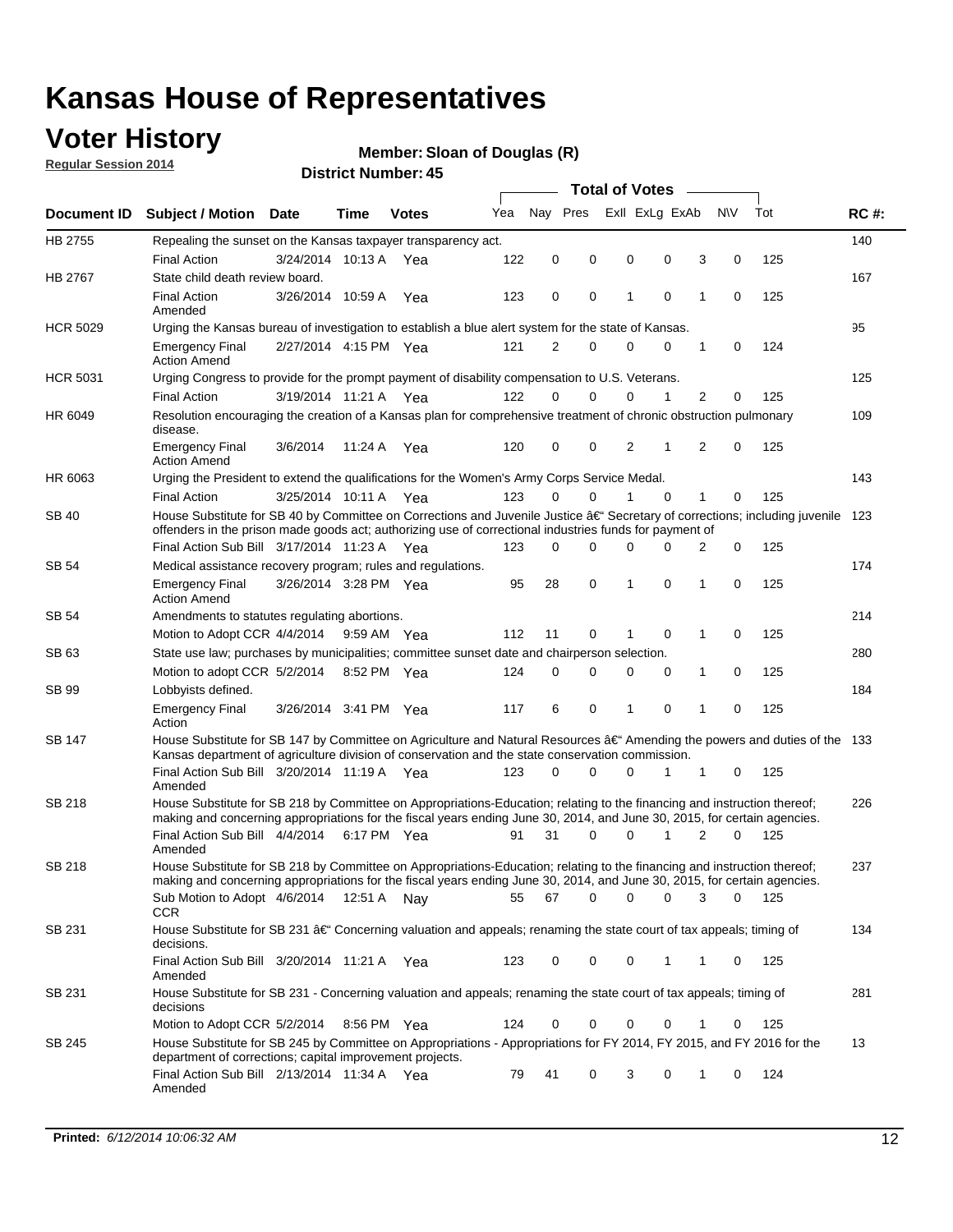### **Voter History**

#### **Member: Sloan of Douglas (R)**

**Regular Session 2014**

|               |                                                                                                                                                                                                                                                                                                                                                                                                                                                                                                                                                                                                                                                                                                                                                                                                               |                        |      | DISTICT MAILING 1.45 |     |    |             |             | <b>Total of Votes</b>   |             |              |             |     |             |
|---------------|---------------------------------------------------------------------------------------------------------------------------------------------------------------------------------------------------------------------------------------------------------------------------------------------------------------------------------------------------------------------------------------------------------------------------------------------------------------------------------------------------------------------------------------------------------------------------------------------------------------------------------------------------------------------------------------------------------------------------------------------------------------------------------------------------------------|------------------------|------|----------------------|-----|----|-------------|-------------|-------------------------|-------------|--------------|-------------|-----|-------------|
|               | Document ID Subject / Motion Date                                                                                                                                                                                                                                                                                                                                                                                                                                                                                                                                                                                                                                                                                                                                                                             |                        | Time | <b>Votes</b>         | Yea |    |             |             | Nay Pres Exll ExLg ExAb |             |              | <b>NV</b>   | Tot | <b>RC#:</b> |
| <b>SB 245</b> | House Substitute for SB 245 by Committee on Appropriations - Education funding; relating to mineral production; creating the<br>mineral production education fund, crediting 20% of remainder from oil and gas tax into such fund, moneys expended on<br>education; abolishing the oil and gas valuation depletion trust fund; allowing the counties to retain funds already in such<br>county's oil and gas valuation depletion trust fund; concerning school financing sources; proceeds from the tax levied by a<br>school district under authority of K.S.A. 2013 Supp. 72-6431, remitted to the state treasury to the credit of the state school<br>district finance fund not to the district's general fund; making and concerning appropriations for fiscal year 2017.<br>Motion to adopt CCR 5/1/2014 |                        |      | 5:06 PM Nay          | 88  | 37 |             | $\Omega$    | 0                       | 0           | 0            | 0           | 125 | 258         |
| SB 248        | Victim notification prior to release of certain inmates.                                                                                                                                                                                                                                                                                                                                                                                                                                                                                                                                                                                                                                                                                                                                                      |                        |      |                      |     |    |             |             |                         |             |              |             |     | 119         |
|               | <b>Final Action</b>                                                                                                                                                                                                                                                                                                                                                                                                                                                                                                                                                                                                                                                                                                                                                                                           | 3/17/2014 11:18 A Yea  |      |                      | 122 |    | 0           | 0           | 0                       | 0           | 2            | $\mathbf 1$ | 125 |             |
| SB 254        | Medical assistance recovery program; rules and regulations.                                                                                                                                                                                                                                                                                                                                                                                                                                                                                                                                                                                                                                                                                                                                                   |                        |      |                      |     |    |             |             |                         |             |              |             |     | 179         |
|               | <b>Emergency Final</b><br>Action                                                                                                                                                                                                                                                                                                                                                                                                                                                                                                                                                                                                                                                                                                                                                                              | 3/26/2014 3:34 PM Yea  |      |                      | 123 |    | $\mathbf 0$ | $\mathbf 0$ | 1                       | $\mathbf 0$ | $\mathbf{1}$ | $\mathbf 0$ | 125 |             |
| SB 256        | Attorney general; costs in criminal appeals.                                                                                                                                                                                                                                                                                                                                                                                                                                                                                                                                                                                                                                                                                                                                                                  |                        |      |                      |     |    |             |             |                         |             |              |             |     | 147         |
|               | <b>Final Action</b><br>Amended                                                                                                                                                                                                                                                                                                                                                                                                                                                                                                                                                                                                                                                                                                                                                                                | 3/25/2014 10:16 A      |      | Yea                  | 119 |    | 4           | 0           | 1                       | 0           | 1            | 0           | 125 |             |
| SB 256        | Amending the crime of mistreatment of a dependent adult; creating the crime of mistreatment of an elder person; amending<br>the crime of unlawful sexual relations; amending provisions relating to appearance bonds and surety regulation; amending<br>violations of the Kansas racketeer influenced and corrupt organization act; also concerning the attorney general, costs in<br>criminal appeals.                                                                                                                                                                                                                                                                                                                                                                                                       |                        |      |                      |     |    |             |             |                         |             |              |             |     | 236         |
|               | Motion to Adopt CCR 4/5/2014 6:52 PM Yea                                                                                                                                                                                                                                                                                                                                                                                                                                                                                                                                                                                                                                                                                                                                                                      |                        |      |                      | 118 |    | 4           | 0           | 0                       | 0           | 3            | 0           | 125 |             |
| SB 258        | Amending the juvenile statute of limitations to match adult time limitations for sex crimes.                                                                                                                                                                                                                                                                                                                                                                                                                                                                                                                                                                                                                                                                                                                  |                        |      |                      |     |    |             |             |                         |             |              |             |     | 135         |
|               | <b>Final Action</b><br>Amended                                                                                                                                                                                                                                                                                                                                                                                                                                                                                                                                                                                                                                                                                                                                                                                | 3/20/2014 11:21 A Yea  |      |                      | 123 |    | 0           | 0           | 0                       | 1           | 1            | 0           | 125 |             |
| SB 258        | Relating to issuance of certificates of birth resulting in stillbirth.                                                                                                                                                                                                                                                                                                                                                                                                                                                                                                                                                                                                                                                                                                                                        |                        |      |                      |     |    |             |             |                         |             |              |             |     | 259         |
|               | Motion to Adopt CCR 5/1/2014 5:12 PM Yea                                                                                                                                                                                                                                                                                                                                                                                                                                                                                                                                                                                                                                                                                                                                                                      |                        |      |                      | 121 |    | 4           | 0           | 0                       | 0           | 0            | 0           | 125 |             |
| SB 263        | Establishing the military funeral honors fund under the adjutant general's office.                                                                                                                                                                                                                                                                                                                                                                                                                                                                                                                                                                                                                                                                                                                            |                        |      |                      |     |    |             |             |                         |             |              |             |     | 148         |
|               | <b>Final Action</b><br>Amended                                                                                                                                                                                                                                                                                                                                                                                                                                                                                                                                                                                                                                                                                                                                                                                | 3/25/2014 10:17 A Yea  |      |                      | 123 |    | 0           | 0           | 1                       | 0           | $\mathbf{1}$ | 0           | 125 |             |
| SB 263        | Veterans and military matters; military honors fund; death gratuity; disabled veterans preference, state jobs and contracts;<br>schools on military reservations, funding.                                                                                                                                                                                                                                                                                                                                                                                                                                                                                                                                                                                                                                    |                        |      |                      |     |    |             |             |                         |             |              |             |     | 256         |
|               | Motion to adopt CCR 5/1/2014 4:47 PM Yea                                                                                                                                                                                                                                                                                                                                                                                                                                                                                                                                                                                                                                                                                                                                                                      |                        |      |                      | 124 |    | 0           | 0           | 0                       | 0           | 0            | 1           | 125 |             |
| SB 265        | Income definition for Homestead Refund eligibility.                                                                                                                                                                                                                                                                                                                                                                                                                                                                                                                                                                                                                                                                                                                                                           |                        |      |                      |     |    |             |             |                         |             |              |             |     | 113         |
|               | <b>Final Action</b><br>Amended                                                                                                                                                                                                                                                                                                                                                                                                                                                                                                                                                                                                                                                                                                                                                                                | 3/13/2014 11:23 A ExLg |      |                      | 121 |    | 0           | 0           | 1                       | 1           | 2            | 0           | 125 |             |
| SB 265        | Definition of income for homestead refund and SAFESR eligibility; income tax credits for adoption expenses and expenses to<br>make dwelling or facility accessible to persons with a disability; income tax deductions, self-employment taxes, expenses<br>related to organ donations, net gain on the sale of certain livestock; withholding, non-resident pass-through entity income;<br>Kansas taxpayer transparency act, sunset; sales tax exemptions.<br>Motion to Adopt CCR 4/4/2014<br>2<br>125<br>6:29 PM Yea<br>122<br>0<br>0<br>0<br>1<br>0                                                                                                                                                                                                                                                         |                        |      |                      |     |    |             |             |                         |             |              | 227         |     |             |
| SB 266        | Mineral severance tax return file date.                                                                                                                                                                                                                                                                                                                                                                                                                                                                                                                                                                                                                                                                                                                                                                       |                        |      |                      |     |    |             |             |                         |             |              |             |     | 114         |
|               | <b>Final Action</b><br>Amended                                                                                                                                                                                                                                                                                                                                                                                                                                                                                                                                                                                                                                                                                                                                                                                | 3/13/2014 11:24 A ExLg |      |                      | 121 |    | 0           | 0           | 1                       | 1           | 2            | 0           | 125 |             |
| SB 266        | Severance tax return and payment dates; sales tax authority for Rooks county; property tax exemptions for certain donations<br>of land to the state and for amateur-built aircraft; sales tax exemptions for surface mining equipment and certain charitable<br>organizations.                                                                                                                                                                                                                                                                                                                                                                                                                                                                                                                                |                        |      |                      |     |    |             |             |                         |             |              |             |     | 266         |
|               | Motion to Adopt CCR 5/2/2014                                                                                                                                                                                                                                                                                                                                                                                                                                                                                                                                                                                                                                                                                                                                                                                  |                        |      | 3:19 PM ExLa         | 122 |    | 1           | 0           | 0                       | 1           | 1            | 0           | 125 |             |
| SB 267        | Insurance; excluding real estate from acceptable security deposits with the commissioner and requiring original handwritten<br>signatures on deposit forms.                                                                                                                                                                                                                                                                                                                                                                                                                                                                                                                                                                                                                                                   |                        |      |                      |     |    |             |             |                         |             |              |             |     | 144         |
|               | <b>Final Action</b>                                                                                                                                                                                                                                                                                                                                                                                                                                                                                                                                                                                                                                                                                                                                                                                           | 3/25/2014 10:12 A      |      | Yea                  | 123 |    | 0           | 0           | 1                       | 0           | 1            | 0           | 125 |             |
| SB 268        | Insurance; Risk-based capital requirements.                                                                                                                                                                                                                                                                                                                                                                                                                                                                                                                                                                                                                                                                                                                                                                   |                        |      |                      |     |    |             |             |                         |             |              |             |     | 145         |
|               | <b>Final Action</b>                                                                                                                                                                                                                                                                                                                                                                                                                                                                                                                                                                                                                                                                                                                                                                                           | 3/25/2014 10:13 A      |      | Yea                  | 123 |    | 0           | 0           | 1                       | 0           | 1            | 0           | 125 |             |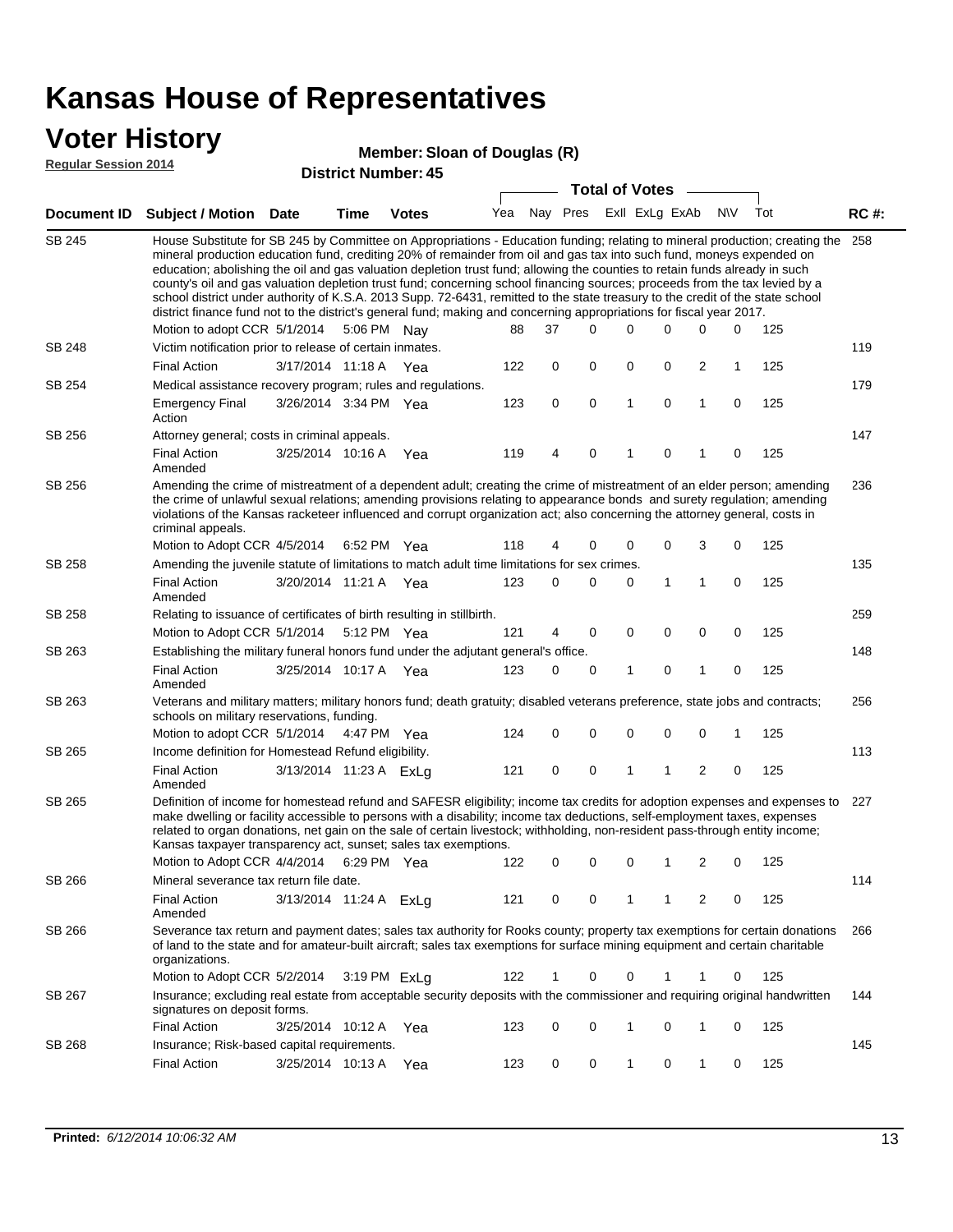## **Voter History**

**Regular Session 2014**

#### **Member: Sloan of Douglas (R)**

| Nay Pres<br>Exll ExLg ExAb<br>N\V<br>Tot<br>Yea<br>Document ID<br><b>Subject / Motion Date</b><br>Time<br><b>Votes</b><br>SB 271<br>Amending the Kansas medicaid fraud control act.<br>123<br>0<br>0<br>0<br>$\mathbf 0$<br>125<br><b>Emergency Final</b><br>3/26/2014 3:30 PM Yea<br>1<br>1<br><b>Action Amend</b><br>SB 271<br>Amending the Kansas medicaid fraud control act.<br>2<br>125<br>122<br>0<br>0<br>0<br>1<br>0<br>Motion to Adopt CCR 4/4/2014 6:33 PM Yea<br>SB 272<br>Eliminating the 3% limit on controlled shooting area acreage in a county.<br>125<br>3/25/2014 10:19 A Yea<br>123<br>0<br>0<br>1<br>0<br>1<br>$\mathbf 0$<br><b>Final Action</b><br>House Substitute for SB 273 by Committee on Transportation †Commercial vehicles; regulation and registration thereof.<br>SB 273<br>Final Action Sub Bill 3/26/2014 11:00 A Yea<br>122<br>0<br>1<br>0<br>125<br>1<br>1<br>0<br>Amended<br>SB 273<br>Regulation of commercial motor vehicles; exemption from rules and regulations of the Kansas corporation commission. | <b>RC#:</b><br>176<br>228<br>149<br>168<br>265 |
|-------------------------------------------------------------------------------------------------------------------------------------------------------------------------------------------------------------------------------------------------------------------------------------------------------------------------------------------------------------------------------------------------------------------------------------------------------------------------------------------------------------------------------------------------------------------------------------------------------------------------------------------------------------------------------------------------------------------------------------------------------------------------------------------------------------------------------------------------------------------------------------------------------------------------------------------------------------------------------------------------------------------------------------------------|------------------------------------------------|
|                                                                                                                                                                                                                                                                                                                                                                                                                                                                                                                                                                                                                                                                                                                                                                                                                                                                                                                                                                                                                                                 |                                                |
|                                                                                                                                                                                                                                                                                                                                                                                                                                                                                                                                                                                                                                                                                                                                                                                                                                                                                                                                                                                                                                                 |                                                |
|                                                                                                                                                                                                                                                                                                                                                                                                                                                                                                                                                                                                                                                                                                                                                                                                                                                                                                                                                                                                                                                 |                                                |
|                                                                                                                                                                                                                                                                                                                                                                                                                                                                                                                                                                                                                                                                                                                                                                                                                                                                                                                                                                                                                                                 |                                                |
|                                                                                                                                                                                                                                                                                                                                                                                                                                                                                                                                                                                                                                                                                                                                                                                                                                                                                                                                                                                                                                                 |                                                |
|                                                                                                                                                                                                                                                                                                                                                                                                                                                                                                                                                                                                                                                                                                                                                                                                                                                                                                                                                                                                                                                 |                                                |
|                                                                                                                                                                                                                                                                                                                                                                                                                                                                                                                                                                                                                                                                                                                                                                                                                                                                                                                                                                                                                                                 |                                                |
|                                                                                                                                                                                                                                                                                                                                                                                                                                                                                                                                                                                                                                                                                                                                                                                                                                                                                                                                                                                                                                                 |                                                |
|                                                                                                                                                                                                                                                                                                                                                                                                                                                                                                                                                                                                                                                                                                                                                                                                                                                                                                                                                                                                                                                 |                                                |
|                                                                                                                                                                                                                                                                                                                                                                                                                                                                                                                                                                                                                                                                                                                                                                                                                                                                                                                                                                                                                                                 |                                                |
| 22<br>0<br>0<br>0<br>125<br>Motion to Adopt CCR 5/2/2014 3:10 PM ExLq<br>101<br>1<br>1                                                                                                                                                                                                                                                                                                                                                                                                                                                                                                                                                                                                                                                                                                                                                                                                                                                                                                                                                          |                                                |
| SB 274<br>Political action committees, legislative leadership.                                                                                                                                                                                                                                                                                                                                                                                                                                                                                                                                                                                                                                                                                                                                                                                                                                                                                                                                                                                  | 169                                            |
| 15<br>0<br>0<br>125<br><b>Final Action</b><br>3/26/2014 11:01 A Yea<br>108<br>-1<br>1<br>0<br>Amended                                                                                                                                                                                                                                                                                                                                                                                                                                                                                                                                                                                                                                                                                                                                                                                                                                                                                                                                           |                                                |
| <b>SB 278</b><br>Establishing the state board of veterinary examiners within the animal health division of the Kansas department of agriculture<br>for a two-year period.                                                                                                                                                                                                                                                                                                                                                                                                                                                                                                                                                                                                                                                                                                                                                                                                                                                                       | 127                                            |
| <b>Final Action</b><br>122<br>0<br>0<br>0<br>125<br>3/19/2014 11:24 A<br>0<br>1<br>2<br>Yea                                                                                                                                                                                                                                                                                                                                                                                                                                                                                                                                                                                                                                                                                                                                                                                                                                                                                                                                                     |                                                |
| SB 284<br>Amending the Kansas 911 act.                                                                                                                                                                                                                                                                                                                                                                                                                                                                                                                                                                                                                                                                                                                                                                                                                                                                                                                                                                                                          | 124                                            |
| $\overline{2}$<br>$\mathbf 0$<br>$\mathbf 0$<br>$\mathbf 0$<br>2<br>0<br>125<br><b>Final Action</b><br>3/17/2014 11:24 A<br>121<br>Yea                                                                                                                                                                                                                                                                                                                                                                                                                                                                                                                                                                                                                                                                                                                                                                                                                                                                                                          |                                                |
| SB 285<br>Optometrists; prohibition against limiting payment for covered services to insurance plan amounts.                                                                                                                                                                                                                                                                                                                                                                                                                                                                                                                                                                                                                                                                                                                                                                                                                                                                                                                                    | 150                                            |
| 3/25/2014 10:20 A<br>0<br>125<br><b>Final Action</b><br>123<br>0<br>$\mathbf{1}$<br>0<br>1<br>0<br>Yea<br>Amended                                                                                                                                                                                                                                                                                                                                                                                                                                                                                                                                                                                                                                                                                                                                                                                                                                                                                                                               |                                                |
| SB 286<br>Extending sunset date on certain agriculture fees from July 1, 2015, to July 1, 2019.                                                                                                                                                                                                                                                                                                                                                                                                                                                                                                                                                                                                                                                                                                                                                                                                                                                                                                                                                 | 151                                            |
| 125<br>3/25/2014 10:23 A Yea<br>47<br>0<br>$\mathbf{1}$<br>0<br><b>Final Action</b><br>76<br>1<br>0<br>Amended                                                                                                                                                                                                                                                                                                                                                                                                                                                                                                                                                                                                                                                                                                                                                                                                                                                                                                                                  |                                                |
| SB 286<br>Agriculture; extending sunset date on certain agriculture fees from July 1, 2015, to July 1, 2018; national day of the cowboy;<br>establishing the local food and farm task force.                                                                                                                                                                                                                                                                                                                                                                                                                                                                                                                                                                                                                                                                                                                                                                                                                                                    | 264                                            |
| 102<br>21<br>0<br>0<br>125<br>Motion to adopt CCR 5/2/2014 3:04 PM ExLa<br>1<br>1<br>0                                                                                                                                                                                                                                                                                                                                                                                                                                                                                                                                                                                                                                                                                                                                                                                                                                                                                                                                                          |                                                |
| SB 306<br>Modernizing certain insurance laws to allow use of additional investments.                                                                                                                                                                                                                                                                                                                                                                                                                                                                                                                                                                                                                                                                                                                                                                                                                                                                                                                                                            | 173                                            |
| $\mathbf 0$<br>3/26/2014 3:26 PM Yea<br>0<br>1<br>1<br>0<br>125<br><b>Emergency Final</b><br>123<br>0                                                                                                                                                                                                                                                                                                                                                                                                                                                                                                                                                                                                                                                                                                                                                                                                                                                                                                                                           |                                                |
| Action                                                                                                                                                                                                                                                                                                                                                                                                                                                                                                                                                                                                                                                                                                                                                                                                                                                                                                                                                                                                                                          |                                                |
| <b>SB 308</b><br>Updating the Kansas no-call act.                                                                                                                                                                                                                                                                                                                                                                                                                                                                                                                                                                                                                                                                                                                                                                                                                                                                                                                                                                                               | 138                                            |
| 0<br>0<br>0<br>$\mathbf{1}$<br>6<br>125<br><b>Final Action</b><br>3/21/2014 10:15 A<br>117<br>1<br>Yea                                                                                                                                                                                                                                                                                                                                                                                                                                                                                                                                                                                                                                                                                                                                                                                                                                                                                                                                          |                                                |
| SB 309<br>Health insurance coverage for qualified professional associations.                                                                                                                                                                                                                                                                                                                                                                                                                                                                                                                                                                                                                                                                                                                                                                                                                                                                                                                                                                    | 182                                            |
| 0<br>125<br><b>Emergency Final</b><br>3/26/2014 3:38 PM Yea<br>122<br>1<br>0<br>1<br>1<br>0<br>Action                                                                                                                                                                                                                                                                                                                                                                                                                                                                                                                                                                                                                                                                                                                                                                                                                                                                                                                                           |                                                |
| SB 310<br>Grand juries; crimes to consider; amendment of indictment.                                                                                                                                                                                                                                                                                                                                                                                                                                                                                                                                                                                                                                                                                                                                                                                                                                                                                                                                                                            | 180                                            |
| 3/26/2014 3:35 PM Yea<br>122<br>0<br>125<br>0<br>1<br>0<br><b>Emergency Final</b><br>1<br>1<br>Action                                                                                                                                                                                                                                                                                                                                                                                                                                                                                                                                                                                                                                                                                                                                                                                                                                                                                                                                           |                                                |
| SB 311<br>Increasing the noneconomic damages cap and changing rules related to expert evidence.                                                                                                                                                                                                                                                                                                                                                                                                                                                                                                                                                                                                                                                                                                                                                                                                                                                                                                                                                 | 142                                            |
| 119<br>3<br>$\Omega$<br>0<br>3<br>125<br><b>Final Action</b><br>3/24/2014 10:17 A Yea<br>0<br>0<br>Amended                                                                                                                                                                                                                                                                                                                                                                                                                                                                                                                                                                                                                                                                                                                                                                                                                                                                                                                                      |                                                |
| SB 311<br>Increasing the noneconomic damages cap, changing rules related to expert evidence and repealing statutes pertaining to<br>collateral source benefits.                                                                                                                                                                                                                                                                                                                                                                                                                                                                                                                                                                                                                                                                                                                                                                                                                                                                                 | 203                                            |
| Motion to adopt CCR 4/3/2014 6:15 PM Yea<br>120<br>0<br>0<br>0<br>1<br>0<br>125<br>4                                                                                                                                                                                                                                                                                                                                                                                                                                                                                                                                                                                                                                                                                                                                                                                                                                                                                                                                                            |                                                |
| SB 321<br>Return of premiums separate from notice of denial of coverage.                                                                                                                                                                                                                                                                                                                                                                                                                                                                                                                                                                                                                                                                                                                                                                                                                                                                                                                                                                        | 146                                            |
| 3/25/2014 10:15 A Yea<br><b>Final Action</b><br>123<br>0<br>0<br>1<br>0<br>1<br>0<br>125                                                                                                                                                                                                                                                                                                                                                                                                                                                                                                                                                                                                                                                                                                                                                                                                                                                                                                                                                        |                                                |
| SB 329<br>Clarifying court orders relating to parents in juvenile offender cases.<br>3/20/2014 11:23 A Yea<br>125<br><b>Final Action</b><br>123<br>0<br>0<br>0<br>1<br>1<br>0<br>Amended                                                                                                                                                                                                                                                                                                                                                                                                                                                                                                                                                                                                                                                                                                                                                                                                                                                        | 136                                            |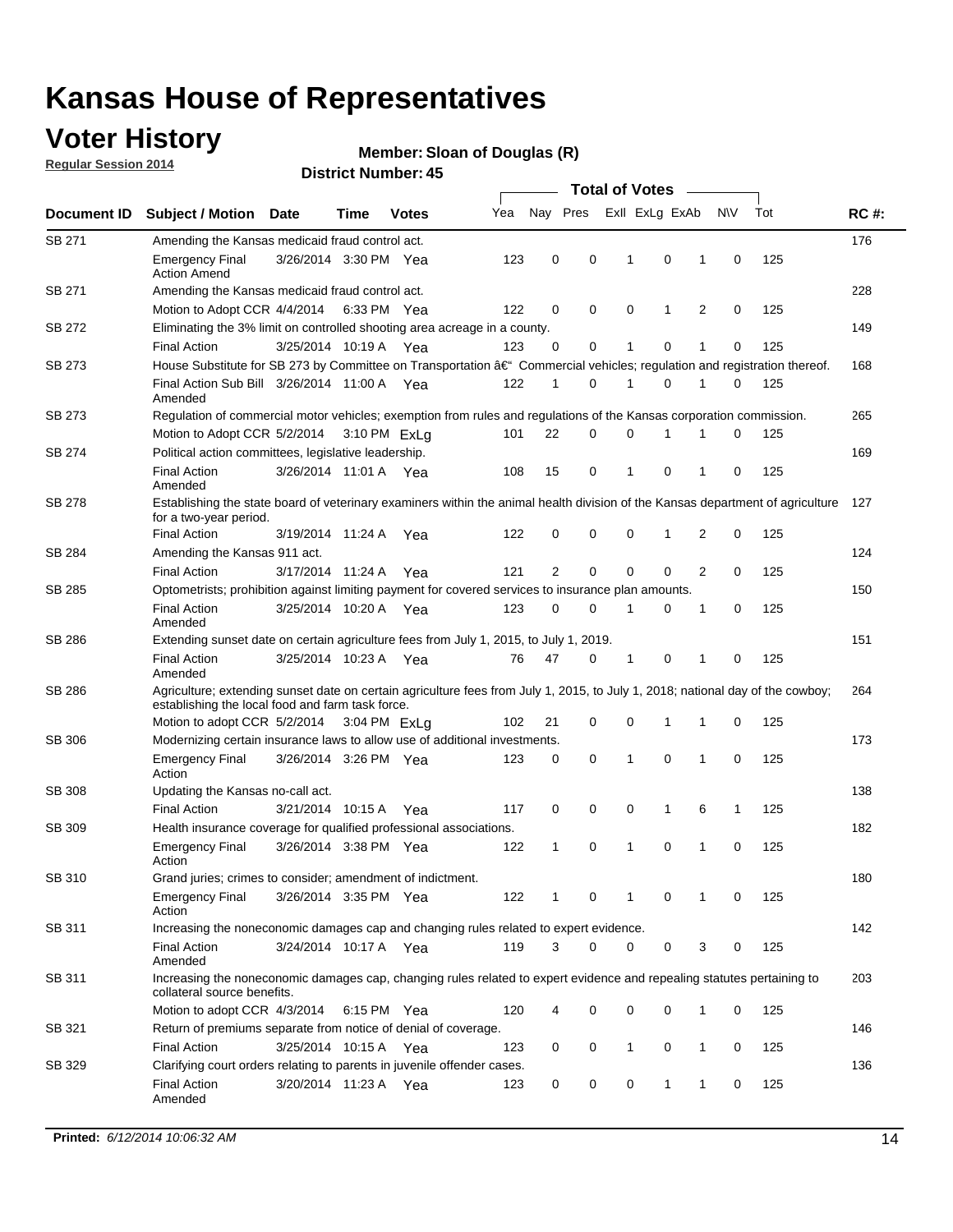### **Voter History**

**Regular Session 2014**

**Member: Sloan of Douglas (R)** 

|                 |                                                                                                                                                                    |                       |             |              |     |              |                |              | <b>Total of Votes</b> |                |             |     |             |
|-----------------|--------------------------------------------------------------------------------------------------------------------------------------------------------------------|-----------------------|-------------|--------------|-----|--------------|----------------|--------------|-----------------------|----------------|-------------|-----|-------------|
| Document ID     | <b>Subject / Motion</b>                                                                                                                                            | Date                  | Time        | <b>Votes</b> | Yea | Nay Pres     |                |              | Exll ExLg ExAb        |                | <b>NV</b>   | Tot | <b>RC#:</b> |
| SB 329          | Clarifying court orders relating to parents in juvenile offender cases and changing the statute of limitations on certain juvenile<br>offenses.                    |                       |             |              |     |              |                |              |                       |                |             |     | 242         |
|                 | Motion to adopt CCR 4/30/2014 3:23 PM Yea                                                                                                                          |                       |             |              | 122 | 1            | 0              | 1            | 1                     | 0              | 0           | 125 |             |
| SB 344          | Special permits, oversized loads, transportation of hay or feed stuffs.                                                                                            |                       |             |              |     |              |                |              |                       |                |             |     | 152         |
|                 | <b>Final Action</b><br>Amended                                                                                                                                     | 3/25/2014 10:24 A     |             | Yea          | 122 | $\mathbf{1}$ | 0              | 1            | 0                     | 1              | 0           | 125 |             |
| SB 349          | Boiler safety act; deputy inspectors.                                                                                                                              |                       |             |              |     |              |                |              |                       |                |             |     | 128         |
|                 | <b>Final Action</b><br>Amended                                                                                                                                     | 3/19/2014 11:25 A     |             | Yea          | 119 | 3            | 0              | 0            | 1                     | $\overline{2}$ | $\mathbf 0$ | 125 |             |
| SB 349          | Board of technical professions; recodification of professions and scope of practice, other; boiler safety act, deputy<br>inspectors.                               |                       |             |              |     |              |                |              |                       |                |             |     | 215         |
|                 | Motion to Adopt CCR 4/4/2014                                                                                                                                       |                       | 10:02 A     | Yea          | 112 | 11           | 0              | 1            | 0                     | 1              | 0           | 125 |             |
| SB 351          | Vehicle identification numbers; penalties; damages.                                                                                                                |                       |             |              |     |              |                |              |                       |                |             |     | 153         |
|                 | <b>Final Action</b>                                                                                                                                                | 3/25/2014 10:25 A     |             | Yea          | 123 | 0            | 0              | 1            | 0                     | 1              | 0           | 125 |             |
| SB 357          | Increasing the number of allowable hunter education deferrals.                                                                                                     |                       |             |              |     |              |                |              |                       |                |             |     | 154         |
|                 | <b>Final Action</b><br>Amended                                                                                                                                     | 3/25/2014 10:26 A     |             | Nav          | 97  | 26           | 0              | 1            | 0                     | 1              | 0           | 125 |             |
| <b>SB 357</b>   | Authorizing land purchases by the state; amending process state uses to address seized wildlife; increasing the number of<br>allowable hunter education deferrals. |                       |             |              |     |              |                |              |                       |                |             |     | 275         |
|                 | Motion to Adopt CCR 5/2/2014                                                                                                                                       |                       | 7:53 PM Nay |              | 113 | 11           | 0              | 0            | 0                     | 1              | 0           | 125 |             |
| SB 359          | Relating to asbestos-related liability.                                                                                                                            |                       |             |              |     |              |                |              |                       |                |             | 177 |             |
|                 | <b>Emergency Final</b><br>Action                                                                                                                                   | 3/26/2014 3:32 PM Yea |             |              | 94  | 29           | 0              | 1            | 0                     | $\mathbf 1$    | 0           | 125 |             |
| <b>SB 367</b>   | Creating the student data privacy act.                                                                                                                             |                       |             |              |     |              |                |              |                       |                |             |     | 186         |
|                 | <b>Emergency Final</b><br><b>Action Amend</b>                                                                                                                      | 3/26/2014 3:43 PM Yea |             |              | 119 | 4            | 0              | 1            | $\mathbf 0$           | 1              | 0           | 125 |             |
| SB 367          | Creating the student data privacy act.                                                                                                                             |                       |             |              |     |              |                |              |                       |                |             |     | 245         |
|                 | Motion to adopt CCR 4/30/2014 3:41 PM Yea                                                                                                                          |                       |             |              | 123 | 0            | 0              | 1            | 1                     | $\mathbf 0$    | 0           | 125 |             |
| SB 371          | Amending employment security law regarding disposition of penalty funds and disclosure of confidential information.                                                |                       |             |              |     |              |                |              |                       |                |             |     | 129         |
|                 | <b>Final Action</b>                                                                                                                                                | 3/19/2014 11:27 A     |             | Yea          | 90  | 32           | 0              | 0            | 1                     | 2              | 0           | 125 |             |
| SB 372          | Amending the shared work unemployment compensation program; layoff aversion.                                                                                       |                       |             |              |     |              |                |              |                       |                |             |     | 155         |
|                 | <b>Final Action</b>                                                                                                                                                | 3/25/2014 10:28 A     |             | Yea          | 123 | 0            | 0              | $\mathbf{1}$ | 0                     | 1              | 0           | 125 |             |
| SB 402          | Amending statutes related to the Kansas criminal justice information system committee.                                                                             |                       |             |              |     |              |                |              |                       |                |             |     | 178         |
|                 | <b>Emergency Final</b><br>Action                                                                                                                                   | 3/26/2014 3:33 PM     |             | Yea          | 123 | 0            | 0              | 1            | 0                     | 1              | 0           | 125 |             |
| SB 423          | Authorizing Department of Administration to sell Landon and Eisenhower state office buildings.                                                                     |                       |             |              |     |              |                |              |                       |                |             |     | 233         |
|                 | <b>Final Action</b><br>Amended                                                                                                                                     | 4/5/2014              | 10:28 A     | Nay          | 66  | 55           | 0              | 0            | 0                     | 4              | 0           | 125 |             |
| SB 424          | Amending the statutory requirements for a valid hospital lien.                                                                                                     |                       |             |              |     |              |                |              |                       |                |             |     | 183         |
|                 | <b>Emergency Final</b><br>Action                                                                                                                                   | 3/26/2014 3:39 PM Yea |             |              | 115 | 8            | 0              | 1            | 0                     | 1              | 0           | 125 |             |
| <b>SCR 1618</b> | Substitute for SCR 1618 by Committee on Federal and State Affairs -- State constitutional amendment authorizing raffles.                                           |                       |             |              |     |              |                |              |                       |                |             |     | 170         |
|                 | Final Action Sub Bill 3/26/2014 11:06 A Yea                                                                                                                        |                       |             |              | 102 | 19           | $\overline{2}$ | 1            | 0                     | 1              | 0           | 125 |             |
| <b>SCR 1620</b> | Port authority; creation in Stafford, Kansas.                                                                                                                      |                       |             |              |     |              |                |              |                       |                |             |     | 234         |
|                 | <b>Final Action</b>                                                                                                                                                | 4/5/2014              | 10:29 A     | Yea          | 121 | 0            | 0              | 0            | 0                     | 4              | 0           | 125 |             |